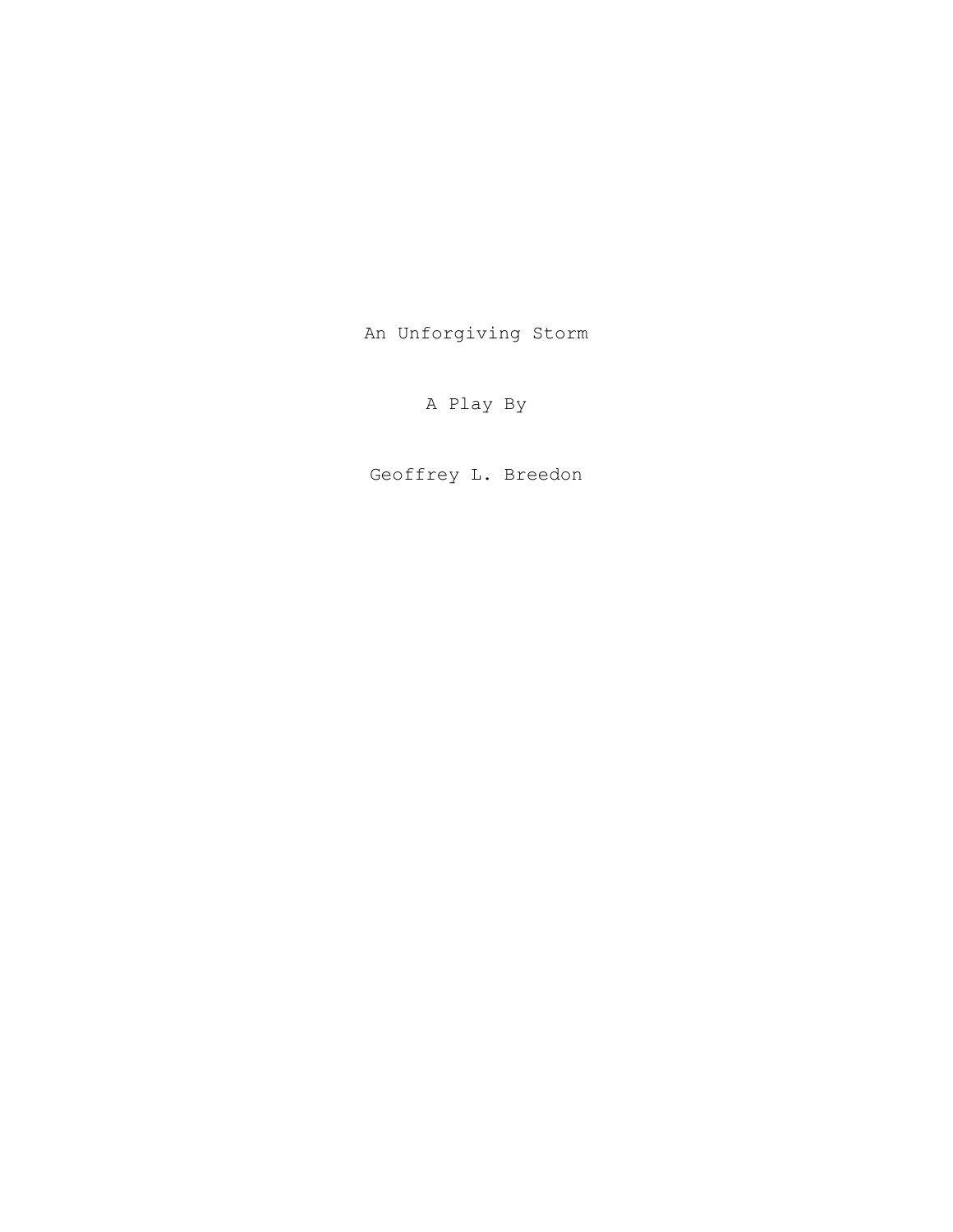# An Unforgiving Storm

A Play Without Acts

THE LIGHTS COME UP on the common room in a turn of the century farmhouse. The back wall has two doors, a woodstove sitting between them. Through one door lies a simple barren kitchen. Through the other door is a bedroom. A cast iron bed with a quilt, a trunk, a baby's crib and a mirror are all that adorn it. The windows in both rooms are frosted over with ice.

The common room is larger; the Franklin stove the visual centerpiece. It sits out into the room, the long chimney pipe running back to the wall before climbing toward the ceiling. Two chairs are arranged around it, a low table between them. The walls, and the photos that hang on them are faded. Throughout the rest of the room is the accumulated debris of two families lives from before the turn of the century until the mid 1930's.

A winter storm rages outside, the wind blasting against the side of the old house, the wooden beams creaking and threatening to cave in.

It is 1934.

RACHEL, a lean women age thirty-eight, steps into the room from the kitchen. She goes to the stove and stokes the fire.

### RACHEL

I don't remember my mother. Not really. I remember little things. Her hair was long. Dark. And straight like mine. I don't remember her face. I think she had brown eyes. I remember her hands. Worn and rough. Cracked from the sun and weather. Fingernails all worn down to the meat. And thin. Like bones. Kinda like mine. And her dress. I remember a dress, with faded flowers. Frayed at the bottom. But that's all. She died before I was five and my father died when I was six. I remember him. His shaggy face. The smell of whisky on his breath. Smackin' me around. Funny,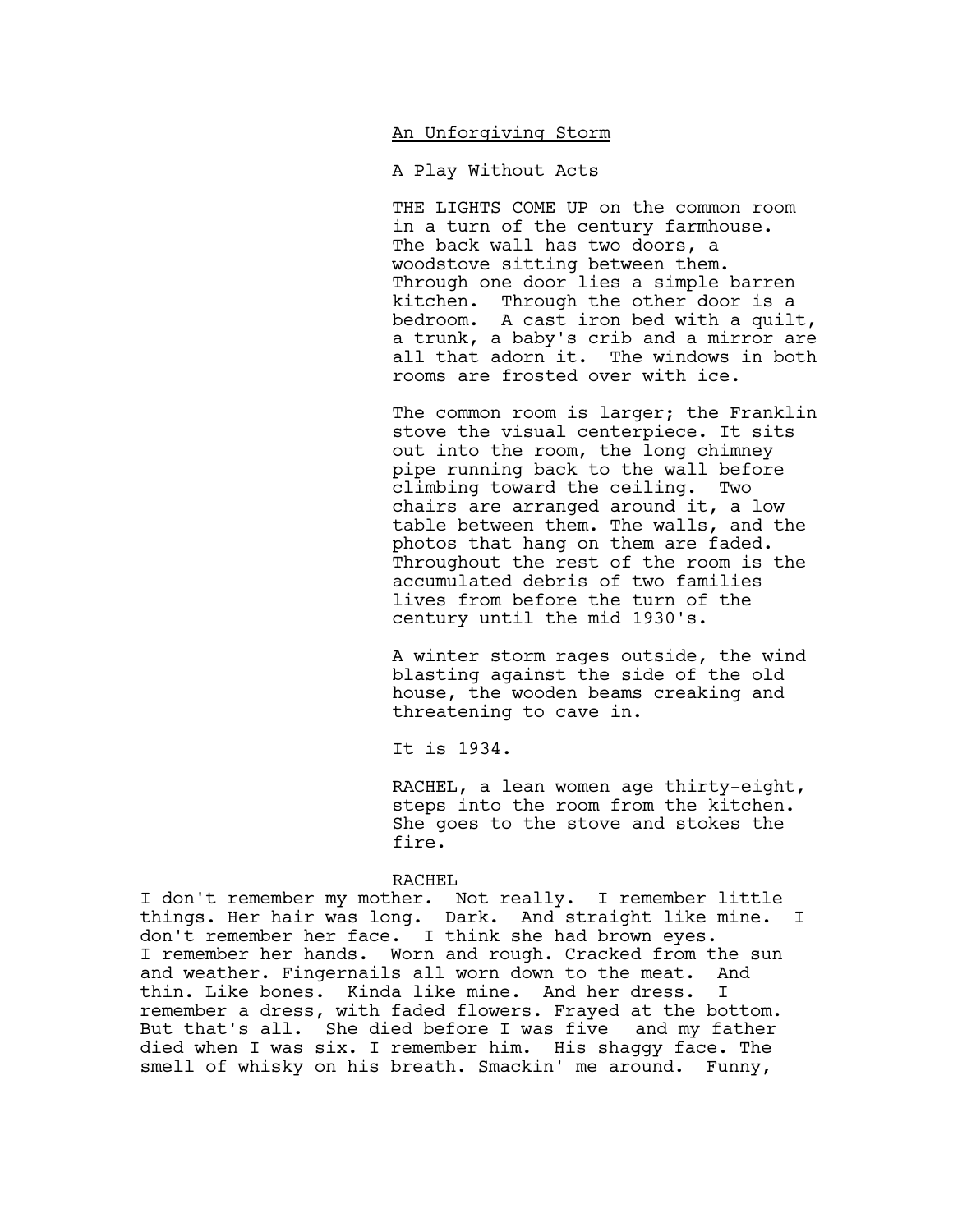RACHEL (CONT'D)

the things you remember. I always seem to save the things I'd rather throw away and forget the things I ought to hold onto. Like some confused miner throwin' rocks in the bin and tossin' the coal to the side. I remember nearly every day from the time my daddy died until right this minute, but I can't remember the first time I met my Tom. It's just a blank. Like a fog settled on that day and left all the other days sunny. Not that they was too pretty. They were dark days before I met Tom. Not a single day to make me smile. That I remember. The first time I remember smilin'. When Tom brought me home to the farm after the pastor hitched us in town. He helped me down out of the truck and pointed out at the house and the barn and the fields and he said "It ain't much, but whatever I got is yours." Nobody'd ever given me nothin'. He may have his faults, but he's a generous man. I been with a lot of men, some cause I wanted to, some cause I had to, some cause it was work and some just cause it seemed like the only thing to do, but Tom was the first real man I ever been with. First one who could really see me. First one who ever made me happy. Maybe 'cause he was the first one who ever wanted to. And I've tried to make him happy. I didn't know nothin' about farmin'. I'd been workin' in factories my whole life. Even when I made it out of the city I ended up in a barren minnin' town where you couldn'ta grown a potato if yer life depended on it. Course it did sometimes. But I learned. I learned all he could show me about farmin'. Plantin', tendin', harvestin', raisin' animals. Even learned to read. Tom's big on everybody readin' the Bible. Every last one of God's children ought to be able to read God's words, he says. So, every night after supper was done we'd sit by the lamp and he'd teach me to read. I didn't see much point in it. I'd made it through thirty years without known how to read and it seemed to me I'd make it just fine for whatever years I had left. But I learned, 'cause it made him happy. There was only one thing I couldn't do to make him happy. I couldn't bear him a child. My insides were messed up. Had been since I was a girl. Since I ran away from the city. We tried, but it didn't do no good. He minded, but he never said so. Said it wasn't my fault and there wasn't nothin' could be done about it. It was God's will. He's big on God's will. I never gave God much thought 'til I met my Tom. I never really believed in God. I believe in him now. I don't trust him, but I believe in him. God's will don't make no sense. None at all. After eight years of being married to Tom, I finally had a child. A girl. Amy. Sweetest little thing. Tom had wanted a boy, but he didn't care none once he saw her. Tom said she was God's gift. For all I'd been through and for all our years of waitin'. She was the only gift God's ever gonna give me though. Doctor said birthin' the baby messed my up insides even more than I already was. Said I was lucky my little girl didn't kill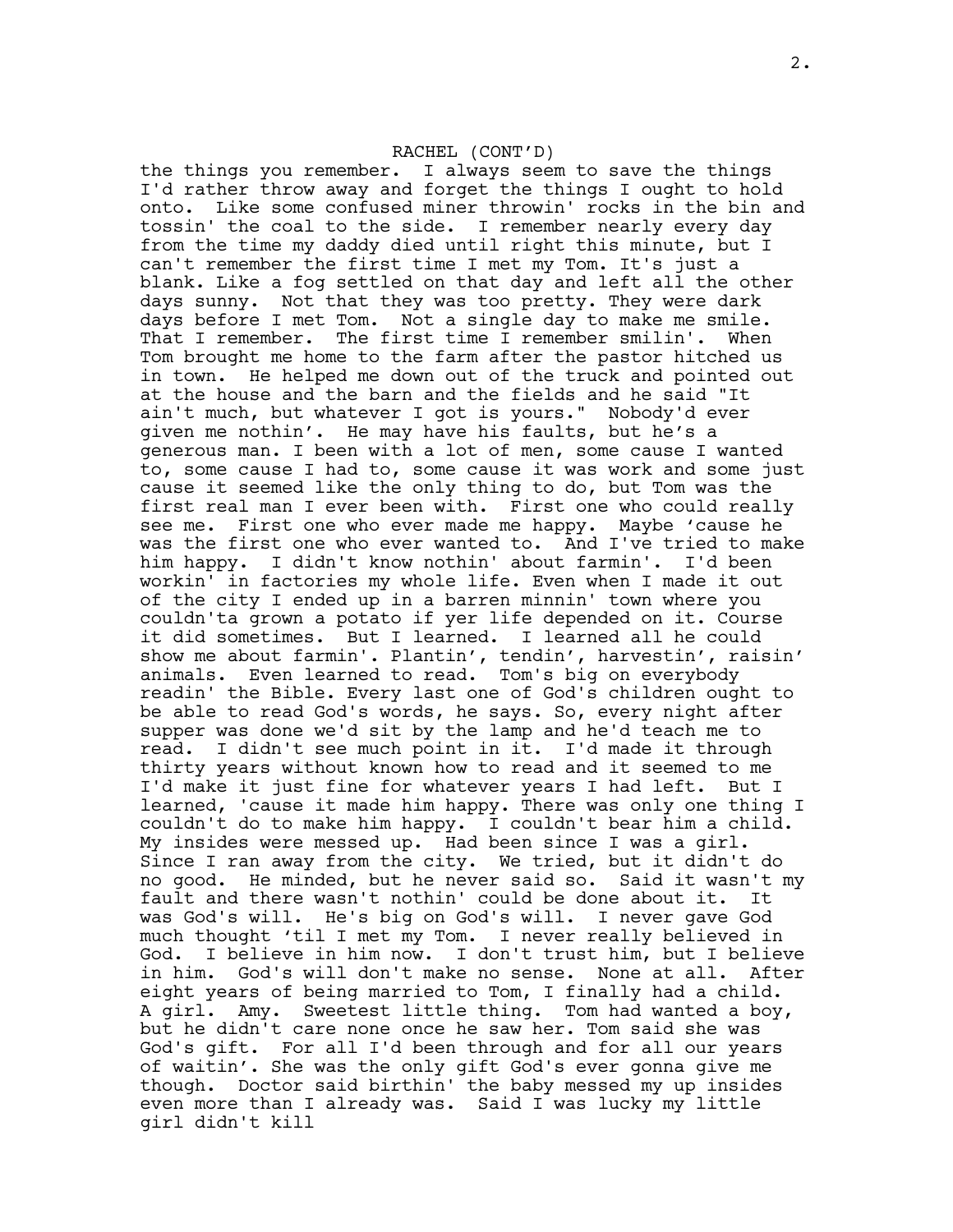## RACHEL (CONT'D)

me. Don't see how though. She was so frail. So small and skinny. I always thought babies was supposed to be plump and round. She was just this bony little thing with wide eyes and a head too big for her body. I was scared to hold her. I remember the months while she was growin' in my belly how I kept thinkin' she was so big, cause my belly was stickin' out further and further and gettin' all round and heavy. But when Doc Larson handed her to me she seemed so tiny. No bigger than a puppy. But beautiful. I kissed her and I swear she smiled. Still tasted salty. I couldn't taste nothin' salty for months with out thinkin' of that moment. I gave her my breast to suck on and she was so hungry. Her first meal. And this wave just went through me, and I was all flush and warm and full of life and I laughed and held her close and Tom bent down and kissed her forehead and held my hand and I don't think I've even been happier than right at that moment with my daughter at my breast and my man sittin' there beside me all smiles and kisses and tellin' me how much he loved me and how much he loved our new baby girl and I hope I don't ever forget that.

> Rachel remains seated down stage as the kitchen door opens and two people enter. A young woman barely twenty and a man the same age. They are PAULINE and RICHARD.

It is now 1973.

She is wearing a well-worn overcoat with a green dress underneath while he is in jeans and a thick canvas jacket. Neither are dressed to be walking through the cold. Wedding rings can bee seen on their fingers. They shake the snow from their clothes in small flurries as they stamp their feet.

Damn, it's cold!

PAULINE

RICHARD

Close the door.

Richard closes the door.

RICHARD

It's not any warmer in here.

Pauline steps through the kitchen and into the common room.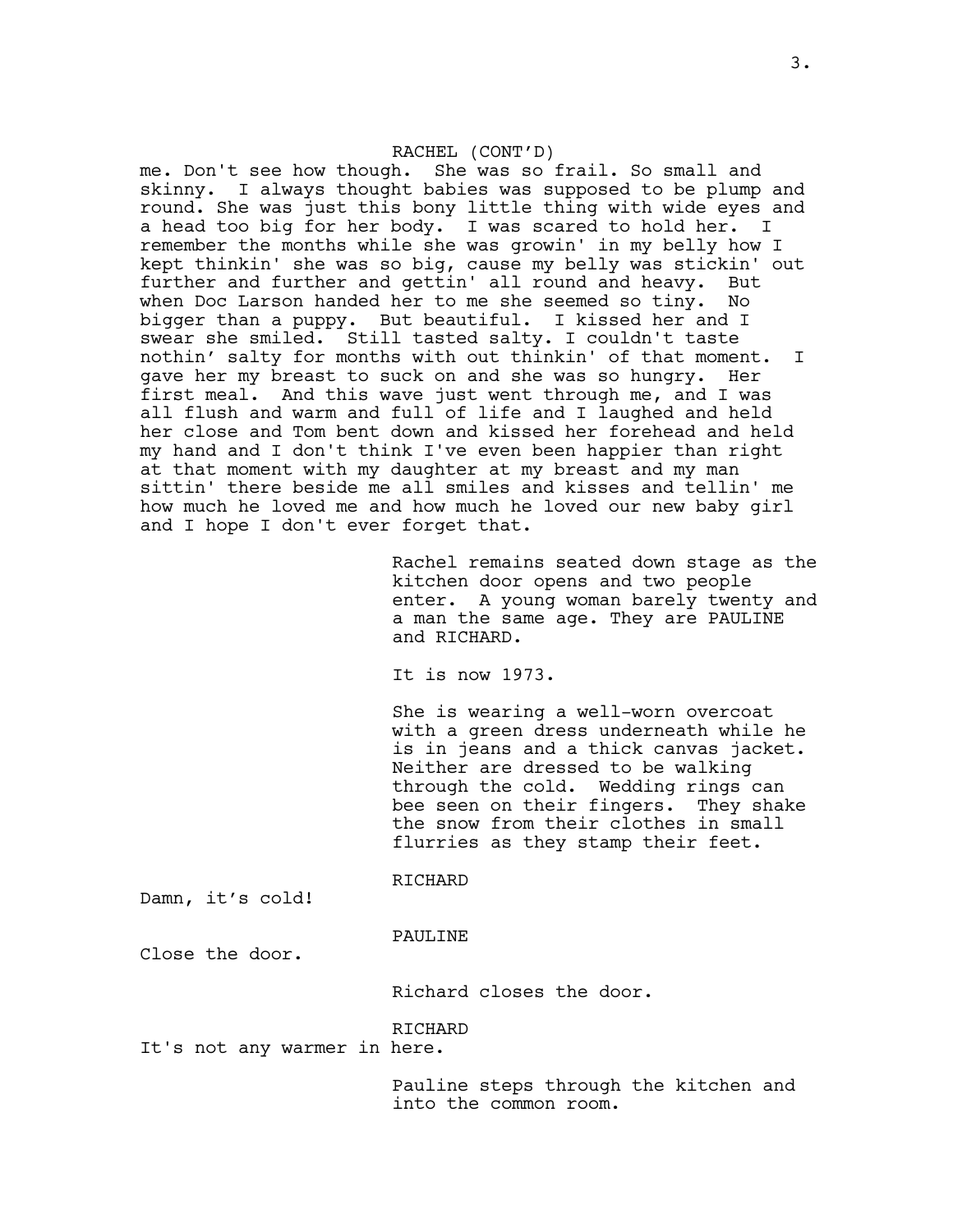PAULINE At least we're out of the wind. We can build a fire. RICHARD There's no wood. PAULINE There's some out by the barn. RICHARD I didn't see any. PAULINE Under the big snowdrift. **RICHARD** Everything's under a snow drift. PAULINE On the front side of the barn nearest the house. RICHARD I didn't see any wood. PAULINE It's there. It's been there since I was a kid. I used to ride my bike out here to hide from my parents. RICHARD That's how you knew where this was. PAULINE It's been abandoned for years. RICHARD Lucky for us we found it when we did. PAULINE Do you have matches? RICHARD I have a few. PAULINE We should get a fire started. RICHARD I'll go get the wood. PAULINE I'll help you.

4.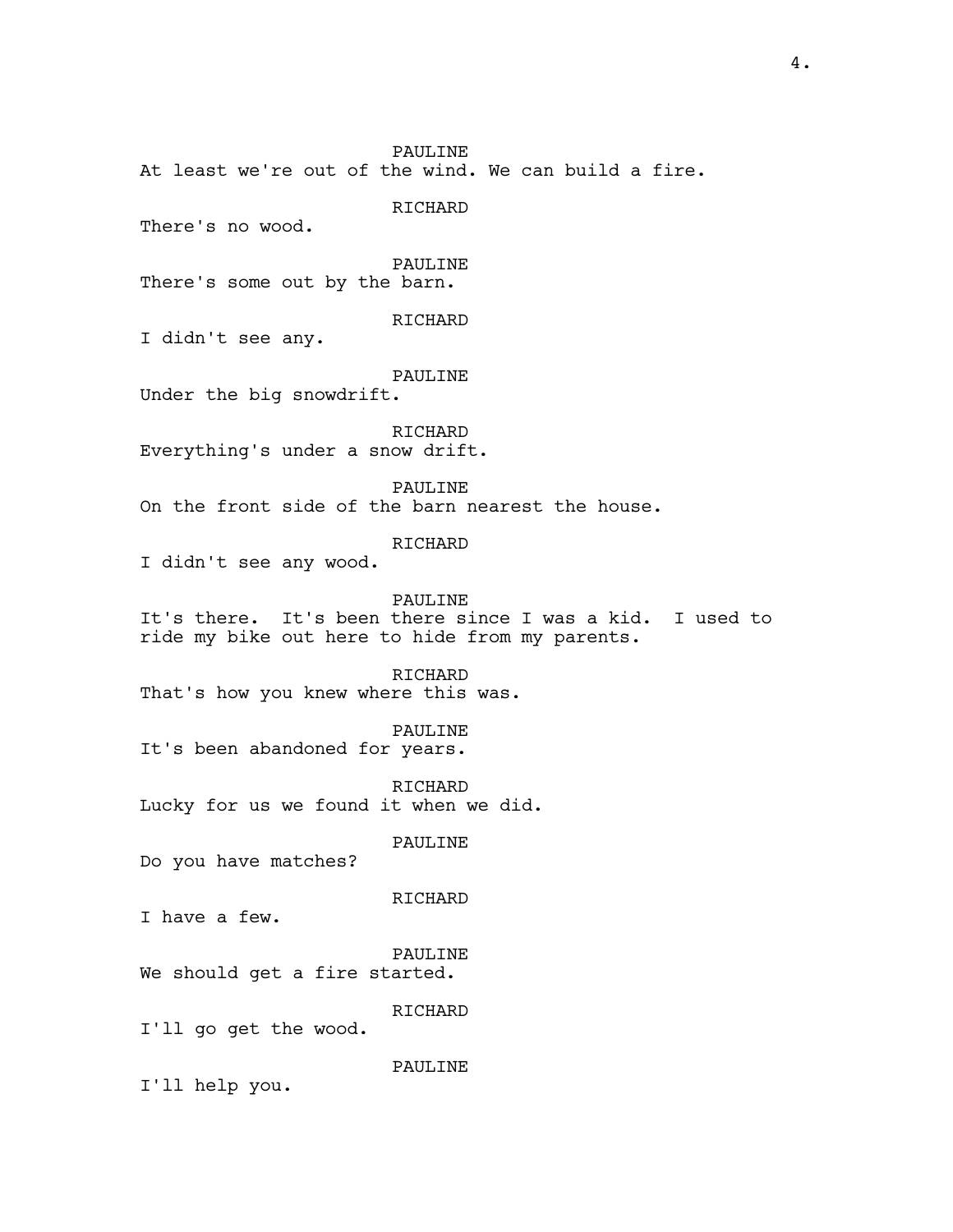No. Stay here. You only have that thin coat. You're sure we can't walk?

PAULINE

It's too far. Miles yet. And there's nothing between here and town.

### **RICHARD**

I could go and bring someone back.

PAULINE

You don't know the way. It'd be just my luck the one time we go to my parents for Christmas and you freeze to death in a snowdrift.

> Richard considers this and then walks to the door.

# RICHARD

I'll be back in a minute.

Richard pulls up his collar and walks through door to the outside, closing it quickly behind himself.

Pauline wanders around the room looking at the old knickknacks here and there. She examines the photos on the wall, picking up the bible that sits on the desk and blowing the dust off it. She flips through it and a faded old newspaper clipping falls out on to the floor. She bends over and picks it up. Pauline puts the bible down and holds up the clipping for closer examination. Picking the bible up again she turns to the front, examining the births and deaths register. Rachel walks toward Pauline.

RACHEL

Little Amy would have been eight months old come tomorrow mornin'. I had such dreams for her. All the dreams I never had for myself. All the things I'd never known to hope for when I was a girl. Pretty new dresses and shinny black shoes. Little ribbons for her hair. And flowers for her tiny hat. And toys on Christmas mornin'. And a cake for her birthday. And all those little things that children are suppose to have. Not that we were likely to afford any of it now anyway. Not since the crash. Not since this last year. Not since this storm started. All the animals sold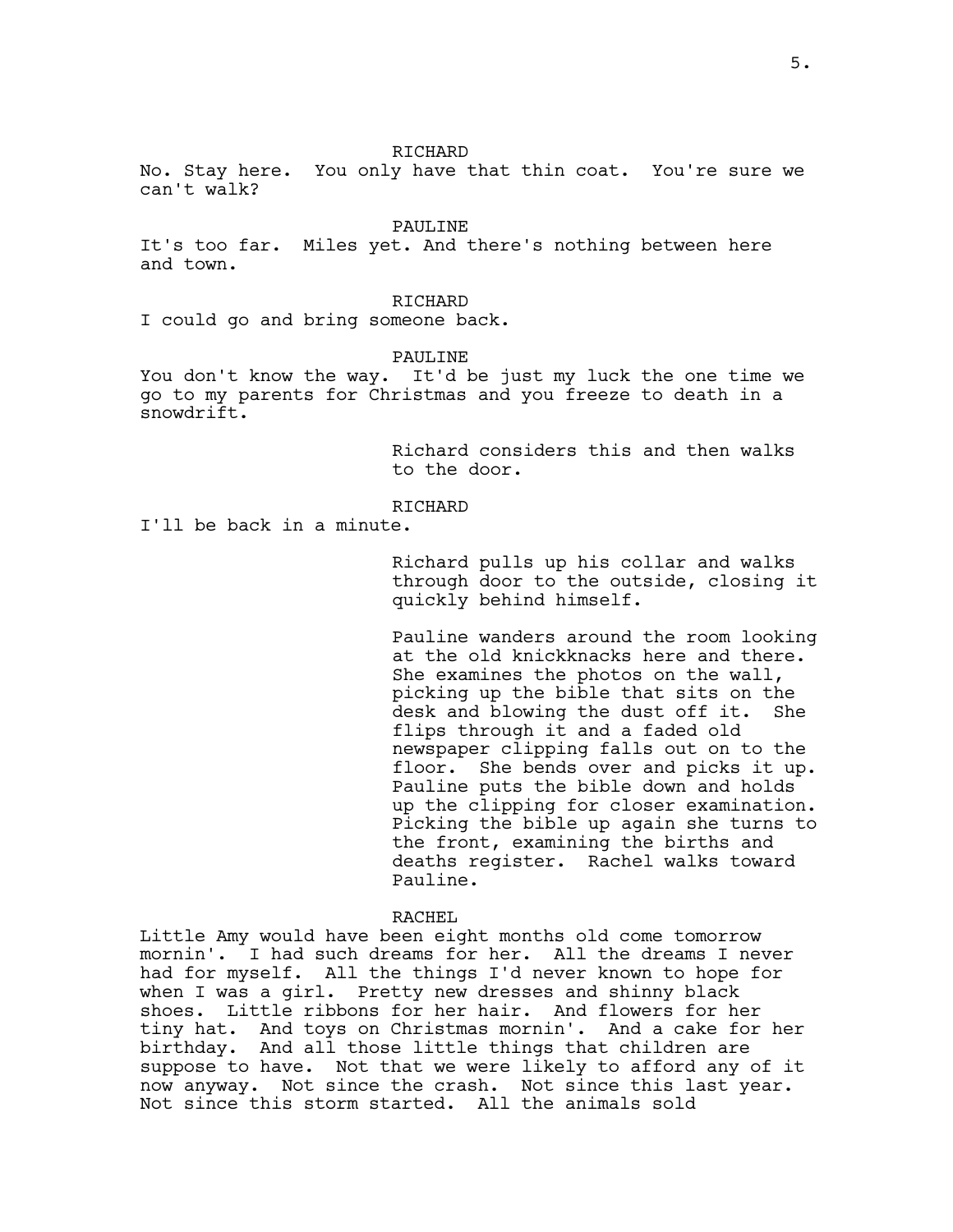RACHEL (CONT'D)

off or dead. All our savings gone. Not a scrap of food to eat for seven days and no sign of when God might see fit to let up his blizzard and let folks live.

> Richard comes through the kitchen door with and armful of snow covered wood.

PAULINE

Strange.

# RICHARD

What's strange?

Richard carries the wood into the common room and sits it by the woodstove. As he does so, Rachel walks into the bedroom, disappearing from sight.

PAULINE

I never knew they had a child.

Richard begins building a fire in the stove, using bits and scraps of paper lying about.

RICHARD

Who?

### PAULINE

The people who lived here.

RICHARD

Why is that strange?

PAULINE

I spent so much time here I would have thought....

RICHARD

You probably spent all your time daydreaming.

PAULINE

Probably. I'd come here in the summer and write stories in my journal.

Pauline puts the bible down.

**RICHARD** 

What kind of stories?

PAULINE What kind of stories are there?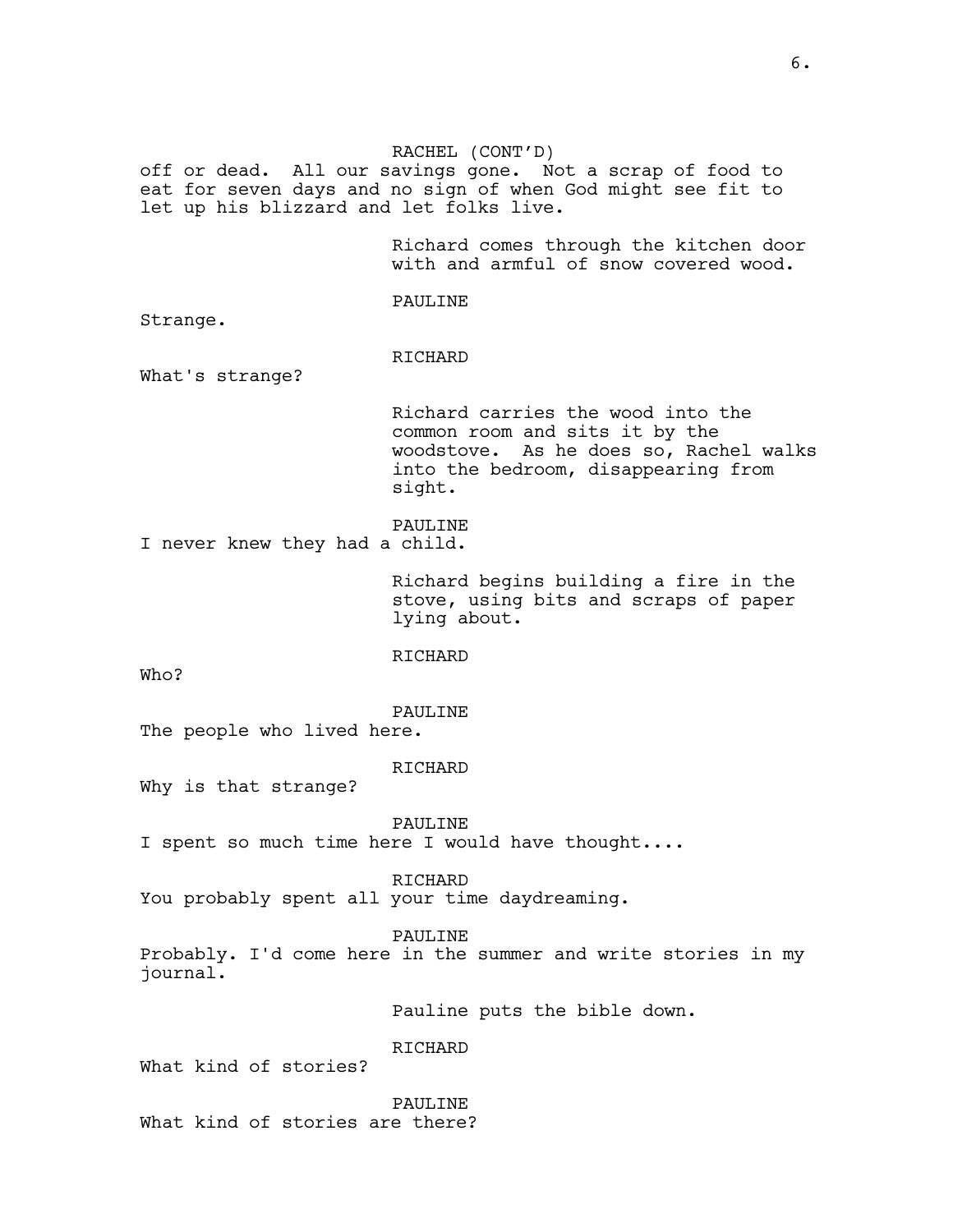RICHARD Like the ones you write now? PAULINE Yes. Not that you'd know. RICHARD Do we need to start that again? PAULINE You brought it up. RICHARD I was trying to be polite. PAULTNE Then why don't you read my stories sometime? RICHARD I don't have the time and you know it. PAULINE They don't take much time to read, Richard. That's why they call them short stories. RICHARD I'm workin' two jobs and night school. What do you want from me? PAULINE Some interest in something that's important to me. RICHARD I am interested. That's why I asked. I just don't have the time to…Shit! PAULINE What? RICHARD That's the last match. Lucky it started. As Richard closes the door to the woodstove the fire begins to smoke. PAULINE You have to open the flew. RICHARD

The what?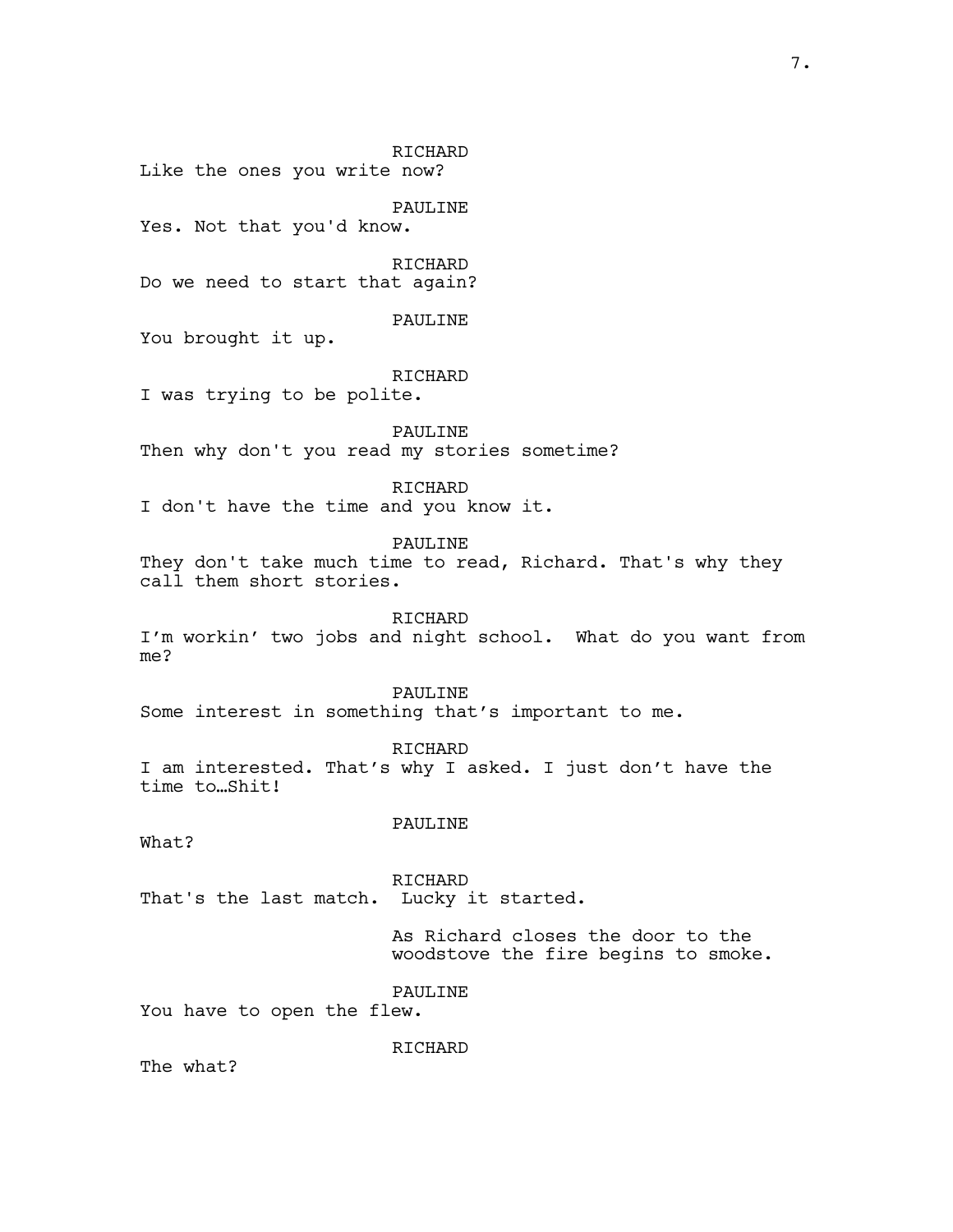Pauline walks over and opens the flew on the chimney pipe. She smiles at Richard and then kisses him.

PAULINE

I'm sorry I picked a fight.

RICHARD It's all right. You're just cold.

PAULTNE

Thank you for building the fire.

Richard breaks away from Pauline.

**RICHARD** 

All those years camping with the old man finally paid off. You know, your family will be worried when we don't show up.

PAULINE

They'll worry, but all they can do is wait. We can dig ourselves out when the storm stops.

RICHARD

Whenever that is. Could be hours.

Richard looks out the window at the storm.

PAULINE What do you want to do while we wait?

He turns back to Pauline.

RICHARD

We could play cards.

PAULINE

You have a deck of cards?

RICHARD

Solitaire and Christmas are inseparable in my family. My mom and dad and I all played on TV trays in front of the Christmas tree.

PAULINE

I only know crazy eights.

**RICHARD** 

I remember that one.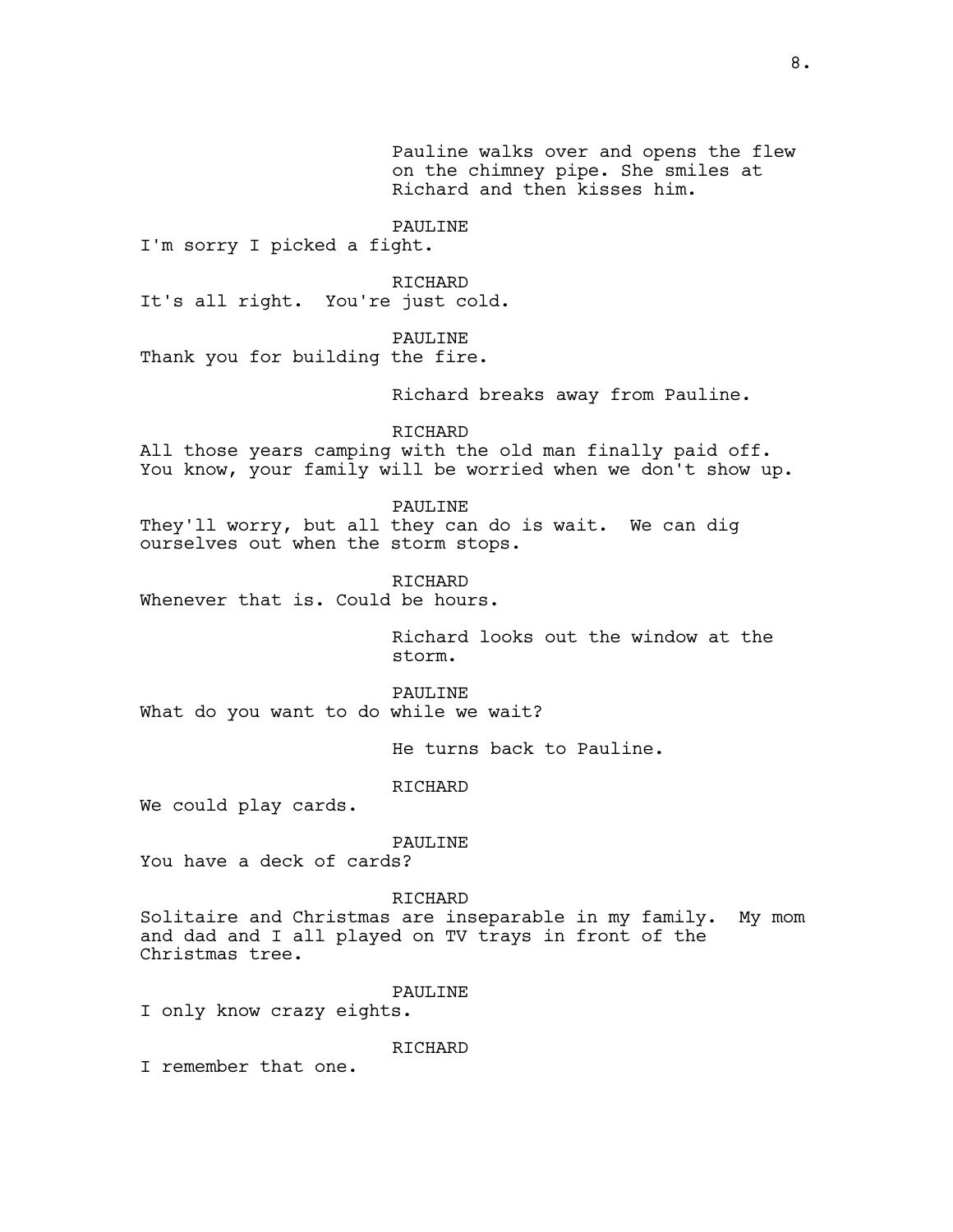They sit in the chairs and pull the small table between them and begin to play cards. PAULINE What'd you get me for Christmas? RICHARD I can't tell you that. PAULINE We might be trapped in this storm all night. We might miss opening the presents. RICHARD Your folks won't open the presents without us. PAULINE Wouldn't hurt to tell me. RICHARD Takes the surprise out of it. PAULINE You know I hate surprises. **RICHARD** You hate being surprised by presents you don't like. You'll like this one. PAULINE So it's one present? RICHARD You wanted two? PAULINE I'll tell you what I got you. RICHARD Go right ahead. You know I hate Christmas. PAULINE You said you and your parents played cards together on Christmas. RICHARD Because we couldn't afford to do anything else. And then after they died, there was no Christmas. PAULINE None of your relatives had you over for Christmas?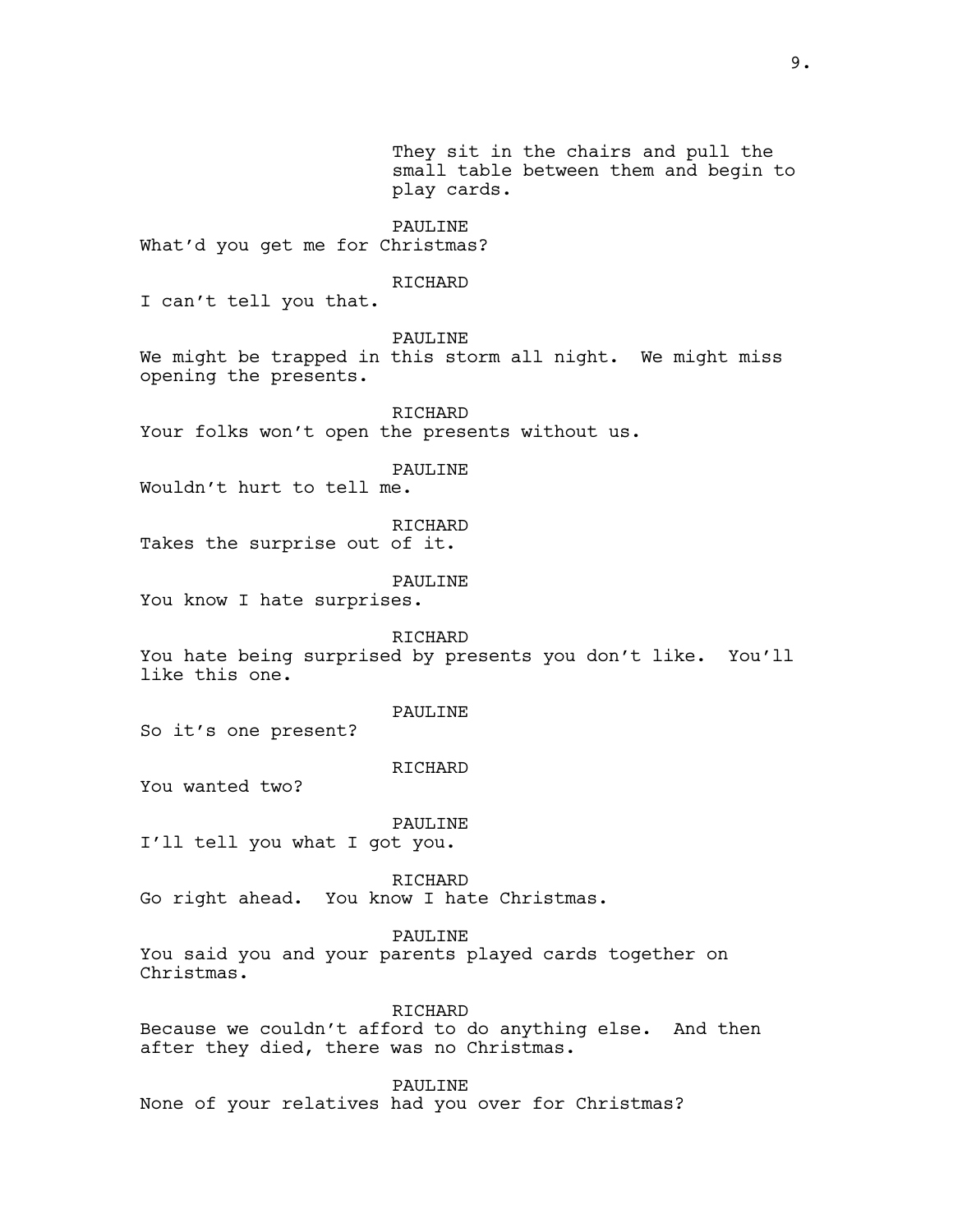RICHARD I was sixteen. Old enough to be on my own. And none of them cared much. Which is fine. I didn't care much about them either. PAULINE I always wanted Christmas to be something special, but it never really was. Or is. You know what dad's like. Always drunk before the turkey is finished. Trying to redecorate the tree. RICHARD Makes you wonder why we bother with Christmas at all. Richard places his last card down. RICHARD (CONT'D) I win. PAULINE Damn. Richard reaches in his jacket pocket for a pack of cigarettes, but as he pulls it out a small silver flask falls on the floor. RICHARD Just lucky. PAULINE What's that? Richard hastily picks up the flask and stuffs it back in his pocket. RICHARD You know damn well what it is. PAULINE What are you doing with it in your jacket? RICHARD Just leave it. PAULINE If you can't leave it why should I?. RICHARD It's just a little somethin' to keep me warm. PAULINE Did you see me bringing whiskey to stay warm?

# 10.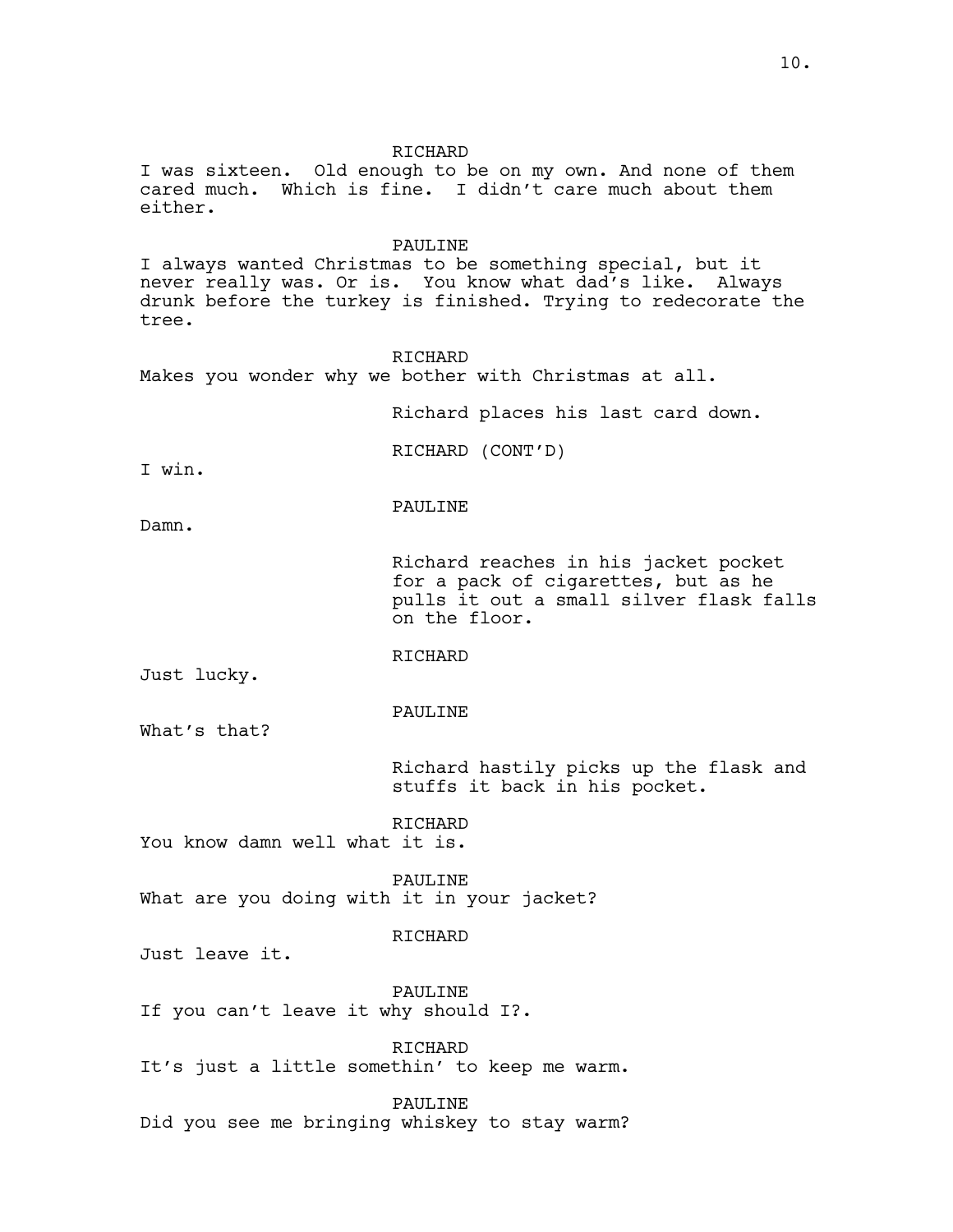RICHARD You're welcome to have a swig if you want. PAULINE I thought we had an agreement? RICHARD We do. This doesn't count as drinkin'. PAULINE A flask in your jacket doesn't count as drinking? How do you figure that? RICHARD It's just a little sip now and then. PAULINE Little sips of whiskey all day long is drinkin'. No whiskey is not drinkin'. RICHARD Like there isn't going to be alcohol at your parent's house. PAULINE My father drinks beer, my mother drinks schnapps. You hate beer and scnapps. RICHARD It's just a little sip now and then to take the edge off. PAULINE Take the edge off of what? RICHARD Off of you. PAULINE So, I'm the reason you're an alcoholic. Is that what you mean? RICHARD No, that's not what I mean. PAULINE Then just what do you mean? RICHARD I'm under a lot of stress. What with work and trying to finish mechanics school. I just need something to help me relax every now and again. PAULINE

And I make it hard for you to relax?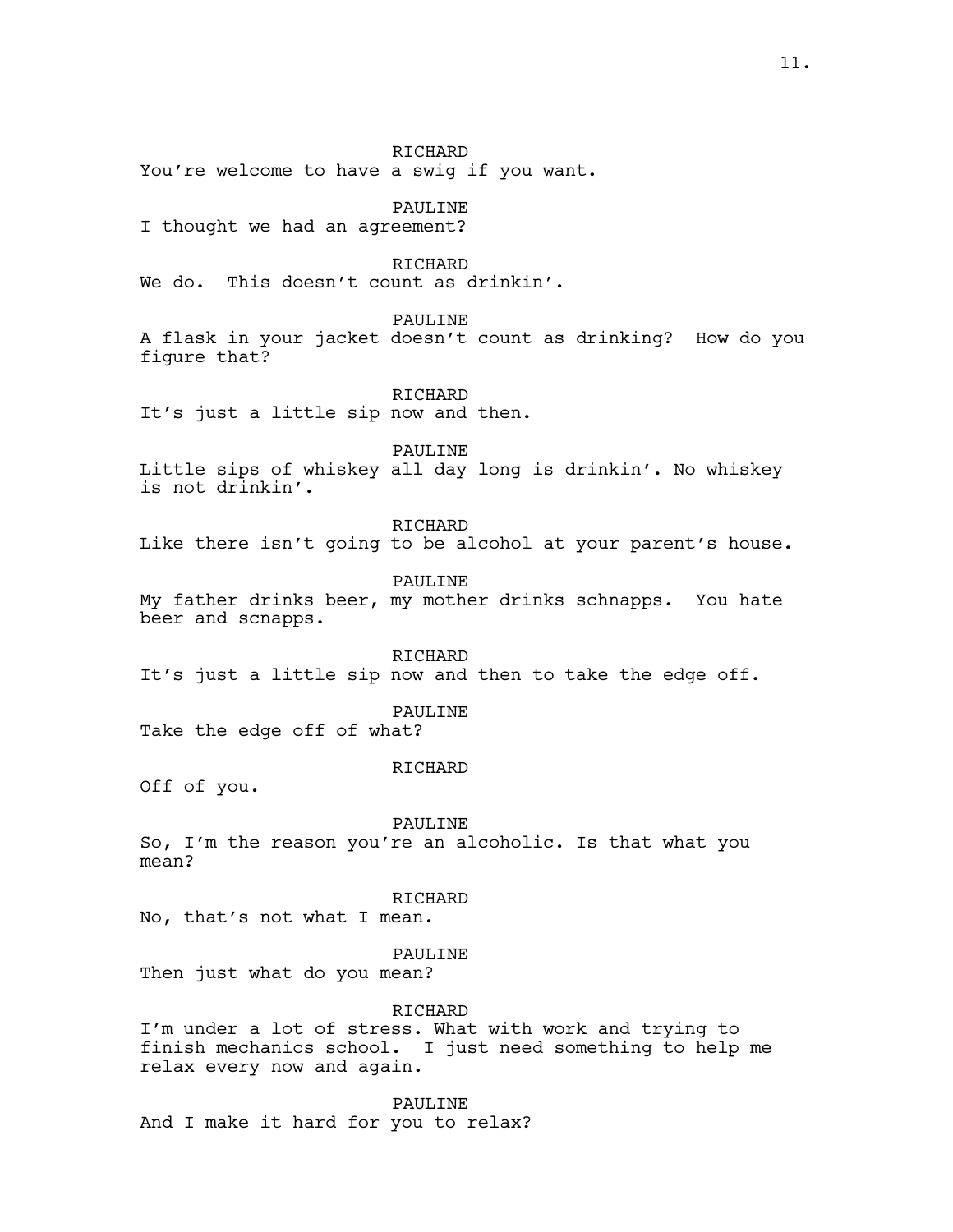RICHARD Yes… I mean no. I mean I always feel like your judgin' me. PAULINE I'm not judging you. RICHARD Oh yes you are. I can feel it on my back when I'm not even looking at you. It's like a thick coat of oil covering everything you say. PAULINE You deserve judgment, but it won't be me that lays it on you. RICHARD See. That's what I mean. PAULINE You said you were going to stop drinking. **RICHARD** I haven't been drunk since that day. PAULINE But you're still drinking. **RICHARD** It helps me cope. PAULINE You don't see me sneaking little sips from a dented flask all day and I still cope. RICHARD Do you? Do you really? PAULINE No thanks to you. RICHARD I'm trying. To make it up to you. PAULINE By breaking your promise. **RICHARD** There's nothing I can do to change what happened. I would if I could. PAULINE You can't even change yourself, how could you change the past.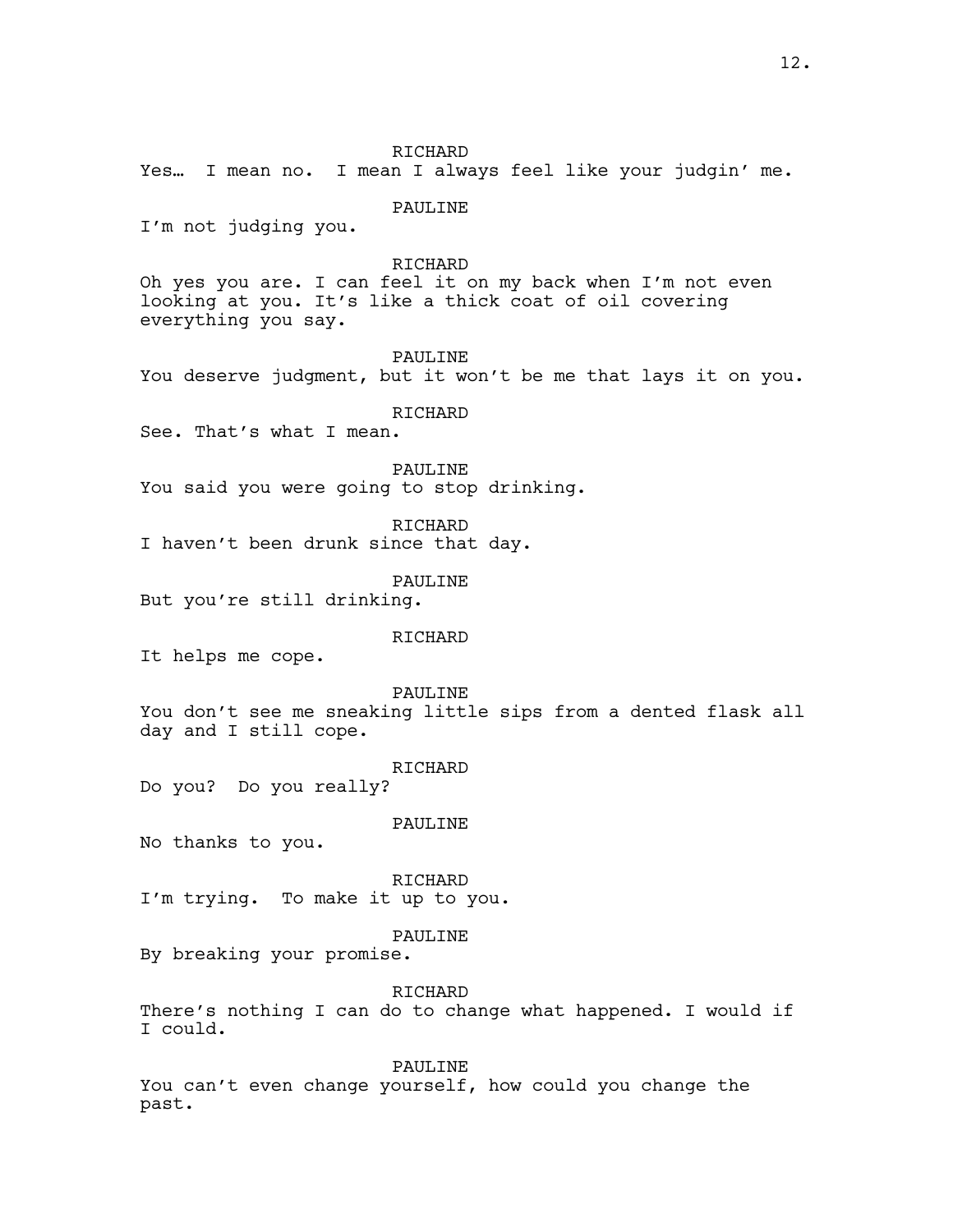RICHARD You're the one who's changed. PAULINE How could you expect me not to? RICHARD The woman I married would have forgiven me. PAULINE I did forgive you. RICHARD You said the words alright. But not where they count. Not in your heart. PAULINE You break your promises and you expect forgiveness? RICHARD For Christ sake, he was my son too. Would have been my son. PAULINE I wasn't the one who was driving. RICHARD You think I don't know it was my fault? PAULINE I wasn't the one who was drunk. RICHARD I know. I know. But I can't change that. PAULINE You don't even try. Richard pulls the flask from his pocket and throws it against the door. RICHARD I wont' touch it again. PAULINE I can't trust you. RICHARD I said I won't touch it again. I won't. Not a drop. PAULINE How can I trust you again?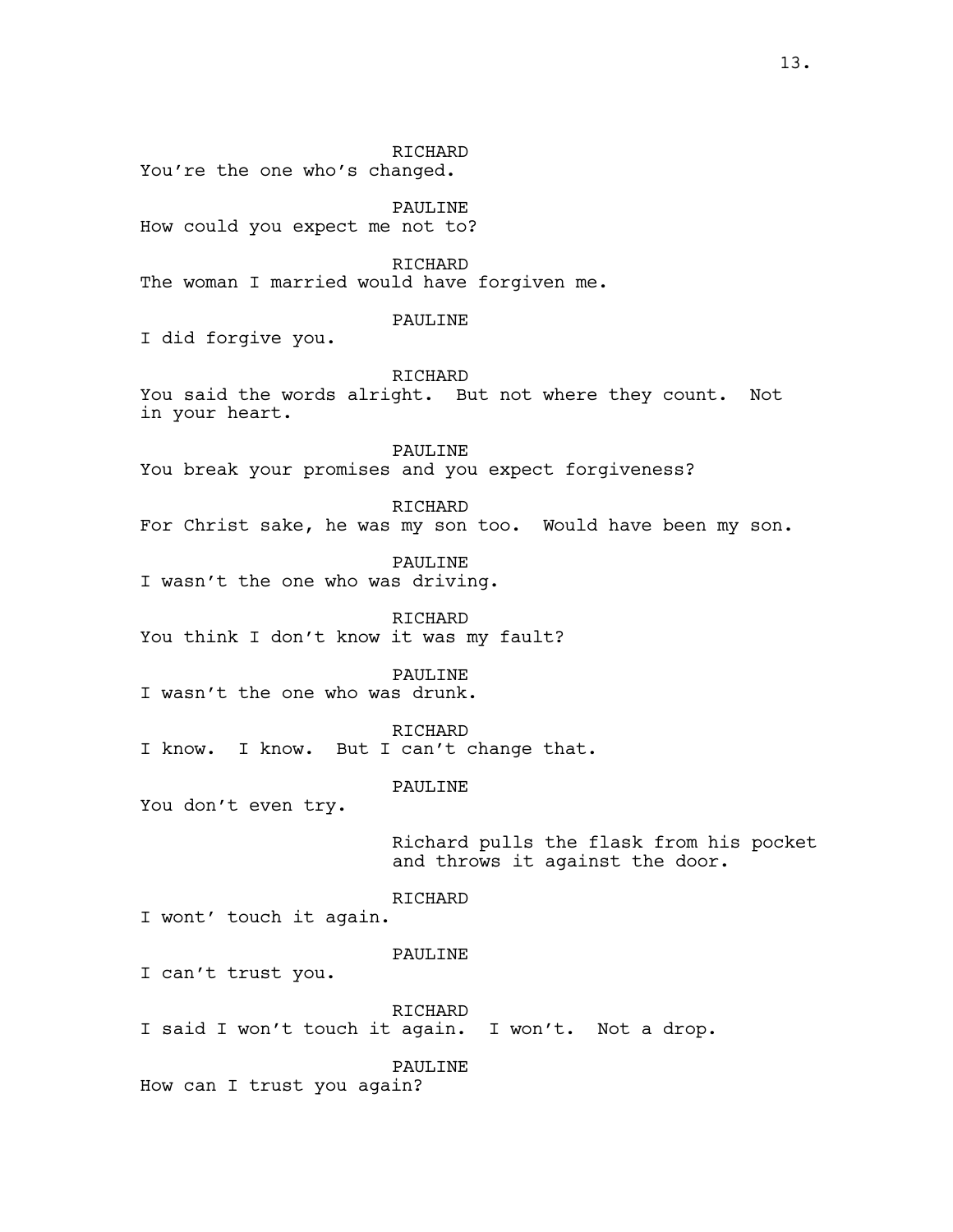RICHARD

I give you my word. I won't touch it again.

PAULINE

How can I trust you with our child again.

### RICHARD

Look, I'm sorry. I was wrong. You were right. I should have stopped. But we can't change the past. We can't bring him back. We have to think about the future. Together.

PAULINE

I'm thinking about the future. The future in my belly.

Silence.

#### RICHARD

That's not possible.

PAULINE

It's possible. I'm pregnant Richard.

# RICHARD

Oh God.

Pauline turns away from him in disgust. The kitchen door opens and THOMAS steps in from the storm. He closes the door behind himself and steps into the doorway to the common room. He pauses a moment. In his hand is a shovel. He leans it against the wall, out of sight. A man of forty-five, he is tired.

THOMAS

I always dreamed about bein' a parent. My folks always preached the blessin's of havin' children. It's all I wanted.

> Pauline walks into the bedroom out of sight as Thomas steps into the room.

Richard pauses a moment and steps into the kitchen, out of sight.

# THOMAS (CONT'D)

And when Amy was born everything seemed like it would be fine. The farm was failin', but I figured that was just God's way of balancin' my life out. Takin' with one hand while givin' with the other. Now everything seems out of balance. Nothin' seems to make sense anymore. A man works the fields all day, dawn to dusk, day after day, and what does he have to show for it.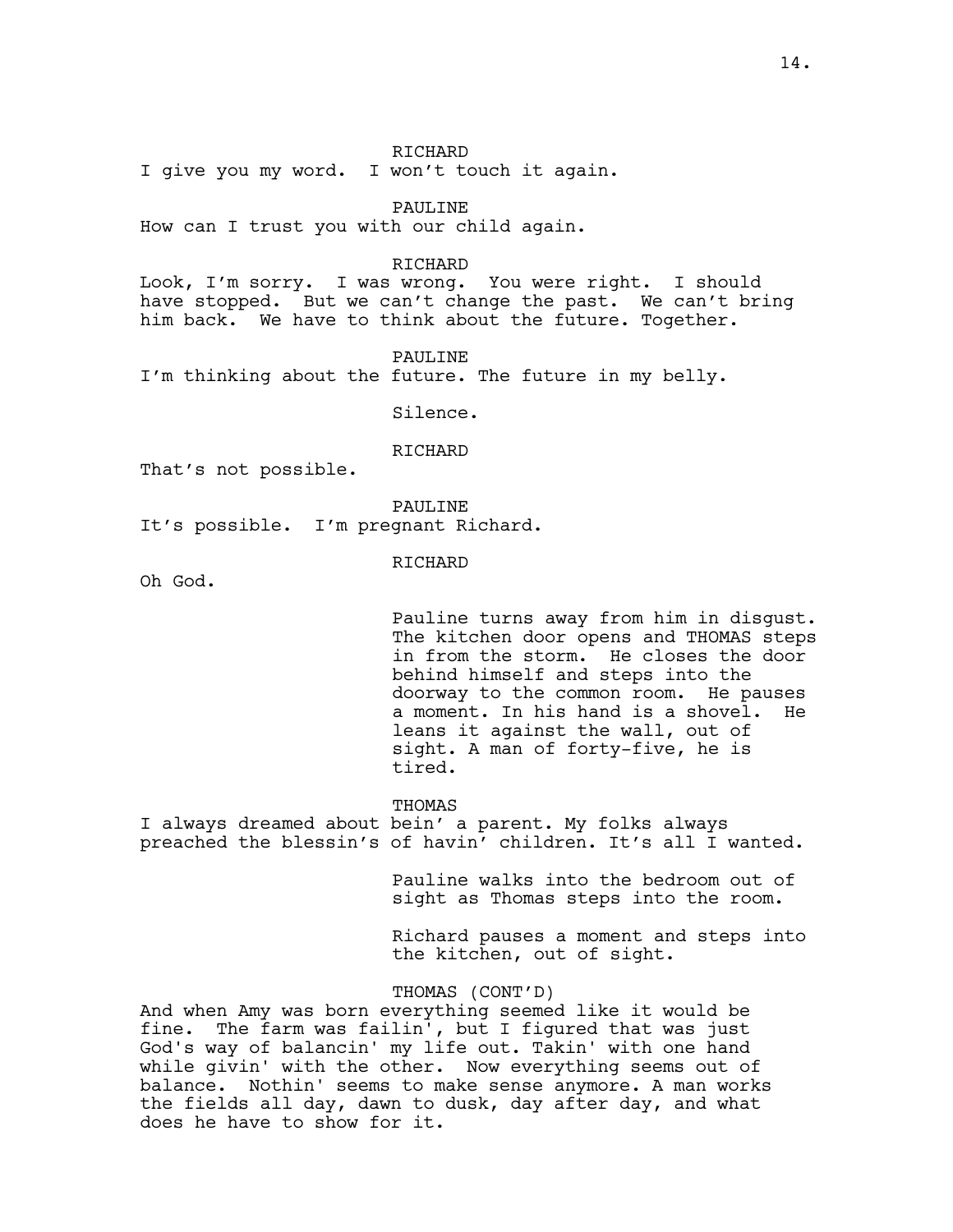## THOMAS (CONT'D)

A handful of grain and some half-starved cattle. Used to be you could get ahead, then before you knew it you was strugglin' to stay on an even keel, and now you have to scrape and claw for every little crumb. Even then it ain't enough. And there's nowhere to turn. No hand to reach out for. It's like a dog chasin' it's tail. It don't make no sense. It's like God done fell asleep. I ain't one to blaspheme, but that's the only thing I can think of. When this much evil falls on people workin' this hard, there ain't no other way to explain it. And evil has surely fallen on this house. Maybe it's a punishment for things I done. Or for what I didn't do. But it still don't make no sense. We found this dog once. It was lame in one leg and I was gonna shoot it. Didn't seem to be anything else to do for it 'cept put it out of its misery. I grabbed my shotgun and took the dog outside. Rachel must have seen me through the kitchen window, 'cause she come runnin' out of the house, screamin' at me to put the shotgun down. She ran right over to the dog, wrapped her arms around it, picked it up and carried it into the house all the while yellin' about what a cruel, mean hearted man I was for thinkin' of shootin' a poor defenseless dog what couldn't even try to run away. I tried to explain how that was the whole point, but she wouldn't have none of it. She made a bed for it by the stove and nursed it for five weeks. She never took her eye off that dog. Tended to his leg with a poultice three time a day, brought it scraps from the dinner table and fed 'em to him by hand. The dog got better and I swear he never left her side after that. He died a few years later and we buried him in the back yard. She would take and put flowers on the grave every spring. Now a woman like that don't come along every day. That takes a lot of love. It just don't make no sense to me.

> Richard sighs, and walks into the kitchen where he can't be seen as Rachel appears in the doorway to the bedroom.

RACHEL

Is it done?

THOMAS

Yes.

# RACHEL

You were gone a long time.

Rachel goes to the woodstove and stokes the fire.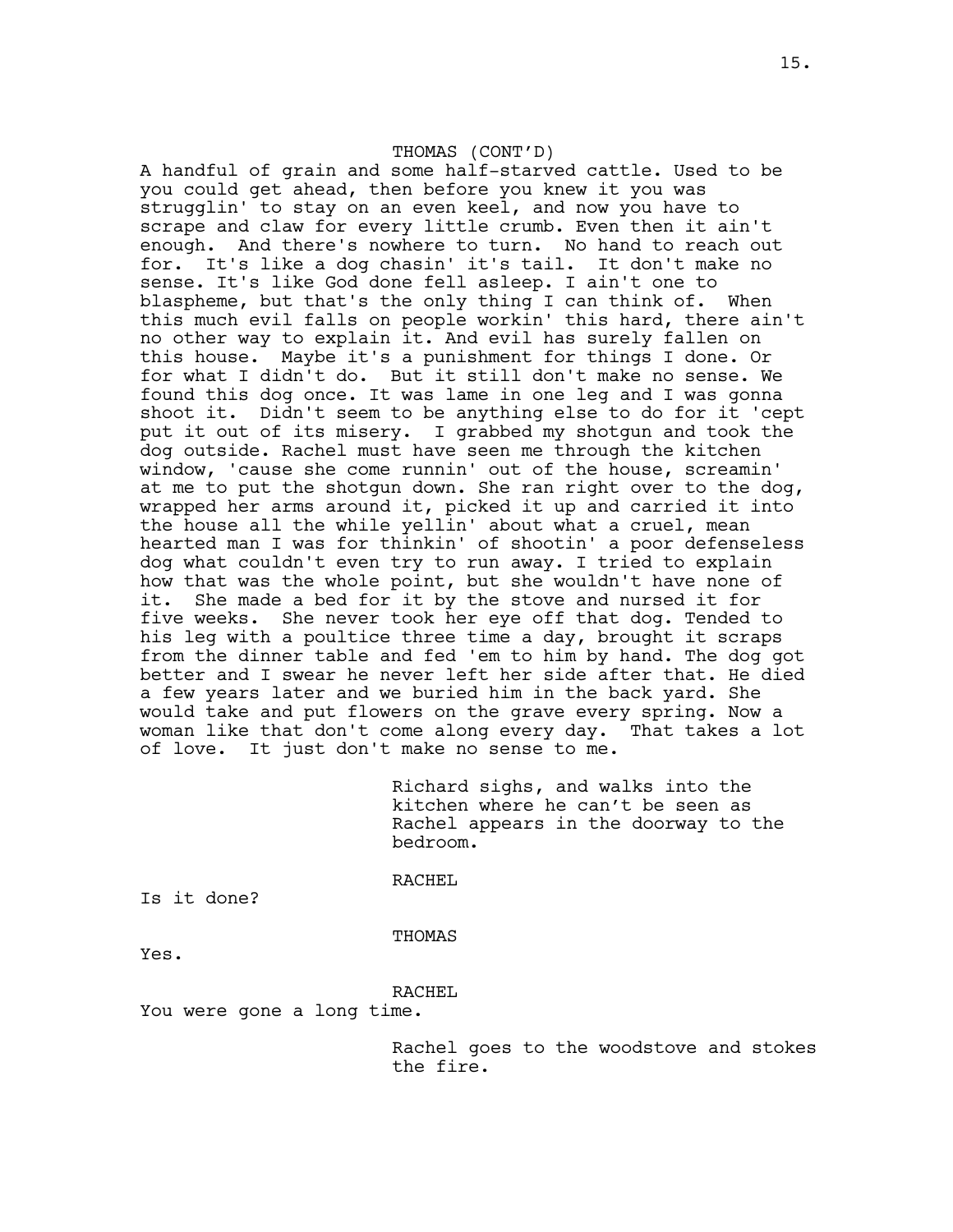THOMAS Snow's deep and the ground is frozen. It's like diggin' through rock. RACHEL But it's done? THOMAS Yes. RACHEL Come warm yourself. Thomas shrugs his coat off and steps over to the stove, stretching his hands out to it as he sits in a chair. THOMAS Not much wood left. RACHEL There's the chairs and table. THOMAS Storm can't last forever. RACHEL Even if it don't, there's no matches, no flint. The fire goes out---- that's it. THOMAS Fire won't go out. RACHEL Won't last as long as the storm. THOMAS We can burn the floorboards if we have to. RACHEL May have to burn the whole house. THOMAS Storm'll let up soon. RACHEL Been prayin' for it? THOMAS I said a prayer or two. RACHEL Workin' miracles so far.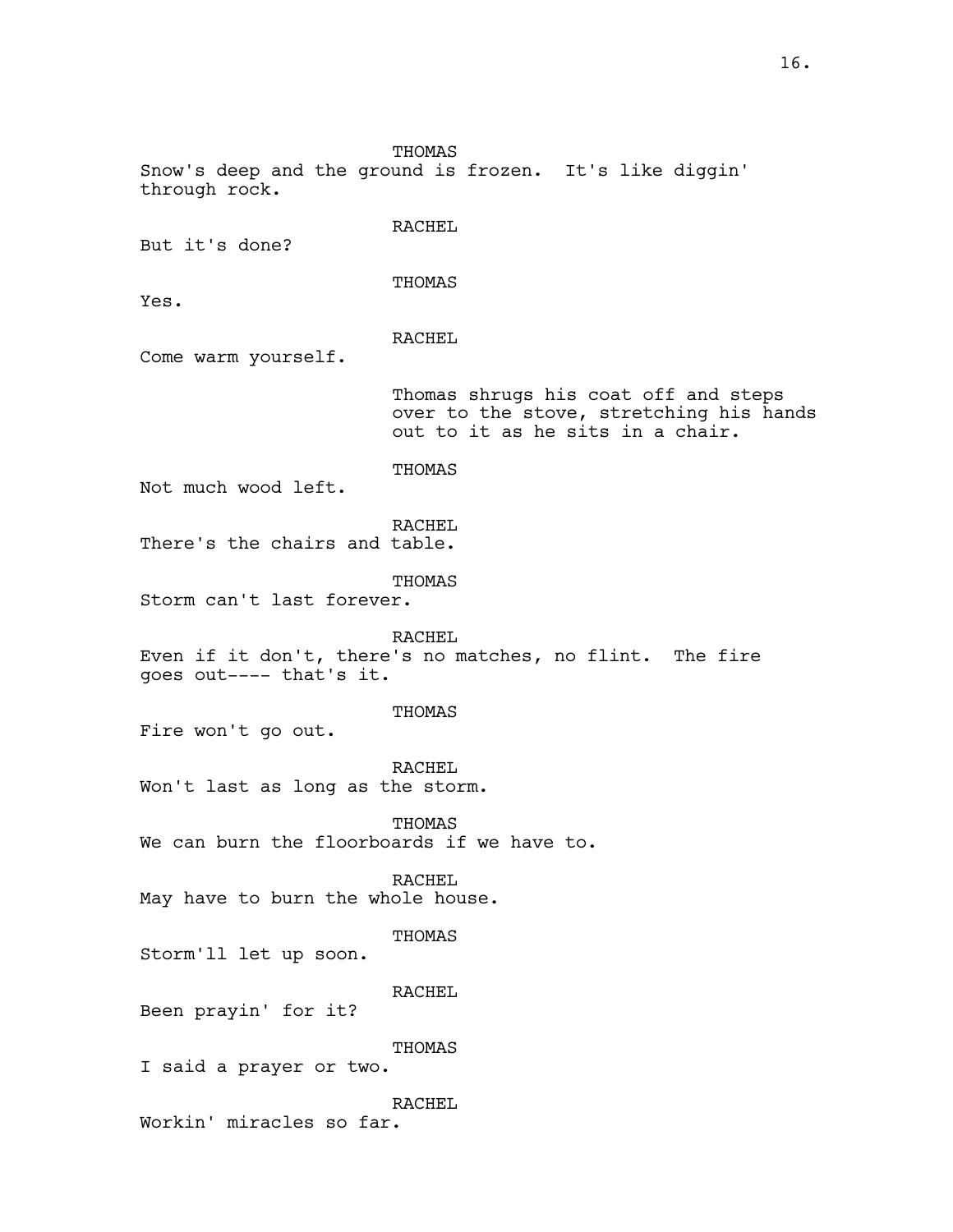THOMAS Maybe if you had a little more faith. RACHEL I got plenty of faith. THOMAS Actions speak louder than words. RACHEL That's right. And I believe what I seen. THOMAS Storm'll end soon. RACHEL Won't matter. We can't dig our way to town. Come spring they'll find us sittin' in our chairs, meltin' like two blocks of ice. THOMAS I don't believe that. RACHEL I do. **THOMAS** You've given up hope. RACHEL I never had hope. THOMAS That's not true. RACHEL No. It's not. You gave me hope. When you married me is the first time I had hope. THOMAS Then how'd you lose it? RACHEL I don't know. The storm just swept it away. Buried it. THOMAS You shoulda come to me. RACHEL What for? You'd just tell me about God's will. THOMAS God has a plan for all of us.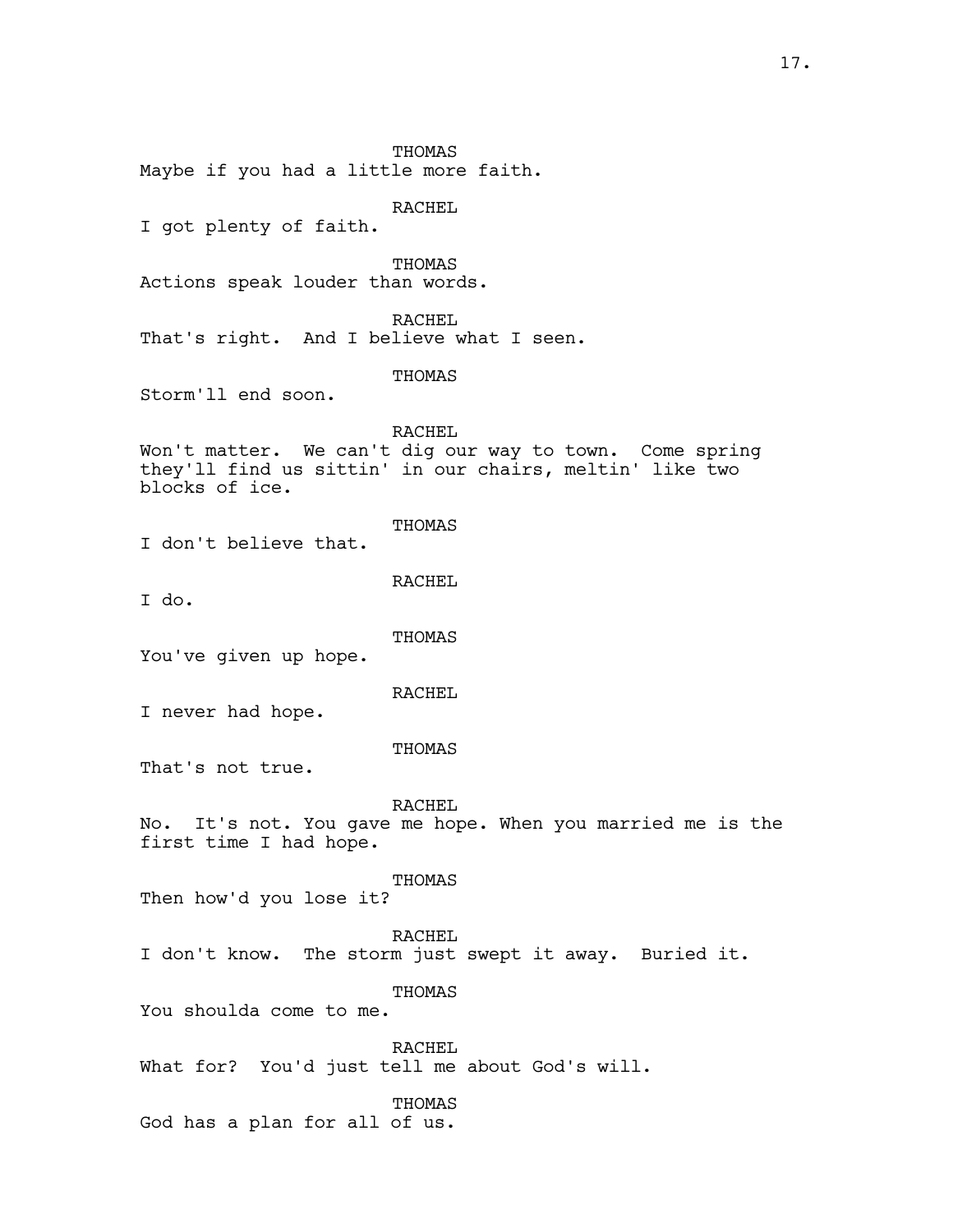RACHEL Well, I think he plans on freezin' us solid. THOMAS It's not for us to know God's will. RACHEL It's just for us to suffer. THOMAS Sometimes. RACHEL Even the children. **THOMAS** The innocent are rewarded in heaven. RACHEL Maybe heaven's too late. Thomas stands up. THOMAS I can't talk to you. RACHEL Ain't nobody else to talk to. THOMAS You ain't the same no more. RACHEL I'm the same woman you married. I'm the same woman I always been. You're just seein' a different side of me is all. THOMAS Well, I can't stand to look at you. RACHEL Want me to wear a flour sack on my head? THOMAS I don't know what I want. RACHEL It was a joke. THOMAS This ain't the time for jokes. RACHEL I ain't happy either.

# 18.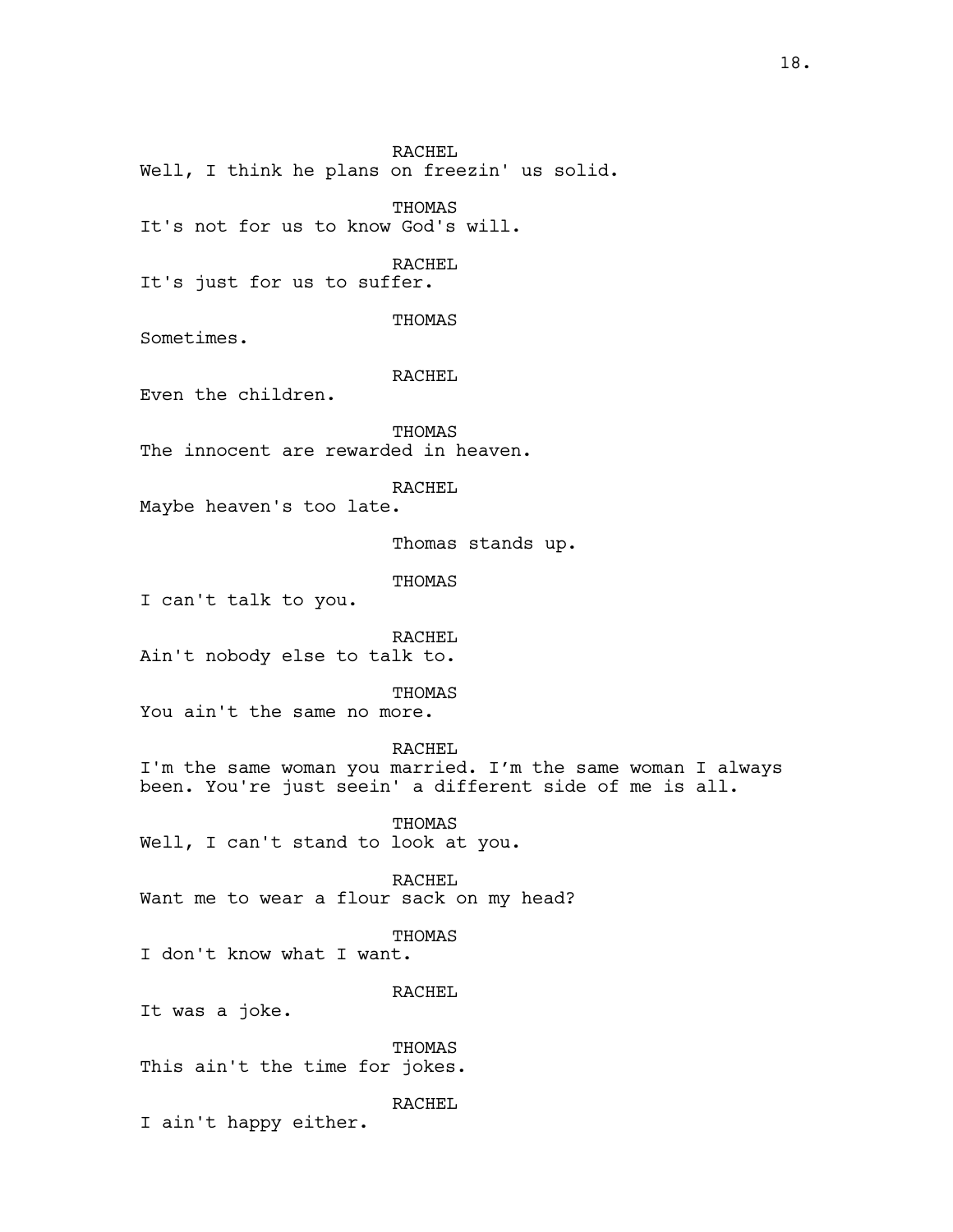THOMAS I know. Silence. THOMAS(CONT'D) I don't know what to do. RACHEL Ain't nothin' to do. 'Cept wait for the storm to stop. Or us to. THOMAS I prayed to God for guidance, but he ain't give me none. RACHEL Only ever answered my prayers once and that was just a cruel joke. THOMAS No. No it wasn't. You're the one who turned it cruel. RACHEL I just stole the punch line is all. THOMAS You never did have faith. RACHEL The only thing I ever had faith in was you, Thomas. THOMAS And I had faith in you. RACHEL Well, you shouldn't of. I don't deserve nobody's faith. THOMAS Amy had faith in you too. RACHEL Your turn to be cruel now? THOMAS I'm just saying the truth. RACHEL The truth ain't always what matters. THOMAS The truth is all that matters.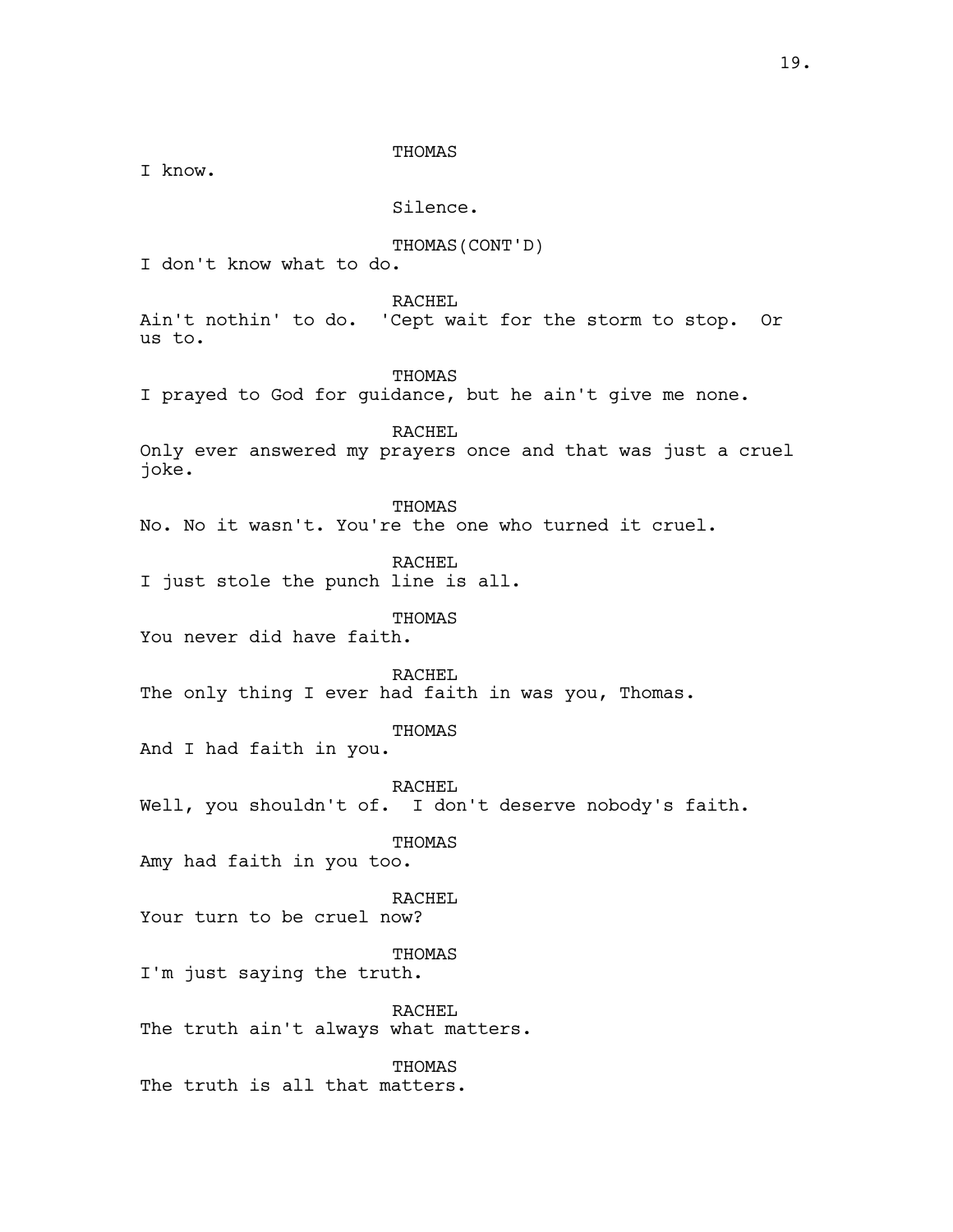RACHEL Your truth. Or your version of it. God's truth. THOMAS The truth is seen through God. RACHEL Well, I saw the truth. **THOMAS** You saw a lie. RACHEL You saw it too but you couldn't accept it. THOMAS I still don't accept it. RACHEL Doesn't matter now, does it? THOMAS Yes, it does matter. It matters for you. For you and God. RACHEL I ain't got nothin' to do with God. THOMAS But God still has everything to do with you. Can't you see that? RACHEL God closed his eyes on me a long time ago. **THOMAS** No he didn't. God never forsakes his children. RACHEL Yes he does. THOMAS No. No he doesn't. He sent you to me when I was alone. When my parents died and I was so alone I couldn't step foot in the house for all the memories and all the loneliness, he sent you to me. And he sent me to you.

RACHEL

What about all the years before you?

THOMAS

God was there. He was there with you every day. Givin' you the strength to go on.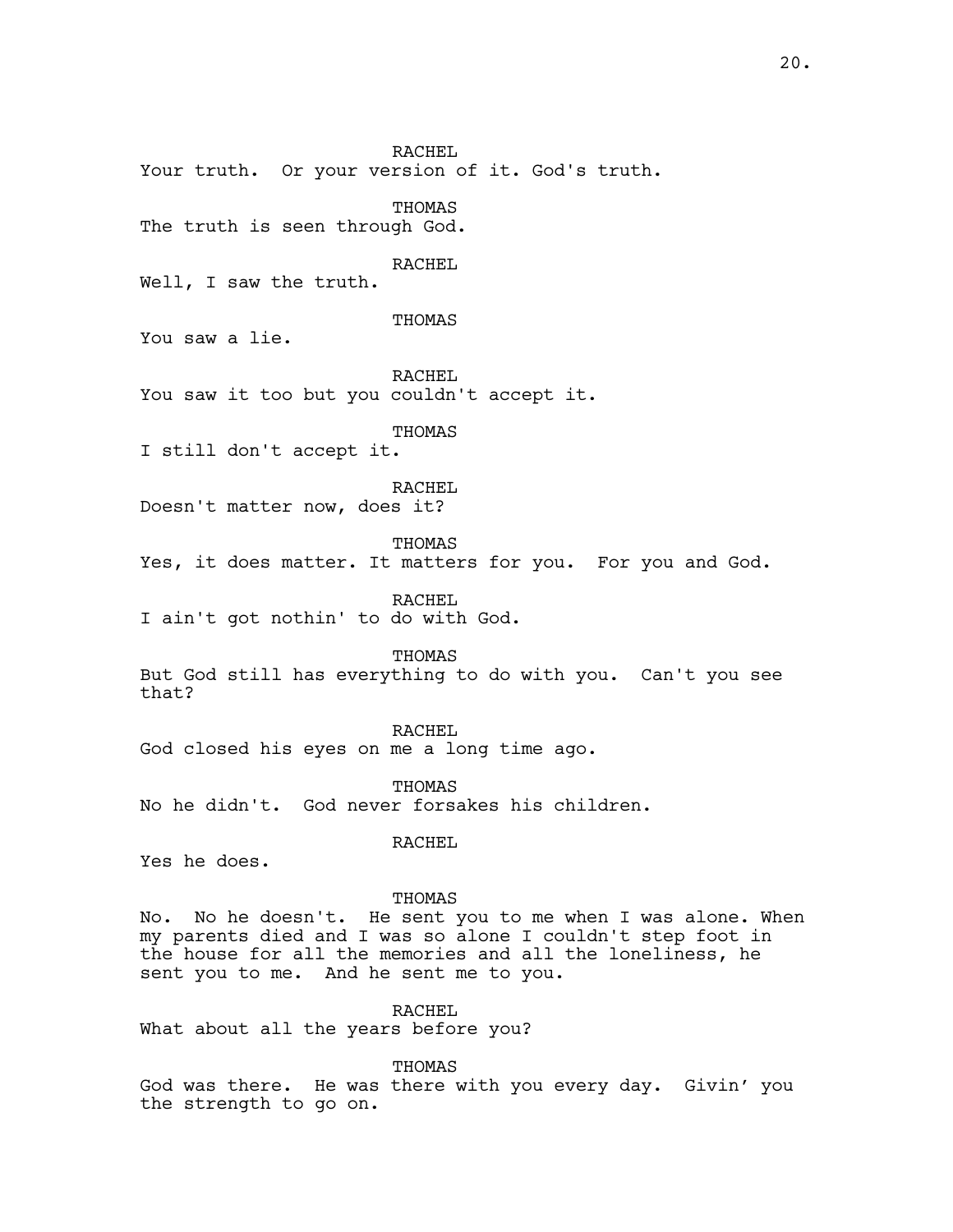RACHEL I ain't never felt God with me. Not except that one day when Amy was born. That's the only time I ever felt God with me. THOMAS You have to let him into your heart Rachel. You have to ask him in. RACHEL I don't want him. THOMAS You have to want him. RACHEL I don't. I don't want nothin' to do with him. He ain't brought me nothin' but misery. THOMAS You brought the misery on yourself. On yourself and me and this whole house. RACHEL I didn't bring nothin' that wasn't already there. I opened my eyes to it is all. THOMAS You're eyes aren't open. You're blind. You can't see the love that God has for you. RACHEL I don't want his love. THOMAS Don't say that. RACHEL It's true. THOMAS What about mine? Do you want my love? RACHEL You don't love me. THOMAS You don't know what's in my heart. RACHEL

You hate me. You said so yourself.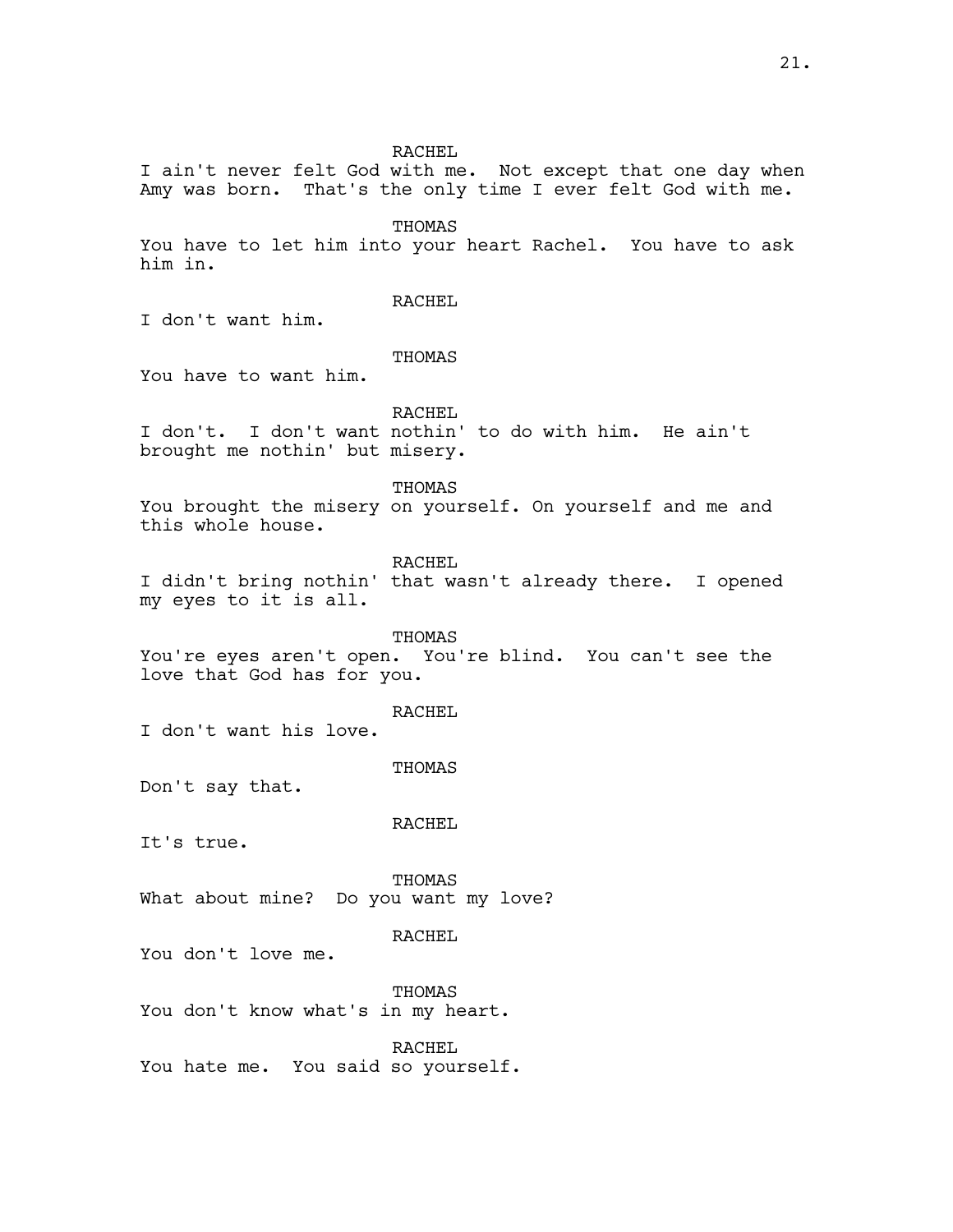I do hate you. I can't help but hate you. But I love you as well. And God loves you. You have to ask for his forgiveness.

RACHEL

**THOMAS** 

I don't want his forgiveness.

**THOMAS** 

You have to ask for his forgiveness, because I don't know that I can forgive you.

RACHEL

I ain't askin' you to.

THOMAS

Don't you have no remorse?

RACHEL

I got nothin' but remorse. I'm so filled with it I'm surprised it don't bleed from my eyes.

THOMAS

Then ask for God's forgiveness.

RACHEL

I can't.

THOMAS

Why not? We all fall from grace at one time or another.

RACHEL

'Cause I knew what I was doin' when I did it. And I knew what it meant. And I did it 'cause I thought it was right. And I still think it was right. And you can't ask for forgiveness for what you think is right. It don't work that way. I ain't sorry I did it. I'm sorry I had to do it.

THOMAS

You didn't have to do it.

RACHEL

There weren't no other way.

THOMAS

You coulda waited.

RACHEL

For what? The storm to end? The fire to die? Us to freeze to death?

THOMAS

You shoulda waited, Rachel. You shouldn'ta done it.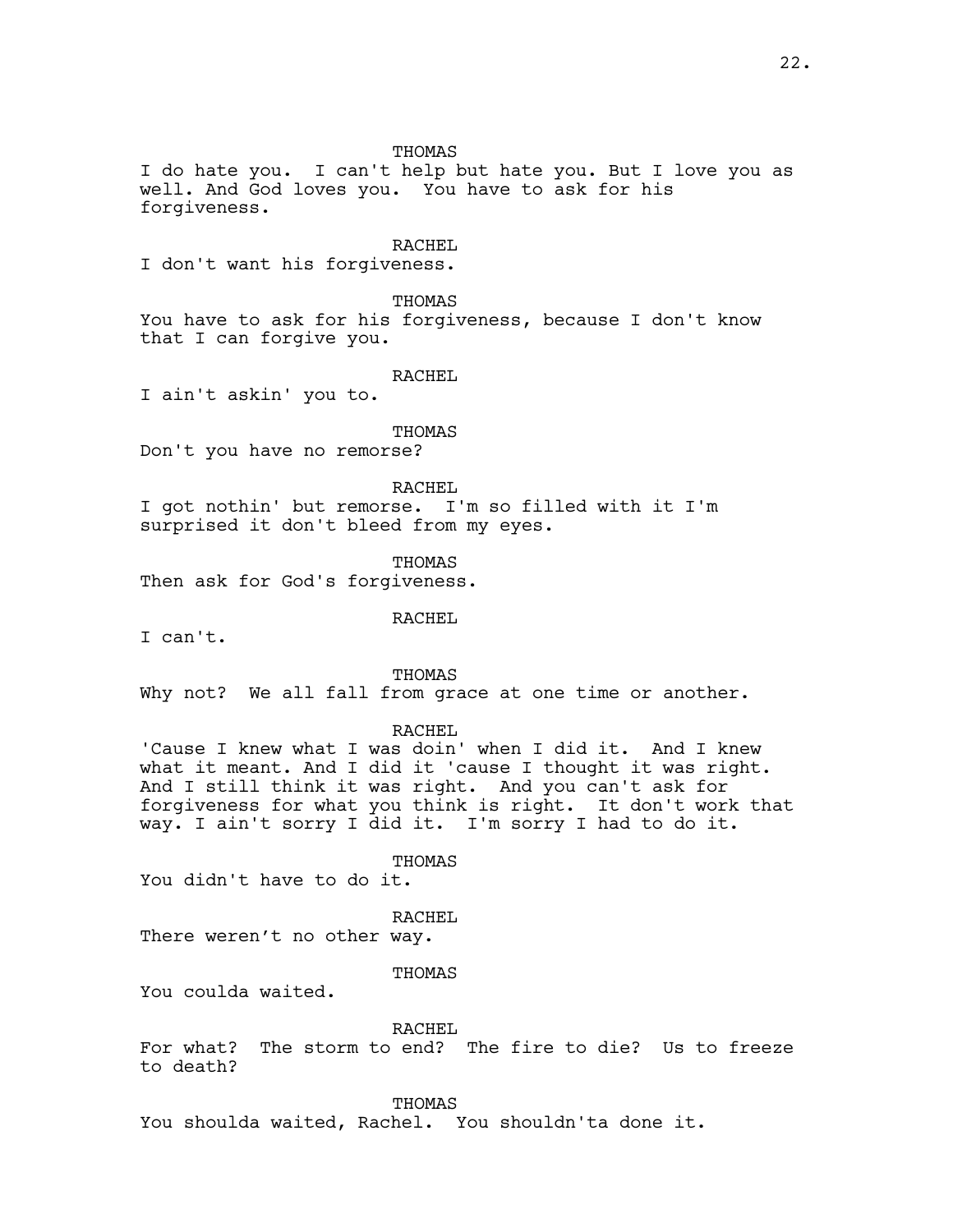### RACHEL

Waited for what? We ain't got no food. Ain't had no real food for weeks. I ain't got no more milk in my breasts, Thomas. The baby was starvin'. We're starvin'. All she did was cry and cry and I couldn't do anything for her. You couldn't do nothin'. Even if the storm stops, we can't dig our way out. Ain't no help gonna come. If we don't die here it's only 'cause God wants to punish me more.

**THOMAS** 

It wasn't your right to do it.

RACHEL

No. It was my duty. A mother's duty.

**THOMAS** 

You're wrong. Only God can make that decision.

RACHEL

That decision's made every day. All over the world. God ain't the only one.

THOMAS

God's the only one that don't go to hell for it.

RACHEL

I don't care if I go to hell. It can't be no worse than this.

THOMAS

It's worse than anything you can imagine.

#### RACHEL

It can't be worse than sqeezin' the air out of your own baby girl's lungs. It can't be worse than that.

> Thomas is silent. He turns away. Rachel turns from him as well. They are trapped with each other.

RACHEL(CONT'D) I'm sorry. I'm sorry I hurt you. But it was you or her and I couldn't watch her suffer no more.

THOMAS I suppose I can expect the same kindness when the time comes.

RACHEL

No. No, you ain't helpless like she was. You'll have to do it yourself if you want it done.

THOMAS

What about you?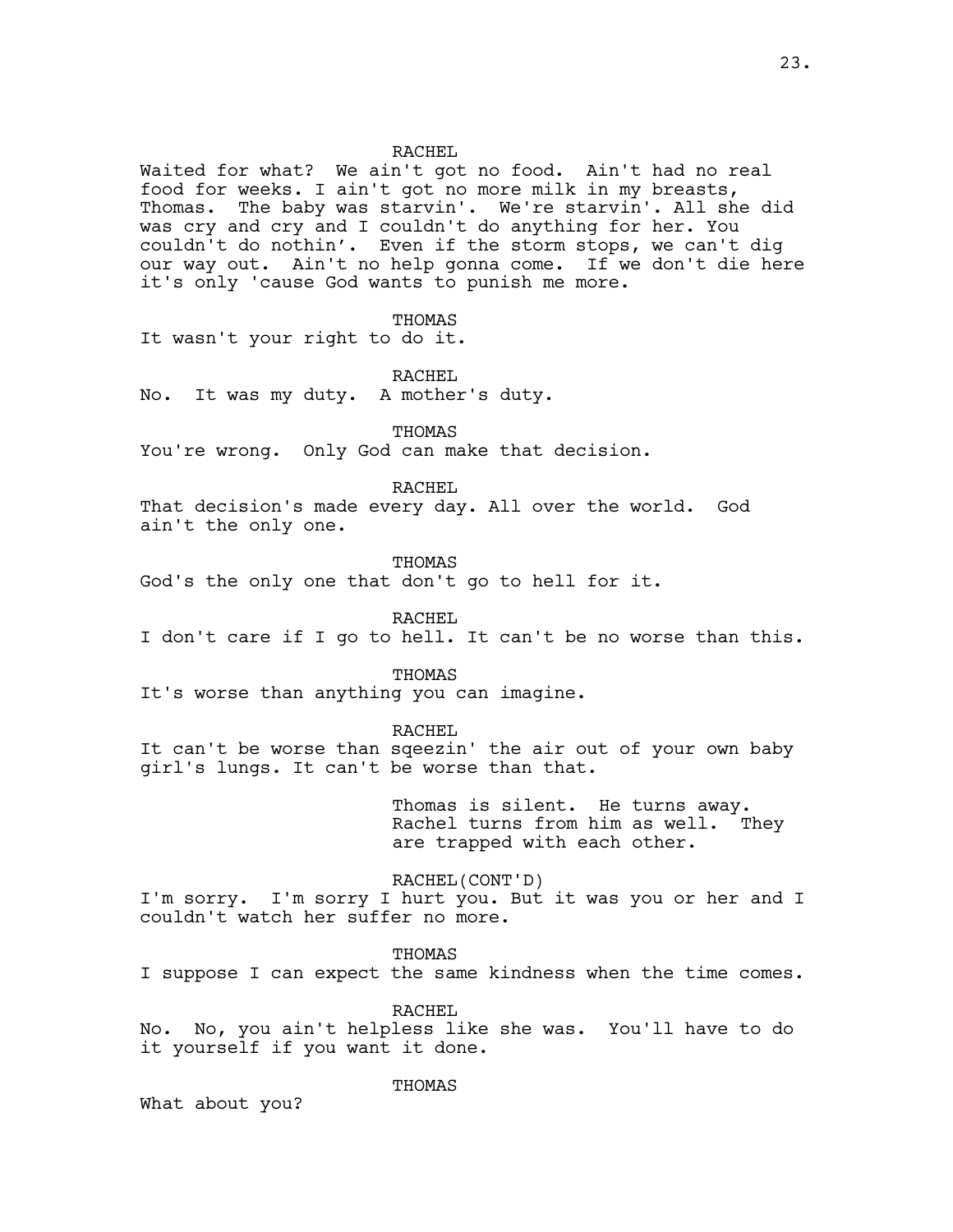I ain't goin' nowhere.

THOMAS

Neither of us is goin' nowhere in this storm.

Thomas picks up the Bible from the desk and holds it in both hands. Rachel and Thomas stand at opposite sides of the room as Pauline steps from the bedroom and goes to the stove, stoking the fire. Richard appears and sits at the kitchen table.

#### PAULINE

I've lost track of where my life is going. Where I've been. There had been a storm the night before I left and it was still snowing that day. I was going to get rid of it. That was my first reaction. My first instinct. I didn't want to tell Richard. I knew what he'd say. And I agreed with him. And I didn't want to worry him. I thought it was my problem and I should deal with it. It was my decision. I didn't tell anyone. So I saved my money. I didn't know what it would cost, but I knew I didn't have the money right off. So I saved. And I sold some of my books and a dress or two. I didn't know who to talk to. Who I could trust to ask for advice. So I didn't ask anyone. I bought a bus ticket. I told Richard and everyone else I was going home to see my parents. It was a three-hour bus ride. When I got off the bus I went straight to the nearest hospital and asked to see the head nurse. She was very understanding. She didn't ask questions. She told me where to go. So I walked across town. It was further than I thought it would be or I would have taken another bus. It was at the edge of the city. Away from everything. I walked along side the road, the wind whipping at my knees. It was icy cold and my hands were numb, but it was beautiful. The sun was shining. It was too cold for the snow to melt so all the trees were painted white. And as I walked further out from the city I could see the clinic up ahead. To my side a field opened up and in the middle of the field there stood this lone tree. Large, with wide draping branches weighted down by the snow. I remember thinkin' how perfect it was. How perfect nature was to create such a beautiful landscape out of just snow and a tree.

> Rachel walks to the bedroom and Thomas to the kitchen. As Thomas steps into the kitchen, Richard steps into the room.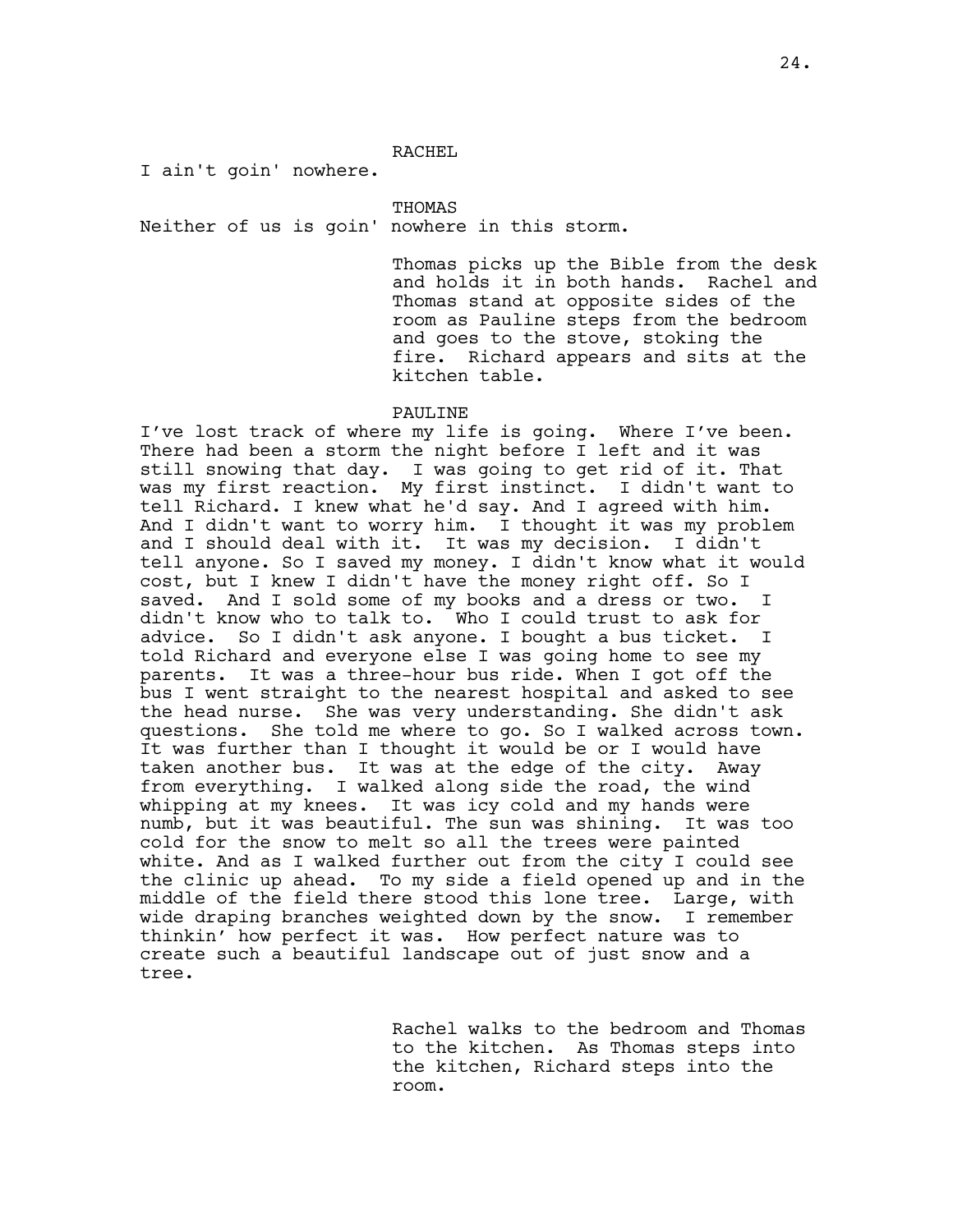RICHARD Did you stoke the fire? PAULINE Yes. RICHARD It's still cold in here. PAULINE Stand closer to the stove. RICHARD The walls don't have any insulation. PAULINE The house is too old. RICHARD And storm is getting worse. PAULINE The storm can't last much longer. RICHARD As long as the fire doesn't go out. I don't have any more matches. PAULINE We can always try the car again. RICHARD No. It's dead. And buried by now. PAULINE Maybe someone will see the smoke from the chimney. RICHARD Not in this weather. PAULINE What's you're point, Richard? RICHARD Just makin' conversation. PAULINE What makes you think I want conversation? Silence. RICHARD Are you sure?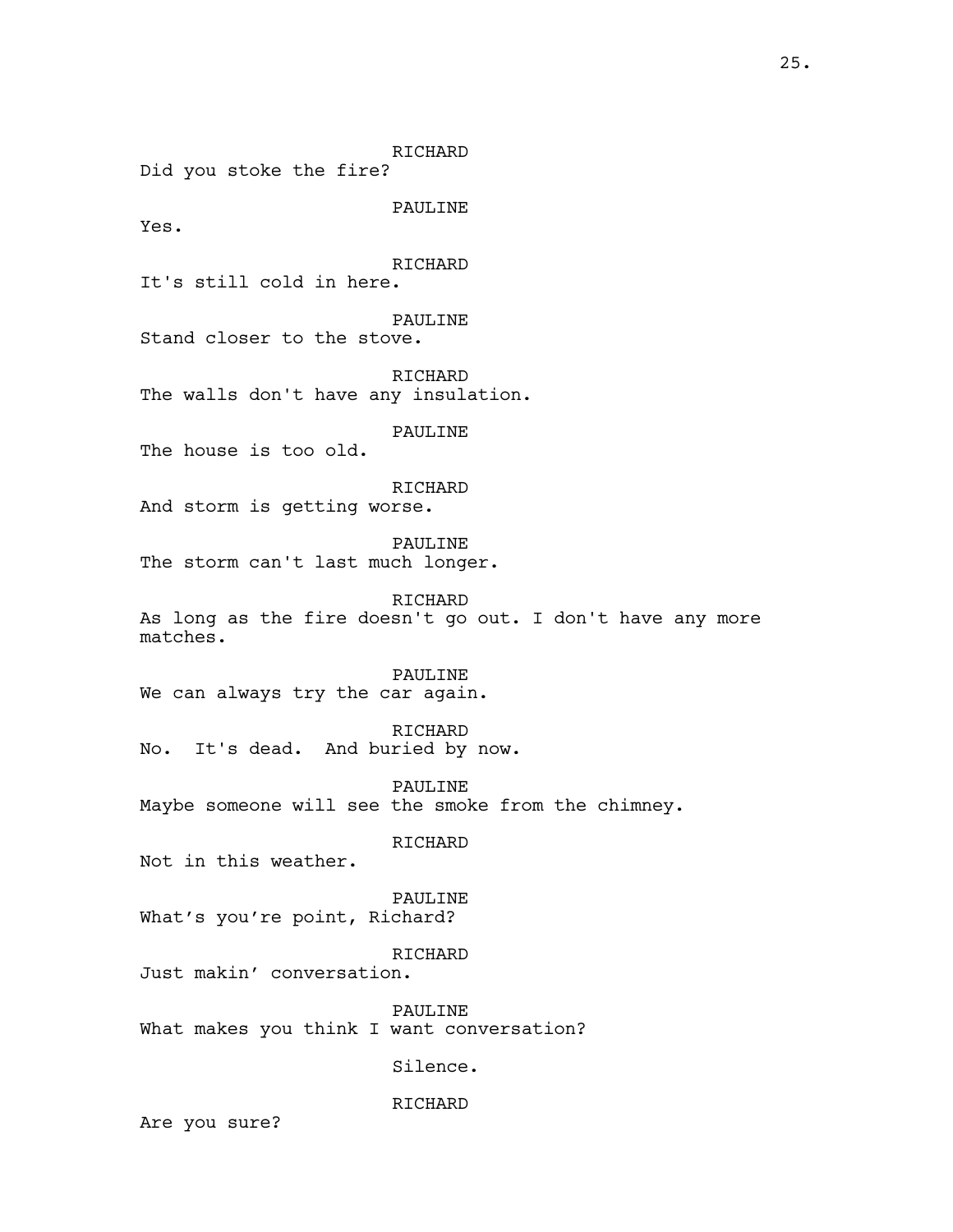PAULINE Yes. I'm sure. RICHARD Could there be a mistake? PAULINE There was a mistake alright. RICHARD Are you certain about being pregnant? PAULINE No mistake there. RICHARD You know what this means? PAULINE It means I'm going to have a baby. RICHARD Pauline. PAULINE Maybe it'll be a girl this time. RICHARD Pauline. PAULINE But a boy wouldn't be bad. RICHARD. Pauline, listen to me. PAULINE Maybe a boy. RICHARD Pauline. Look at me. Pauline turns to Richard. PAULINE Don't say it. RICHARD Pauline.

Silence.

26.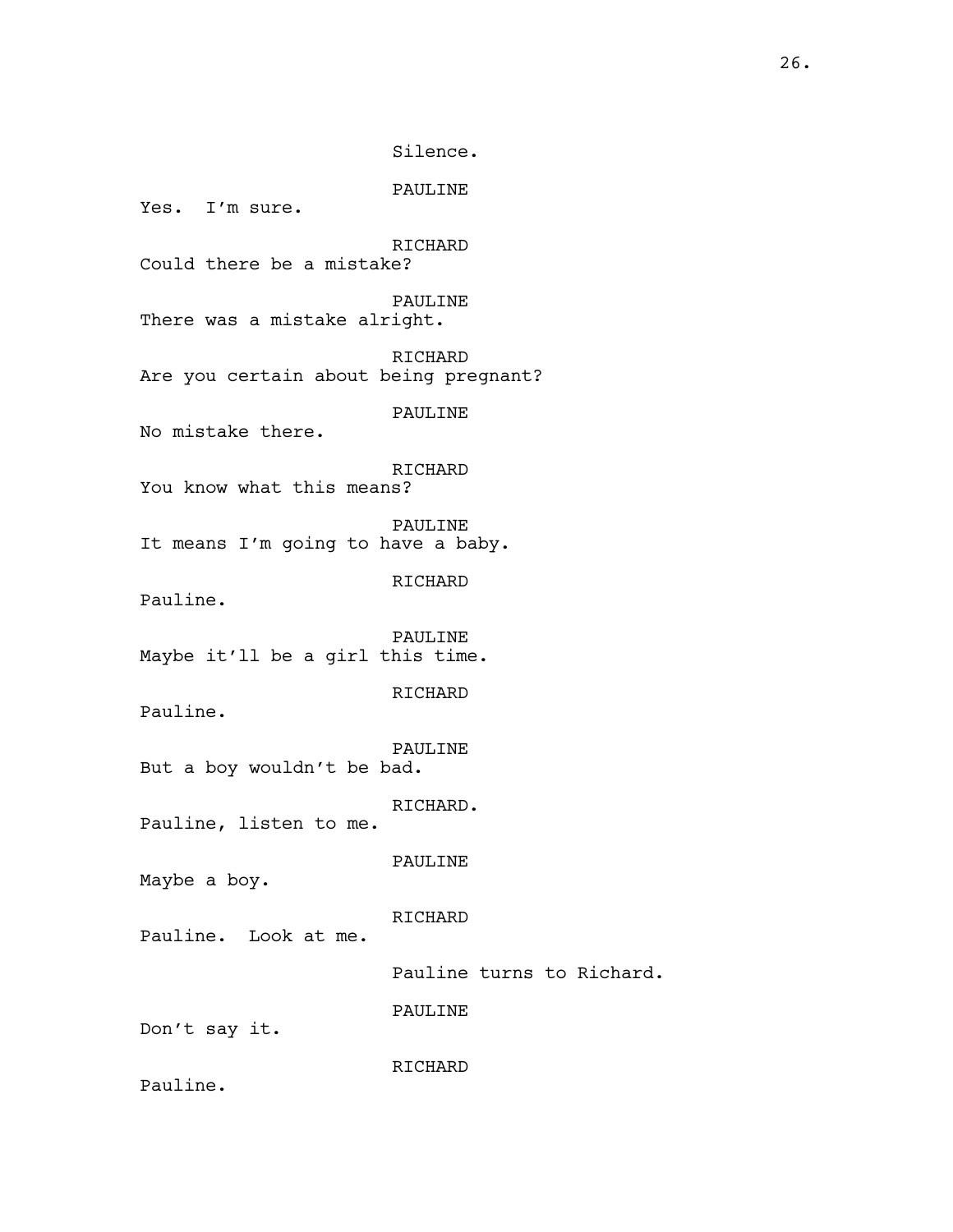PAULINE Don't say it. Don't you dare say it. RICHARD You can't have the child. PAULINE I'm having the child, Richard. RICHARD You know what the doctors said. PAULINE I was right there same as you. Maybe a little more bruised up. RICHARD They said it would kill you. PAULINE Doctors say a lot of things. RICHARD It will kill you Pauline. PAULINE Might kill me. They said might kill me. RICHARD They sounded pretty certain. PAULINE Doctors are wrong every day. RICHARD Why didn't you get the operation? PAULINE Why didn't you put the rubber on when I told you to? RICHARD I can't talk to you. PAULINE It takes two to make a baby. RICHARD This is not my fault. PAULINE It's as much your fault as mine.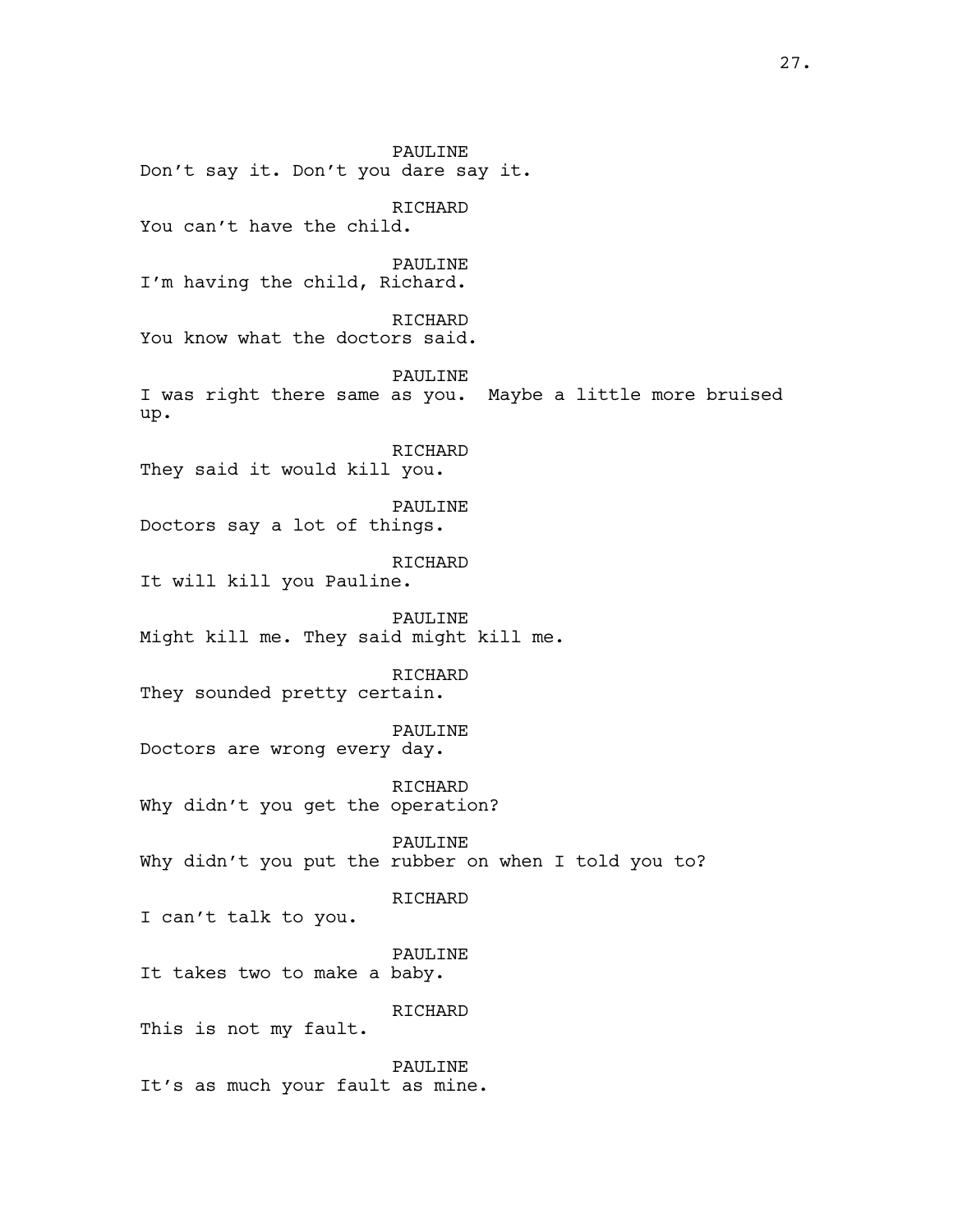RICHARD If you'd just have had the operation like the doctors told you to. PAULINE It was my decision. RICHARD You're real good at making decisions. PAULINE I married you didn't I. RICHARD This isn't funny anymore, Pauline. You know you can't have the child. PAULINE I can, and I will. RICHARD And what if you die? PAULINE I won't die. RICHARD How can you know that? PAULINE I just know. RICHARD And what if you're wrong? PAULINE I won't be. RICHARD I don't want to raise a child without you. PAULINE I don't trust you to. RICHARD And what if the child dies too. What if both of you die? PAULINE Then you don't have anything to worry about. RICHARD And you wonder why I drink. When you say things like that.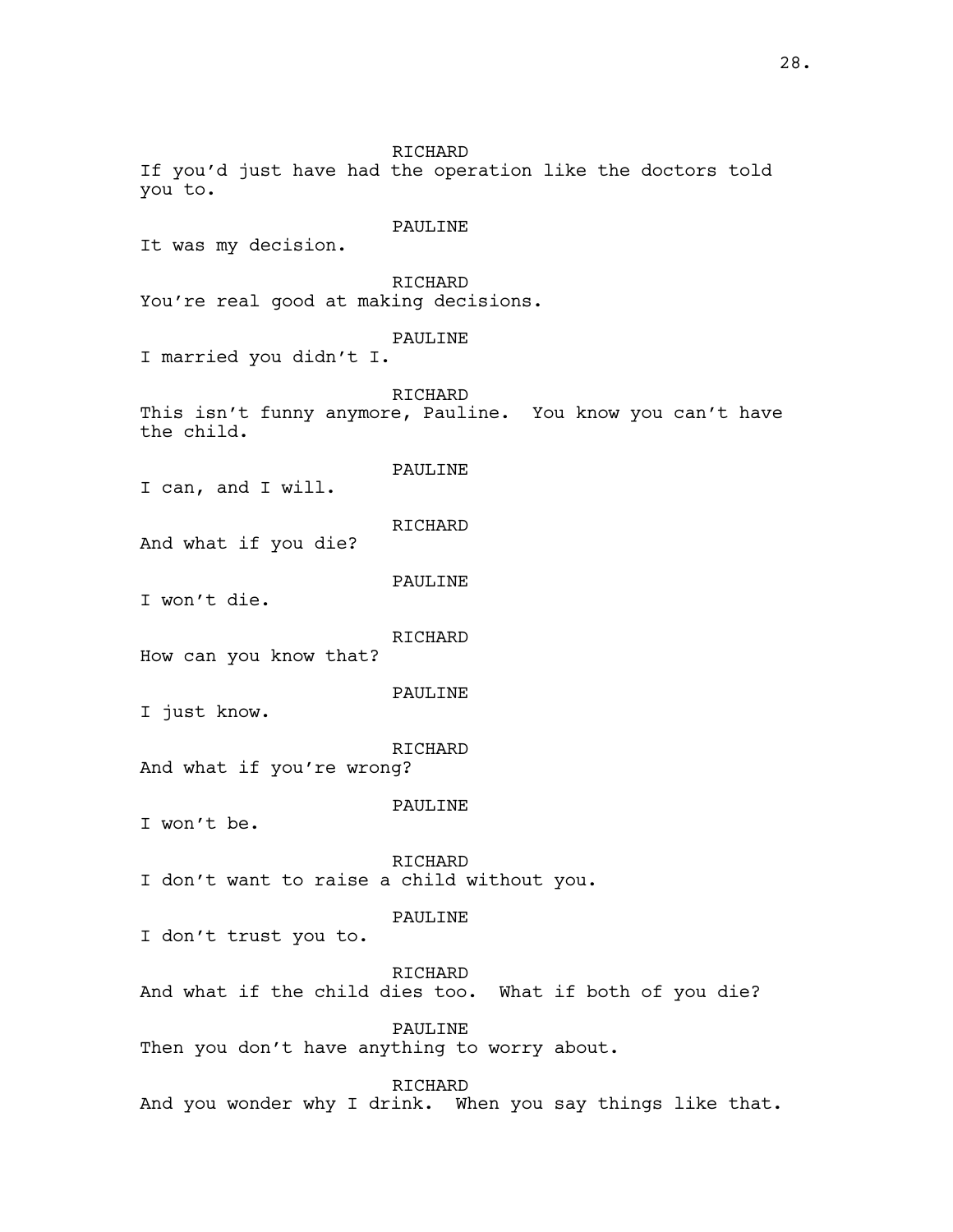PAULINE Why can't you support me? Why can't you see that this is important to me? RICHARD Because it'll kill you. PAULINE You don't know that. RICHARD I don't want to risk it. I almost lost you once and I don't want to risk losing you again. PAULINE You almost killed me once, you mean. RICHARD Yes, I almost killed you. And I killed our unborn son. But I don't want to lose you to another child. PAULINE I don't believe you. RICHARD I love you Pauline. I don't want to be without you. PAULINE If you love me then you'll support me in this. RICHARD This is crazy Pauline. PAULINE You never wanted children. You said so. RICHARD If it's children you want, we'll adopt some. Two, three, ten, I don't care. PAULINE It's not about other children. It's about this child. RICHARD There are millions of kids we can adopt. PAULINE It has to be this child. RICHARD You're not making sense Pauline.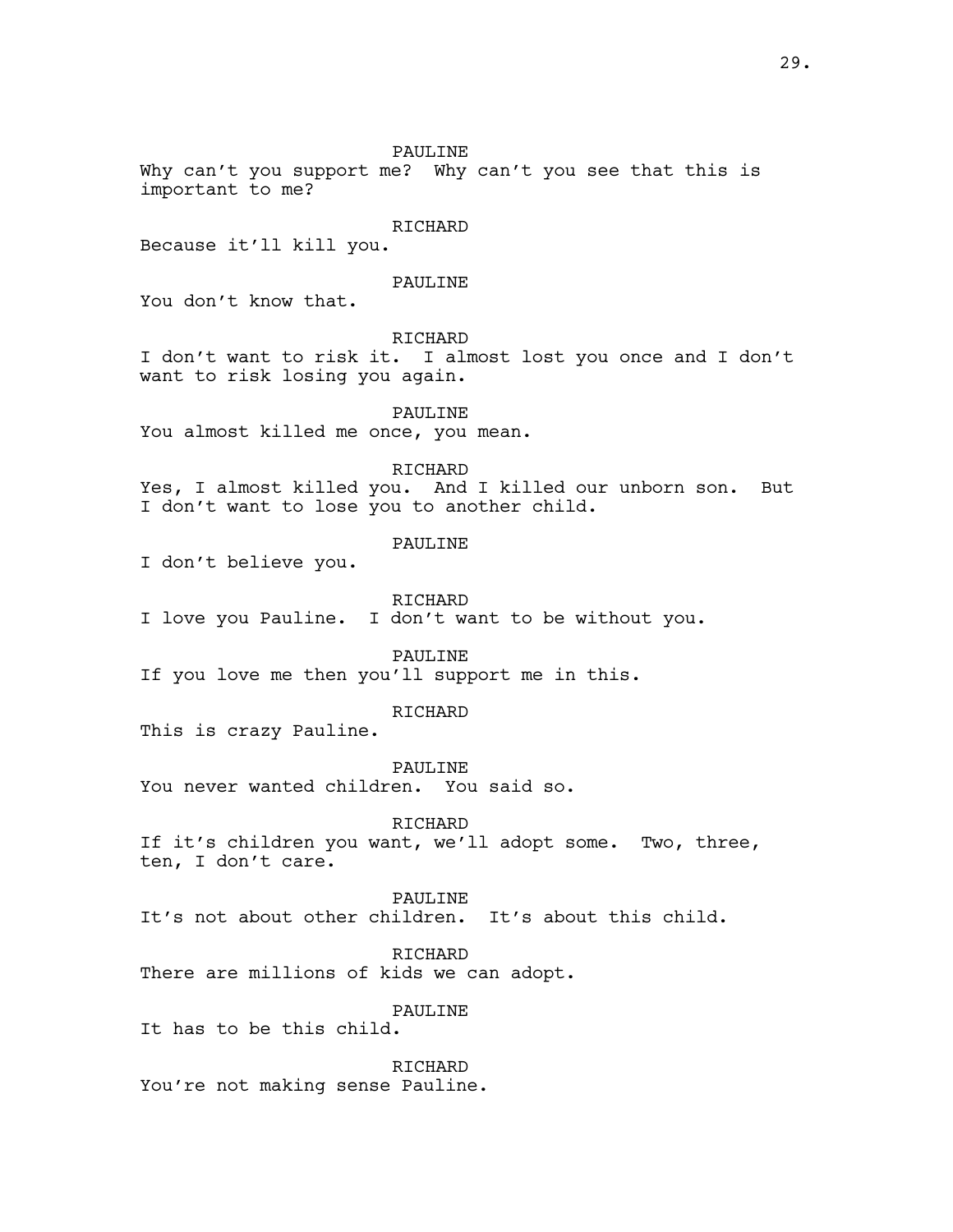PAULINE

Neither are you.

RICHARD Is it a religious thing? Is that it?

PAULINE

Yes. No. Not in that way, but yes.

RICHARD

If there is a God, he doesn't want you to die trying to have this child, Pauline.

PAULINE How would you know what God wants?

RICHARD I know what I want. I want you alive.

PAULINE

You don't understand.

RICHARD

No I don't. Won't you at least think about it? Agree to think about it.

PAULTNE

I already did. I've made my decision.

# RICHARD

Just think about it over the holidays. You don't have to make this decision right now. But I tell you, Pauline, the more you think about it the more you're going to see that the doctors were right, that it isn't worth the risk, that you can't have this baby.

Pauline turns away.

PAULINE

I went to a clinic, but I couldn't go through with it.

Richard goes to her.

# RICHARD

Why not? What happened?

# PAULINE

Nothing happened. You wouldn't understand. I don't know if I understand.

RICHARD

Try me.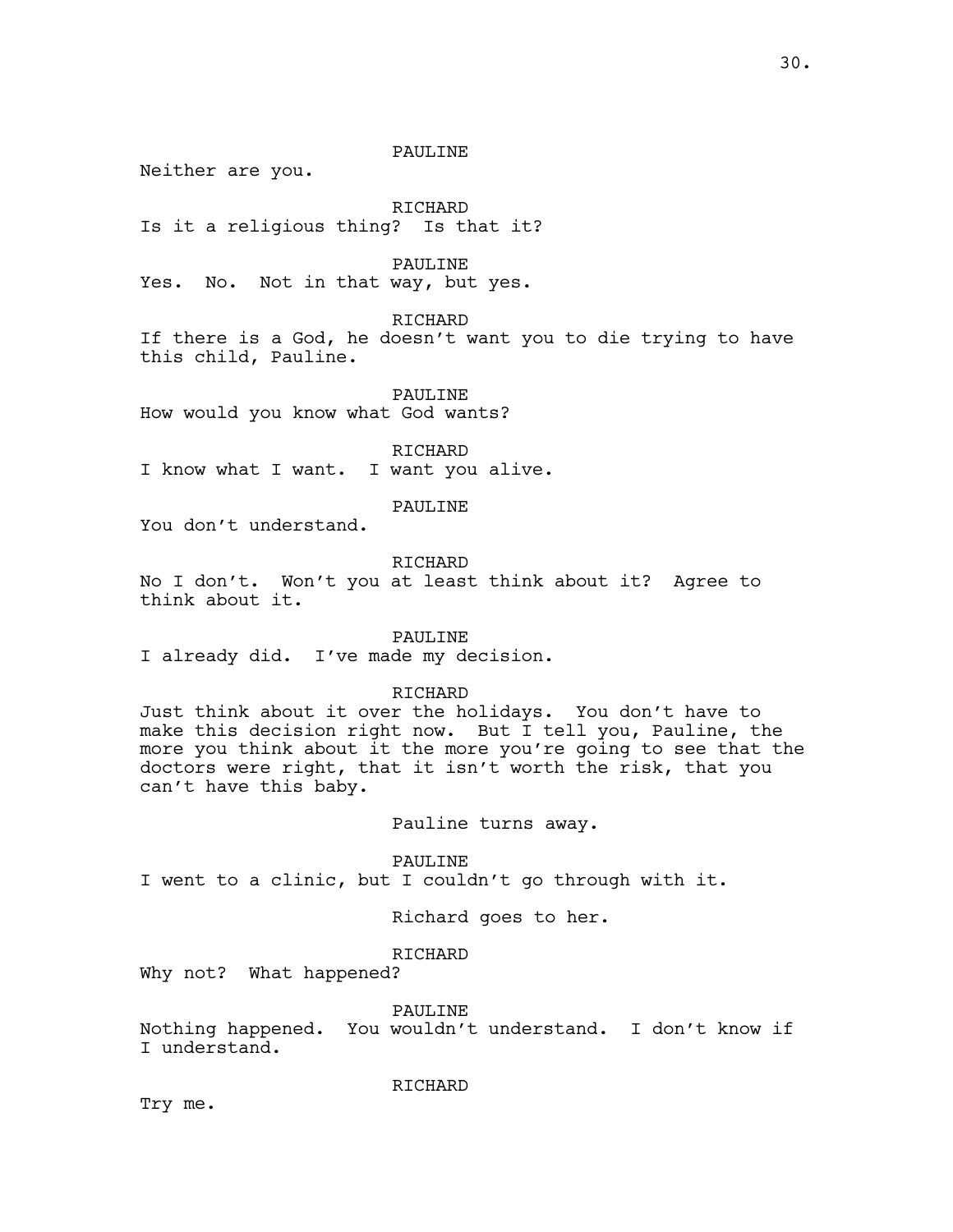Pauline considers this challenge in silence.

#### PAULINE

Fine. It won't makes sense to you, but fine. I went out of town to do it. A little place in the middle of nowhere. It was snowing and I walked there from the bus station. And I stepped inside and warmed myself by an iron register in the lobby. When I could feel my fingers again, I walked up to the front desk and asked to see the doctor. The receptionist asked me what it was regarding, and I didn't know what to say. I wasn't sure. How do you just say it in plain English? How do you tell some stranger behind a desk that you want to get rid of the baby you're carrying inside you? She could see that I didn't know what to say, and I assume she guessed the reason. She probably met a lot of women like me. In town for one day. On urgent business. Needing to see a doctor who specialized in women's problems. She just smiled and asked me to wait. The doctor would be with me momentarily. So I waited. There was a magazine on the table. Life. I picked it up and paged through it. Couldn't read the words, just looking at the photos, not really able to think. I looked up and for the first time noticed that there were other women there. Three of them. Also waiting. I don't know why I hadn't noticed them before, but now they seemed to be all I could think about. I stared at each one in turn. They didn't notice. They were tryin' not to be noticed. They didn't want to make eye contact. The third one did. By accident. She looked up while I was staring at her. Just for a moment our eyes locked and we both knew. We knew each other and why we were there and what we were both feeling and what we feared and what we were thinkin'. And we smiled, almost, just slightly, like we were sharing some private secret between ourselves. Silently. And then she looked down at her magazine again and I wondered if the other women were here for the same reason and how many women came here each day for this reason how many a month and how many a year and then I heard my name being called. The doctor would see me. The doctor's hands were very clammy. Very cold. That's what I remember most about him. His cold clammy hand shakin' mine. He asked me my name and offered me a seat. I sat down. I told him my first name, but I made up a last name. And he asked me if I was there for an abortion. Just like that. Like I was asking for something over the counter at the drug store. A bottle of aspirin, please. I don't remember what I said. I don't really remember speaking at all. Maybe I nodded my head. A boyfriend he asked. I nodded. Was I sure, he asked? A nod again. Had I thought about other options? I nodded. I was sure. This was the best thing. There was paper work to fill out. Questions that needed to be answered. For my safety. And waivers to be signed. In case. In case of what? Well, accidents happen. He left the room. A nurse brought in a form and a pen.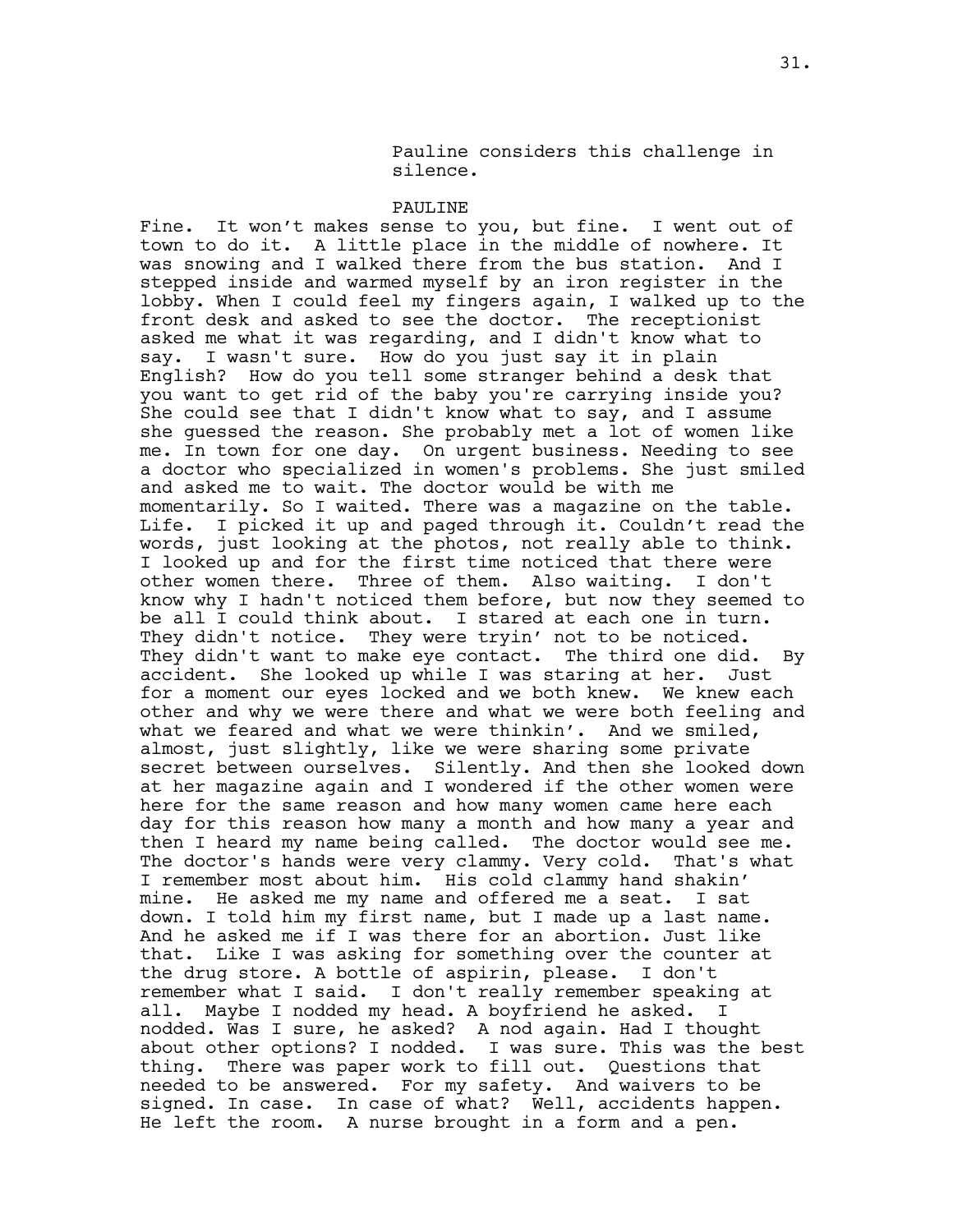### PAULINE (CONT'D)

And a gown. I filled the form out as truthfully as I could and slowly took my clothes off. Modestly, like someone might be watching. As I put the gown on I realized that I was still wearing my watch. Like it would somehow protect me. I slipped it off my wrist and waited. Finally, after what seemed like ages of me freezing in that tiny white room, goose bumps crawling all over me, the nurse opened the door and asked me to follow her. I stood up. My knees a bit weak. I steadied myself against the wall with one hand and took a step forward and then another and before I knew it I had walked across the room, through the door, down the hall and into another, whiter, cleaner room. The doctor was there. A large green gown and a mask on. And another nurse. Dressed the same. And a cart with instruments I didn't even want to think about. And in the center of the room, the table. Stirrups and posts attached to the end. They must have asked me to lie down. I don't remember hearing anything, but they must have because the doctor gestured and the nurse at my side took my arm and pulled me forward. But I had frozen. I wasn't moving. I wasn't getting on the table. I wasn't going through with it. I don't know how I knew that. It wasn't a decision. It wasn't some conclusion I reach after days of thinking. It was just something I knew. I knew I was going to have the baby. My whole body was telling me that. I just turned and walked out. I don't know what I said to them. I assume I apologized as I put my clothes on and ran out the door. I don't know. I don't care. I didn't feel rude. I ran all the way back to the station and took the next bus back to town. It left at night. I tried to sleep, but I couldn't. I couldn't stop thinking. Or not thinking. I wasn't really thinking. I didn't know what I would tell you or my parents. I didn't think about what anyone would say. I didn't care. It didn't matter. All I was thinking was that I was having a baby. That was all that mattered. It's still all that matters. No matter what happens.

> Richard is silent a long time. He goes to the window and looks out at the storm.

RICHARD You're going to have the baby based on feeling? On instinct?

PAULINE I knew you wouldn't understand.

**RICHARD** You're not thinkin' it through.

PAULINE I didn't need to think about it anymore.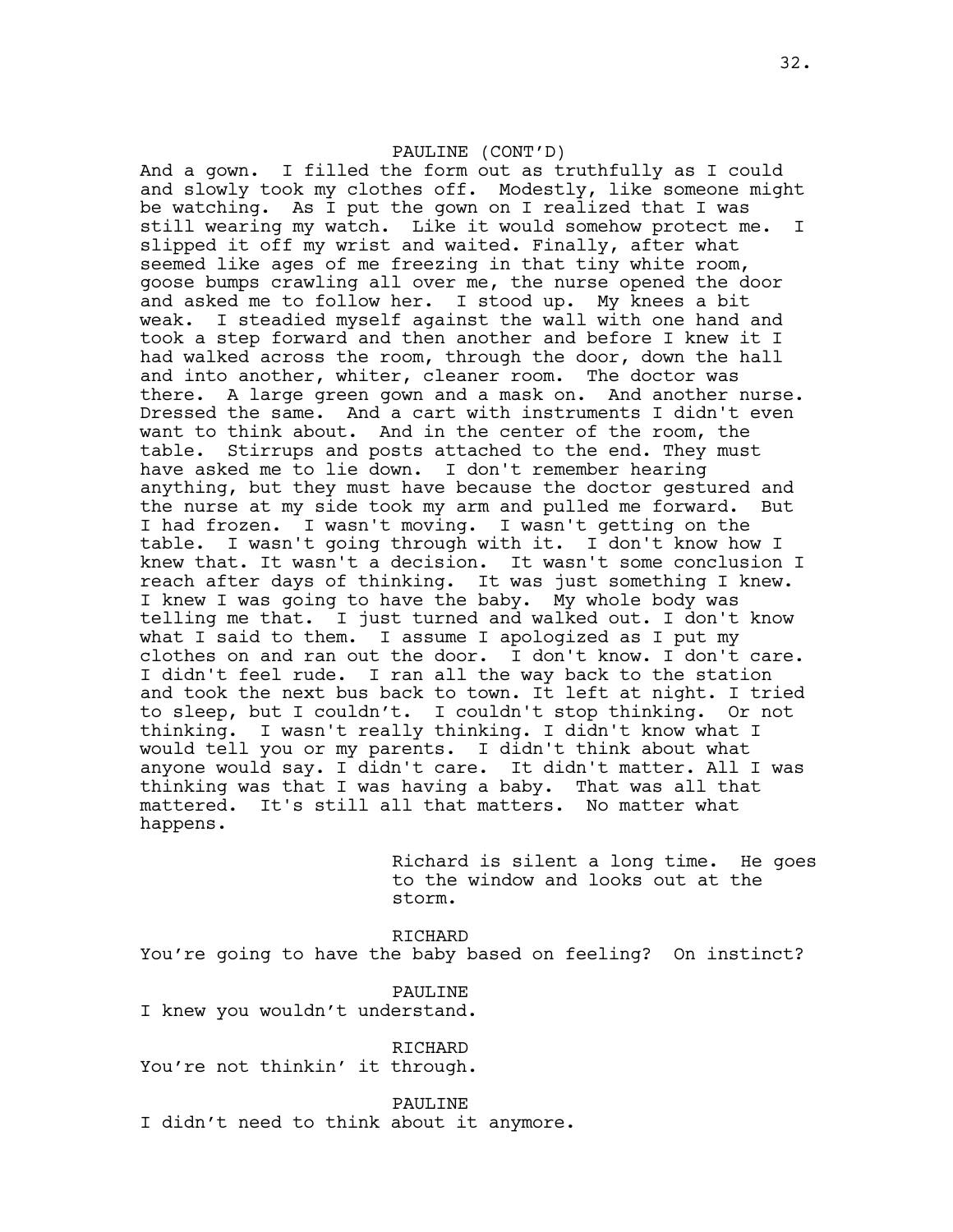### RICHARD

Alright, let's say you live. Let's say the doctors are wrong and the baby doesn't kill you. Then what? We weren't ready to have a baby the last time.

### PAULINE

So you're happy we lost the last baby?

### RICHARD

No. But we're getting our lives together now. You're almost done with beauty school and I'll get my certificate about the same time you finish. Then I can work in Jeb's shop. Another year and we start to build a life.

### PAULINE

We can build a life with a baby.

### **RICHARD**

With all the bills? All the expense? How will we pay for it? It's already taking all our money to pay for classes.

### PAULTNE

We'll find a way.

### RICHARD

Sure we'll find a way. Dropping out and getting another job that's how we'll find a way.

### PAULINE

We'll find the money.

### RICHARD

How? Who's going to give us money? Your folks? They barely pay the rent as it is. And banks don't loan you money to have kids.

#### PAULINE

People find ways every day. All over the world.

### RICHARD

And they raised their kids poor. And their kids end up poor. I lived poor. I don't want to be poor anymore. I want to make something of myself.

PAULINE

Fixing cars is making something of yourself?

# RICHARD

It's a good job. It pays well. And it's a damn sight better than anyone in my family ever did. Hell, who are you to talk. You're the only one in your family to graduate high school.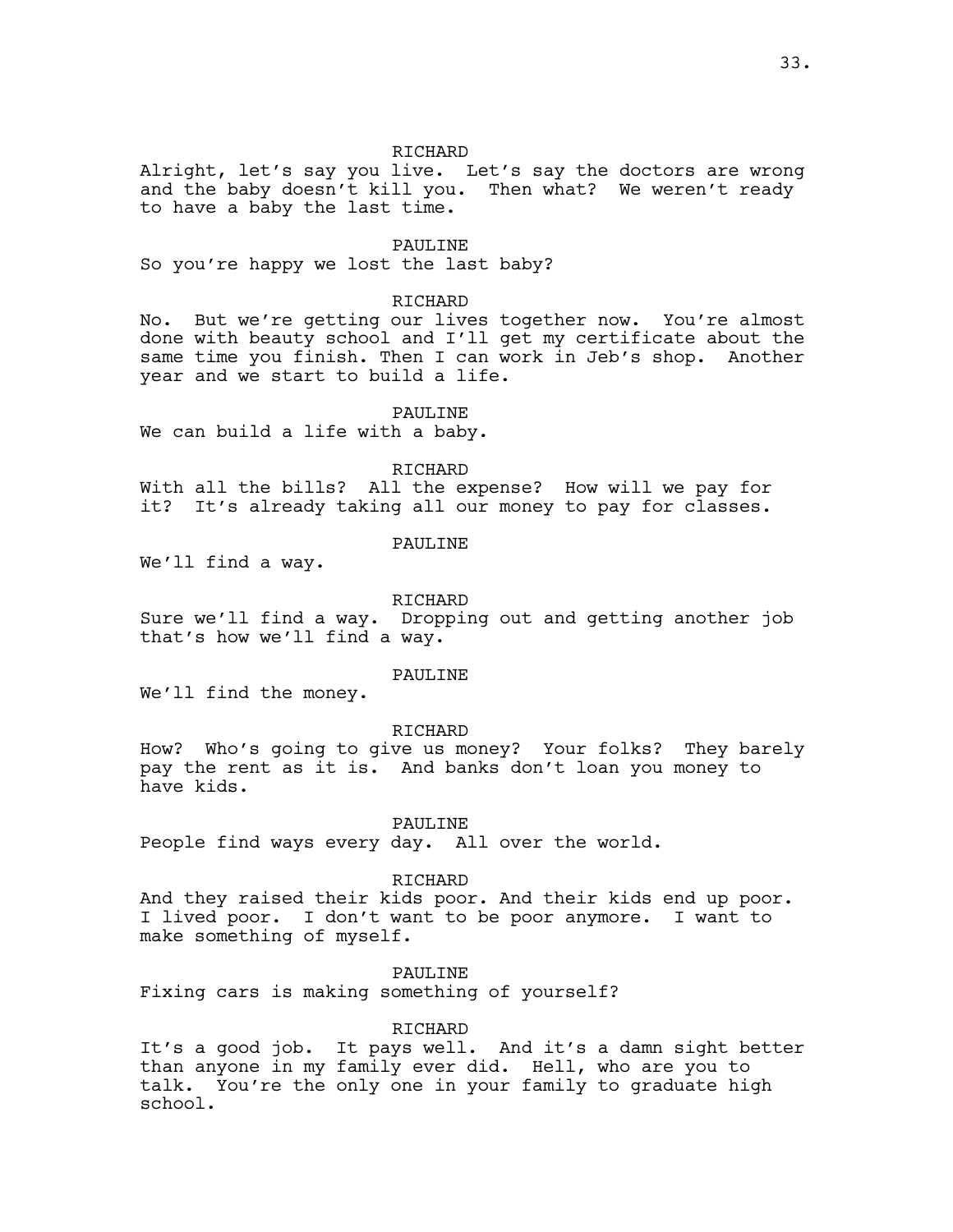PAULINE We'll get jobs, Richard. It'll be okay. RICHARD No it won't. That's the best case. Us rising the kid dirt poor is the best case. You being dead is the other case. PAULINE I'll be fine. RICHARD What if your not. What if I end up raising the kid by myself. Can you image in that? PAULINE Long as you stop drinkin'. RICHARD You can't want this. PAULINE We both want things that are hard to understand, RICHARD All I want is your forgiveness. That's not had to understand. PAULINE You want my forgiveness. I want your help with this baby. RICHARD I don't want your forgiveness bad enough to lose you. PAULINE You'll lose me if you don't. RICHARD Sounds like I lost you already. PAULINE Why can't you see it? RICHARD See what? PAULINE How much it means to me. RICHARD Because it doesn't make sense. PAULINE It does.

34.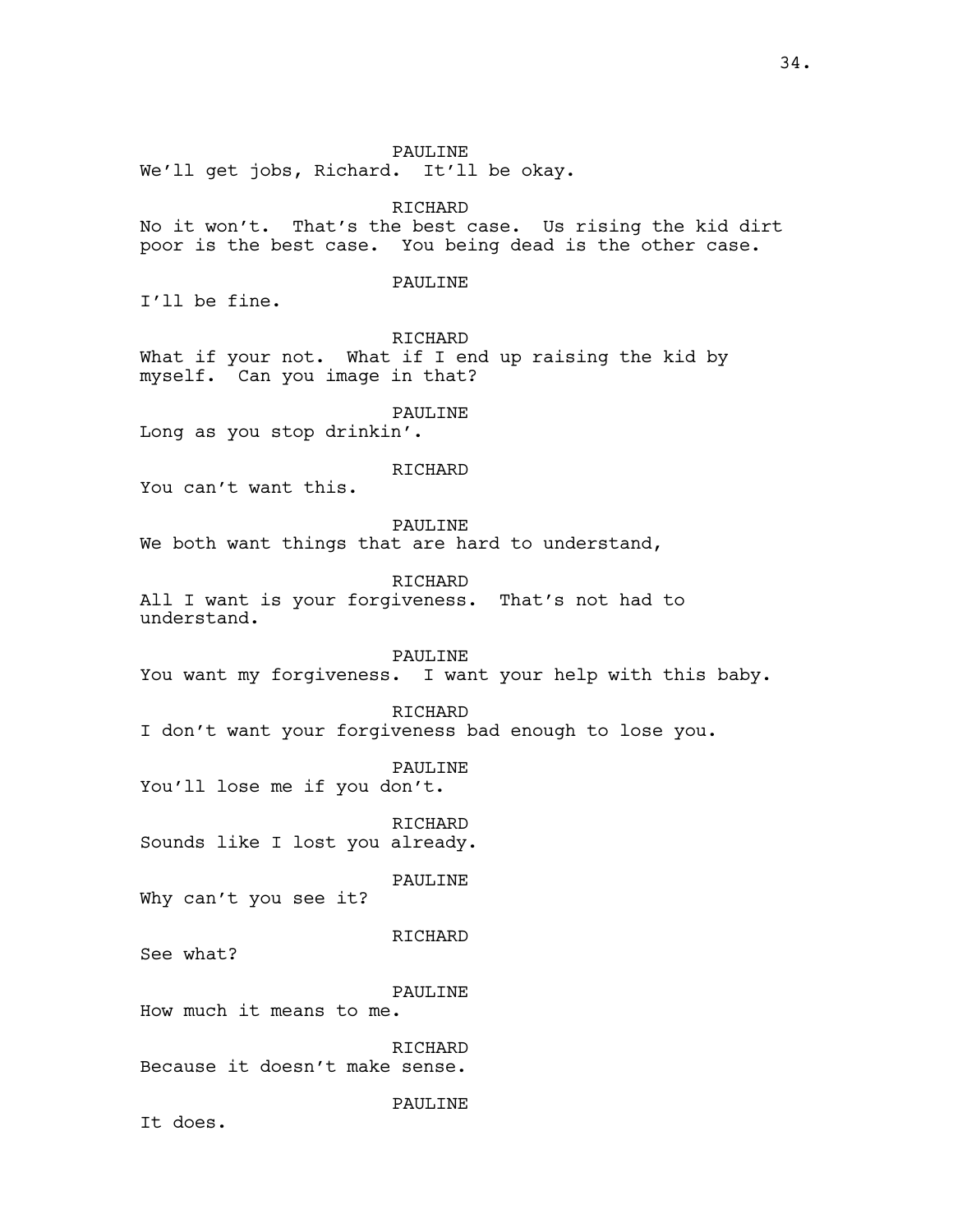You could die. How can that make sense?

#### PAULINE

Because, I don't want to live without this baby.

Pauline turns away and walks into the kitchen. As she leaves, Rachel enters from the bedroom and goes to sit near the stove.

### RACHEL

It wasn't something I ever thought about. Don't know why I would have. It's not the kind of thing a mother thinks about. I didn't really even think when I did it. It's not something you can think about while doin'. You just can't. If you thought about it you'd never do it. You have to follow something else. Instinct maybe. Like animals. Like a bitch with her pups. Nobody knows why animals kill their young. Don't seem to make no sense to us. 'Cept sometimes it does make sense. The storm had been on for days and days. We hadn't had no food really since Christmas. The crops were so bad this year and the prices so low we were lucky to raise enough to pay the mortgage. The summer was so dry we barely brought in three bushel an acre. We didn't even have nothin' left for seed come spring. Don't know what we'll plant in April. 'Course I doubt we'll make it that long. Maybe. If we can get some help from the government. If we can get to town. If the storm don't bury us in forever. I was in the bedroom, lookin' out the window at the storm. Just white. Swirlin' white. The wind bangin' against the side of the house like the hand of God knockin'. Amy was in her crib. Cryin'. That's all she'd been doin'. Cryin'. We ain't had no food in seven days. Just melted snow. Nothin' for the baby. No milk. The cows we'd had to sell off. Like everything else. Either sold off or dead and eatin' for dinner long ago. Tom was in the other room, readin' the Bible or prayin'. And Amy just kept cryin'. Don't know where she got the strength to cry. I barely had the strength to pick her up and hold her. She was all pale and lookin' thinner than when she was born. I held her close and she clung to me with her weak little hands. Searchin' out my breast. Lookin' for a meal. I pulled my dress open and gave her a nipple to suck. I knew it wouldn't do no good. I ain't had no milk for nearly five days. But I thought it might calm her. Soothe her for a while. And me too. Might make me feel like a mother who could provide for her young'un, 'stead of what I felt like. But it didn't. Just made it worse. Knowin' I was dry and had nothing to give her. And then she know'd it too and she took to cryin' again. Louder. Like she'd been tricked. Like the plate was put in front of her and then snatched away.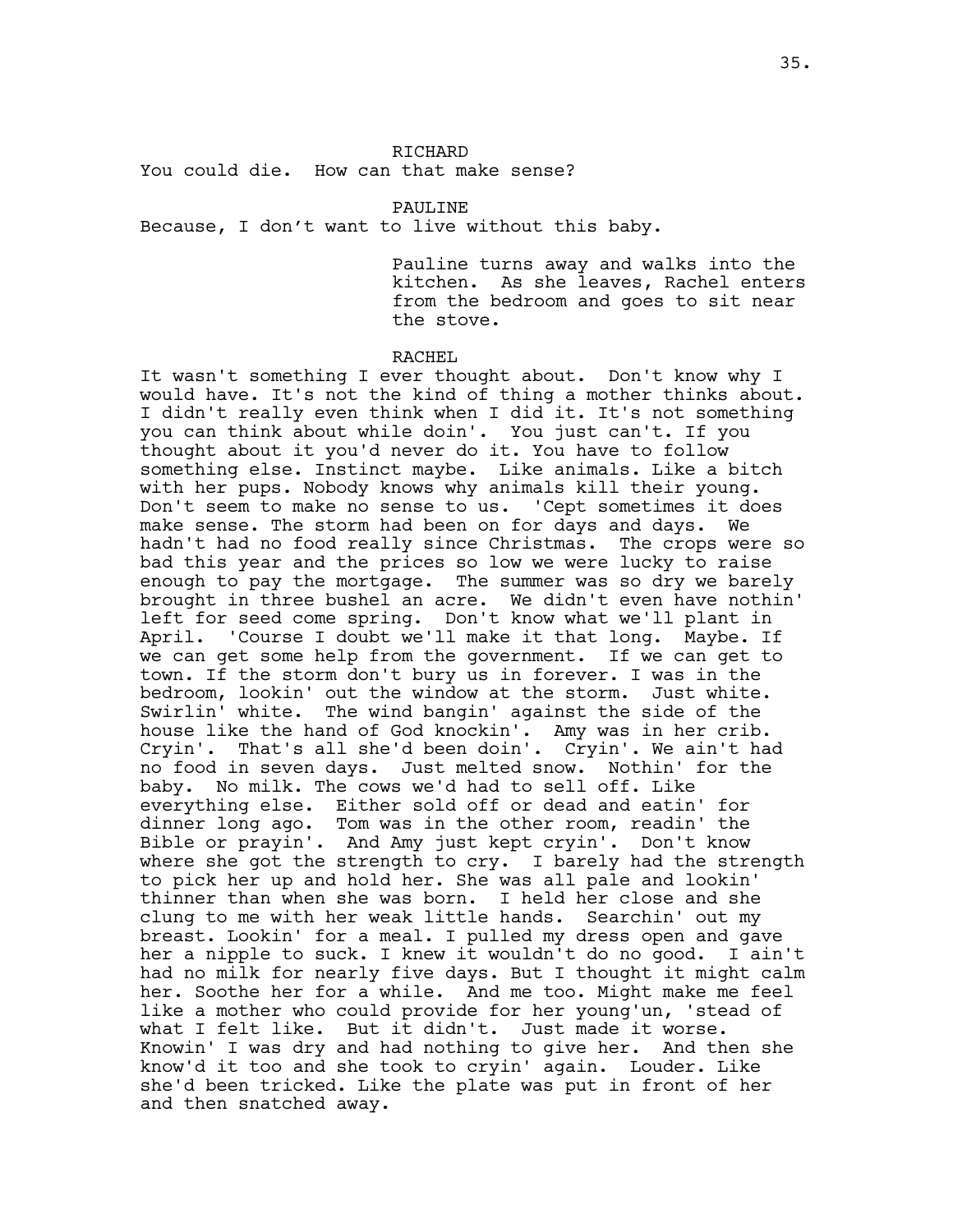As Rachel finishes speaking. Rachel is alone on stage for a moment before Thomas steps into the room from the kitchen. He stokes the fire and adds a piece of wood. He stands up, very aware of the distance between he and Rachel. He goes to the desk.

### THOMAS

I was thinkin' about spring.

And?

RACHEL

THOMAS Thinkin' about the crops. What we should plant.

RACHEL

Daydreamin'.

THOMAS

I was thinkin' to plant mostly corn this year. Not so much wheat as last year.

RACHEL

We ain't got no seed.

THOMAS

We'll buy some.

RACHEL

With what?

THOMAS

A loan.

RACHEL Won't no bank give us a loan.

THOMAS Times is hard. The government will guarantee loans for farms.

RACHEL Just one more payment to be late with.

THOMAS

We can make the payments.

RACHEL We can't make the payments we got now.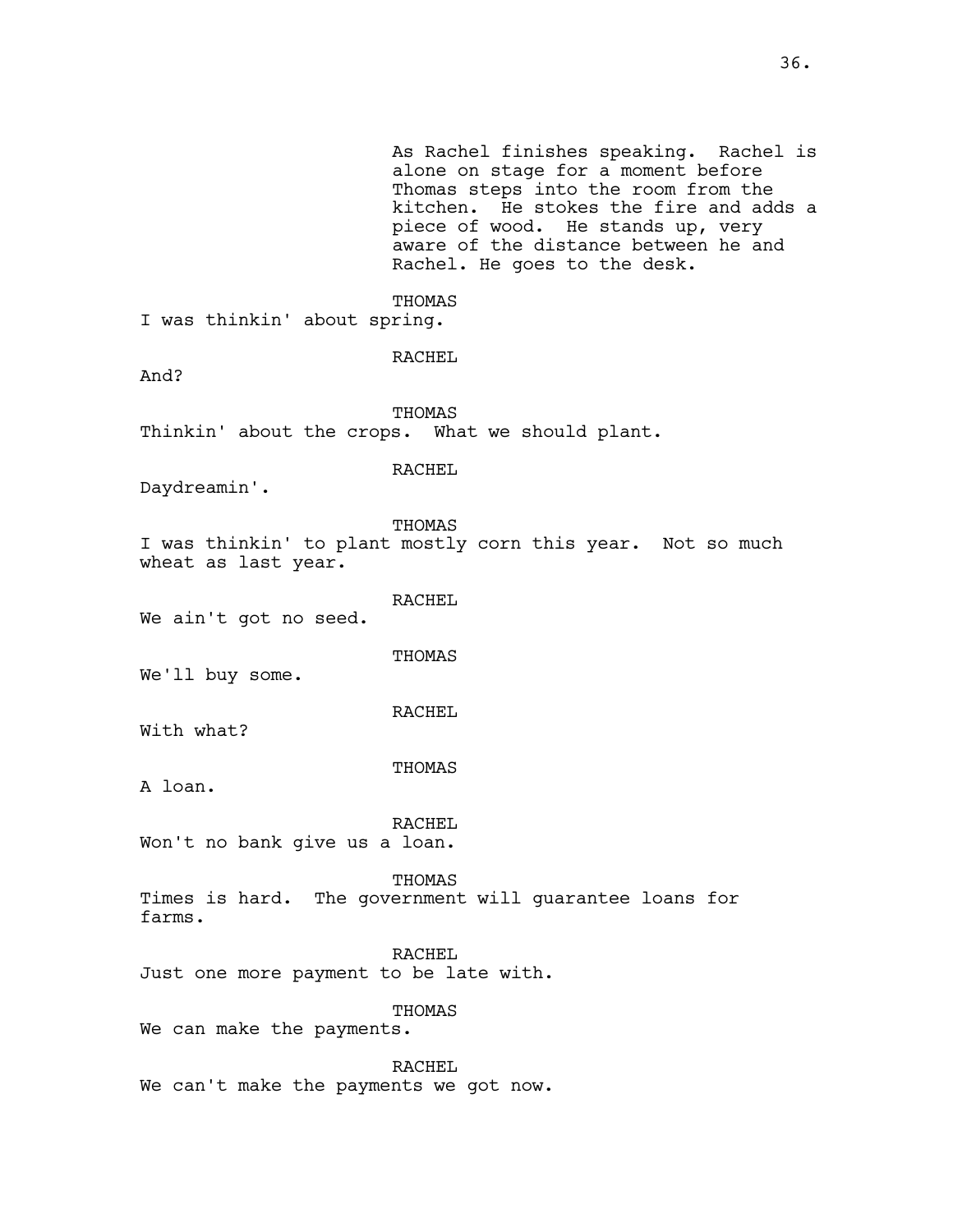THOMAS We'll manage. RACHEL Might as well give the bank the house now and save the trouble. THOMAS The bank ain't taken my house. RACHEL We could sell the land. THOMAS Without the land we got no crops. You need land for a farm. RACHEL This ain't a farm. This is a wasteland. The whole damn state is a wasteland. Come this time next year won't be any farms left. THOMAS This farm'll stand. RACHEL Won't matter if it does. THOMAS This was my daddy's farm and I won't let it fall under. RACHEL You'll be lucky to be there to watch it fall under. THOMAS Is that a threat? RACHEL It ain't a threat I'm makin'. The storm's what's threatenin' you. THOMAS Storm'll be over soon enough. RACHEL Storm ain't never gone end. Not for us. We're trapped in it forever. THOMAS What the hell kind of nonsense talk is that? RACHEL Just plain talk.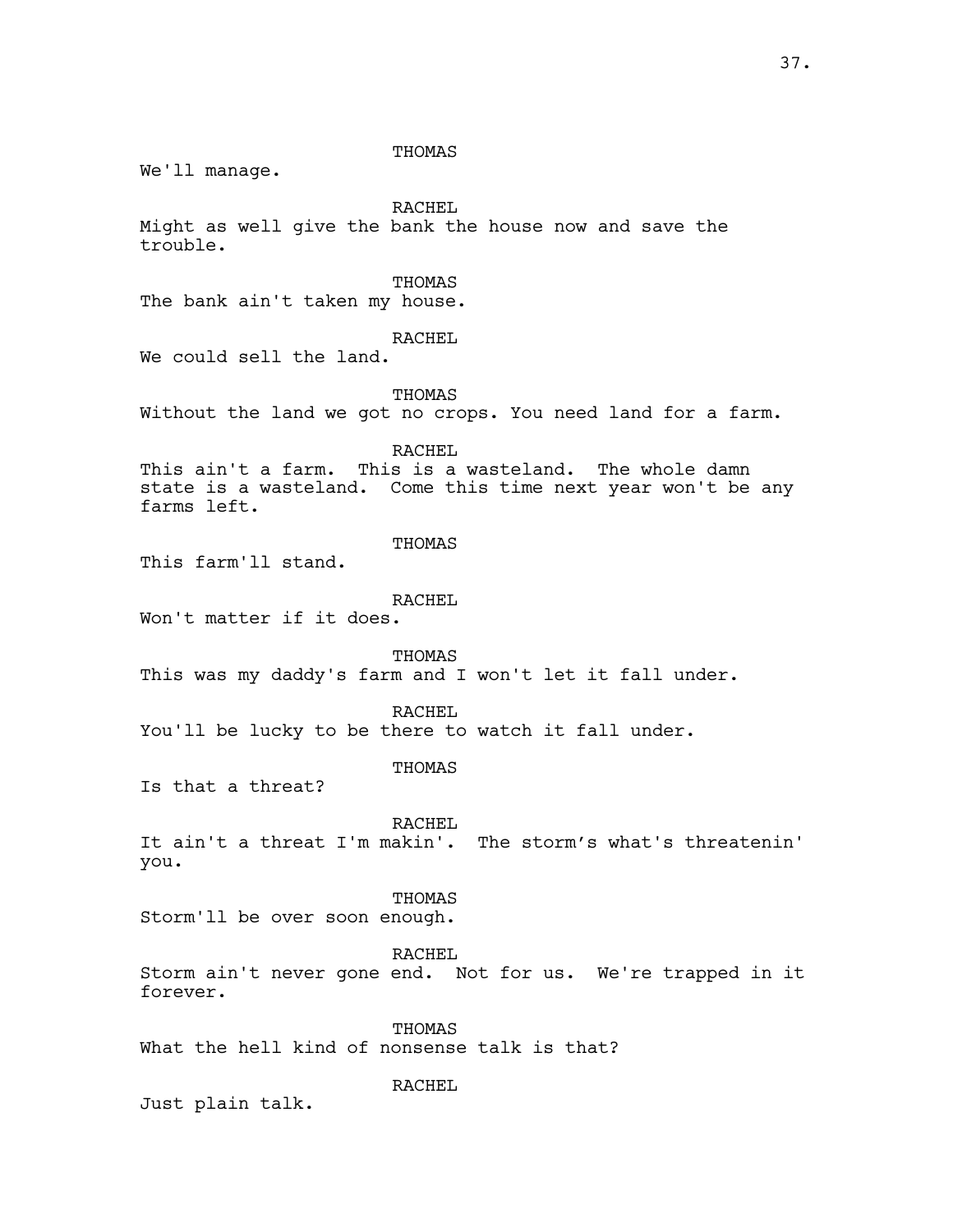THOMAS I swear to God you gone crazy on me. RACHEL Look out the window. Listen to the storm. Listen to the wind bangin' on the door. Do you hear what it's saying? THOMAS It's just the wind. RACHEL It ain't just the wind. It's the storm talkin'. THOMAS You have gone crazy on me. RACHEL Do you know what it's saying? THOMAS Stark raving crazy. RACHEL It's telling you this our tomb. THOMAS Will you stop that talk. RACHEL This house is our grave. It's buryin' us right up. THOMAS It's just a storm. It'll pass. RACHEL It'll pass, but not for us. We're here forever. **THOMAS** I don't know how to talk to you anymore. RACHEL You spend too much time talkin' to God. THOMAS Maybe you should talk to God. RACHEL Maybe I have. Maybe I talk to him all the time. THOMAS You never talk to God.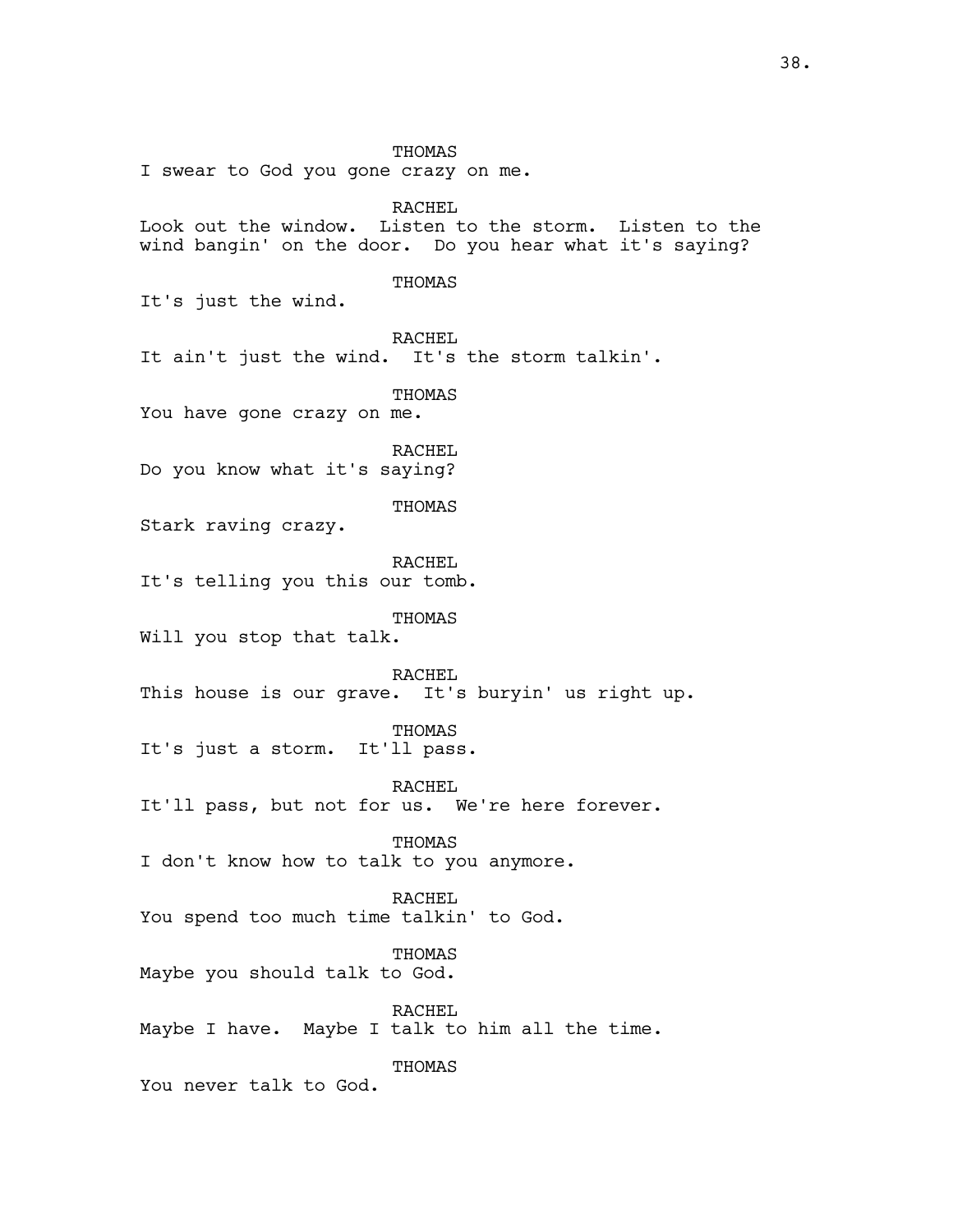RACHEL Maybe I just listen to him. THOMAS God doesn't talk to you. RACHEL How would you know? Does God talk to you? THOMAS He talks to me, yes. RACHEL And what does he say? What does God say when you talk to him? **THOMAS** That's between God and me. RACHEL You can't hear the voice of God. THOMAS Now what would you know about the voice of God? RACHEL I been listen to it for the past five days. Poundin' on the door. Smackin' against the windows. Thumpin' on the walls. Howlin' in the night. The storm is the voice of God, and he's tellin' me we ain't never leavin' this house. **THOMAS** It's a storm. That's all it is. RACHEL You believe that if you want. **THOMAS** Why would God want us to die in the storm? RACHEL Because he's cruel. THOMAS God is not cruel. RACHEL Maybe he wants to punish us. THOMAS Punish you, you mean.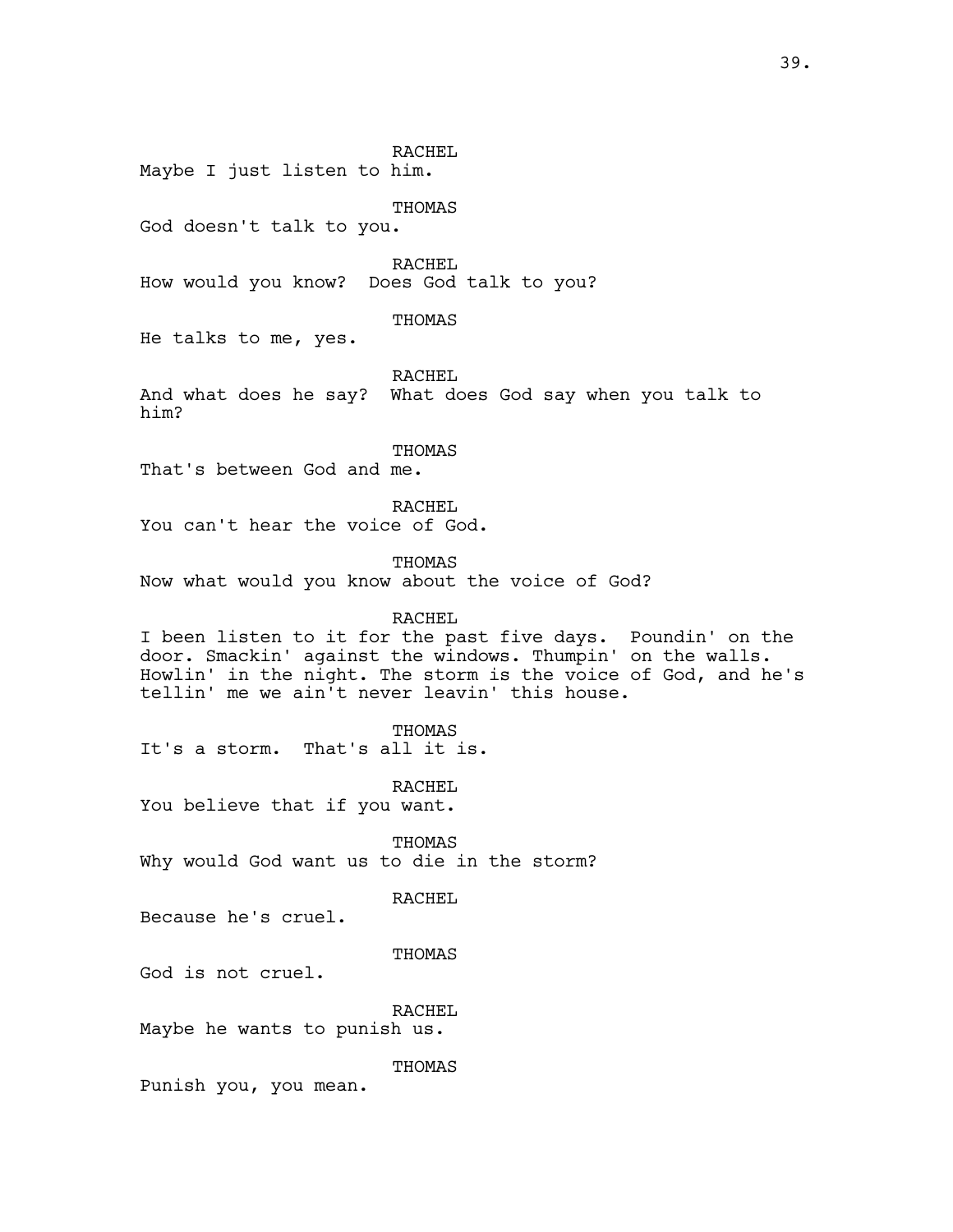40.

## RACHEL

I'm sure God wants to punish me. He's made a run of it so far.

### THOMAS

You tellin' me livin' here was a punishment?

### RACHEL

No. No, I think I slipped out from his sight when you married me. I think he forgot about me. Got sloppy. Now he's come to set things straight again.

# THOMAS

Don't you think you deserve God's punishment for what you done?

RACHEL

I think God deserves punishment.

# THOMAS

God can't be punished.

### RACHEL

Maybe ain't nobody tried yet.

THOMAS

What can you punish God for? God doesn't sin. You're the sinner.

RACHEL

I may have sinned in God's eyes, and I know I sinned in your eyes, but I don't see it that way. I just did what I had to do.

THOMAS You had to smother our daughter to death?

RACHEL

Yes.

THOMAS I don't believe that. You didn't have to.

RACHEL

Then why would I do it?

THOMAS

I don't know.

RACHEL

You think I'm crazy?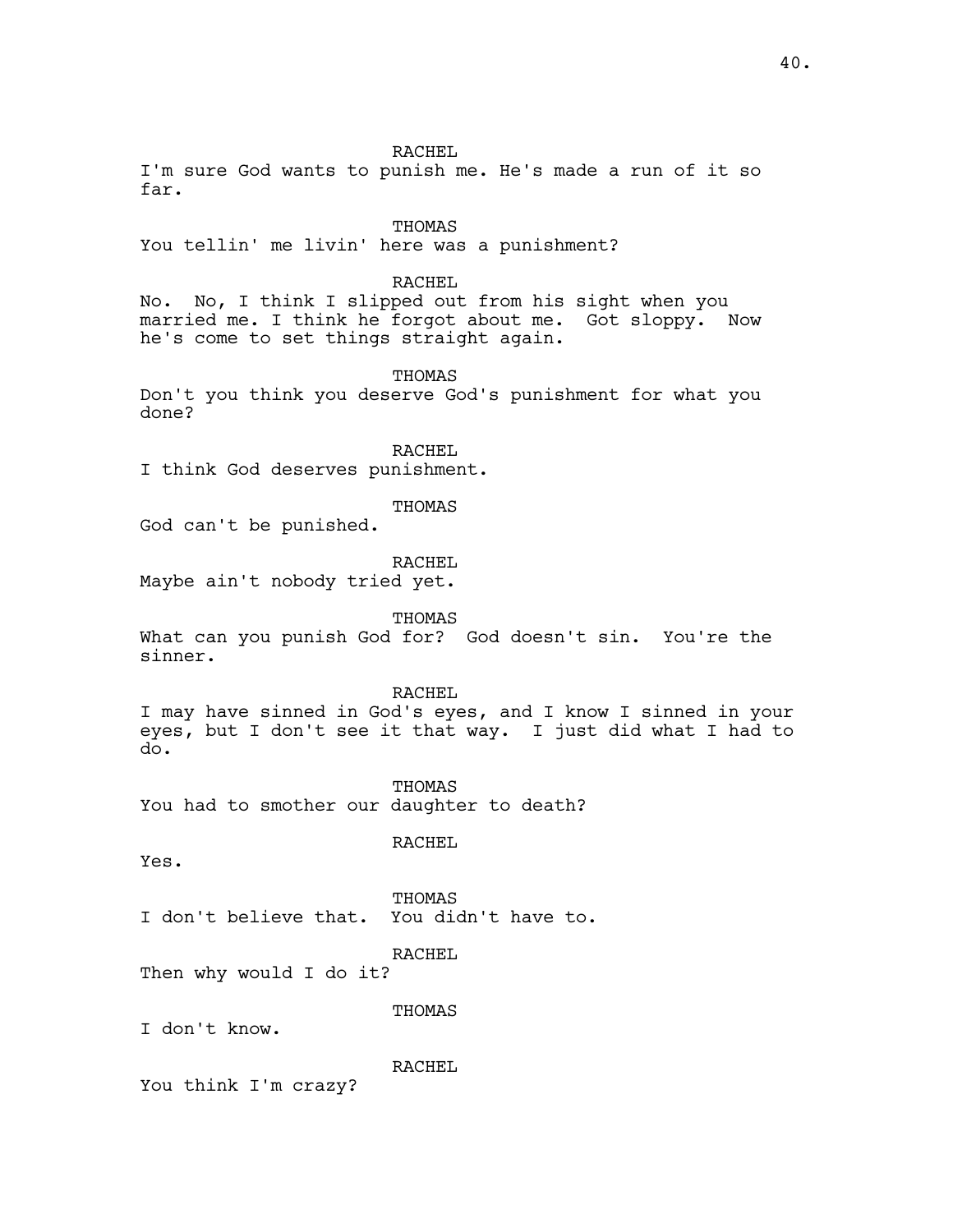THOMAS I don't know. I can't see no other reason. RACHEL You ever known me to be crazy? THOMAS No. RACHEL You ever known me to be cruel? THOMAS No. No, I ain't. RACHEL Then why else would I do it? THOMAS I think maybe it was the devil. RACHEL I ain't the devil. THOMAS No. I think the devil tricked you. Clouded you mind. Made you think you had to. RACHEL The devil didn't have nothin' to do with it. THOMAS You may not think so, but the devil is always present when evil is done. RACHEL It wasn't evil. THOMAS It was. Can't you see that. Our baby girl is dead by your own hands. How can you say that wasn't evil? RACHEL 'Cause it was necessary. THOMAS That's what the devil wants you to think. RACHEL Then the devil's right.

> Thomas throws his hands up in frustration and turns away.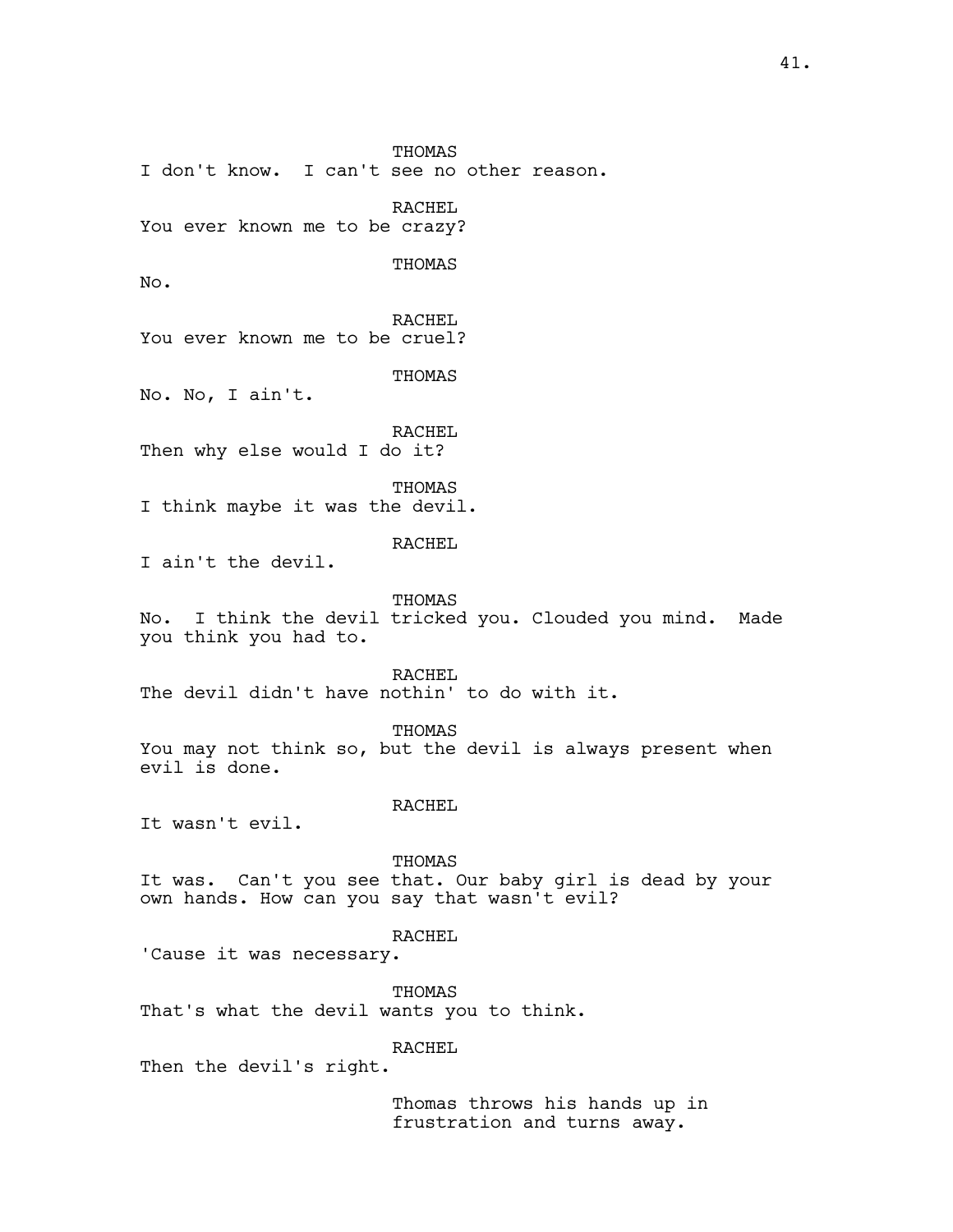**THOMAS** 

You never been like this before. It's like I'm talkin' to another woman. Like somehow the spirit just crawled right out of ya. Like you was cold and dead already.

RACHEL

I am. Inside, I am.

# THOMAS

But there was always a light in you. Always. I don't know why, 'cause I ain't known anybody what had as rough a life as you did. But you always had a life in you. A fire in your eyes. That's why I didn't care. First time I saw you I knew I wanted to marry you. Met you on the street and I just knew. It was somethin' about the way you looked at me. Remember? I was crossin' the street lookin' at my feet, feelin' sorry for myself cause I'd just put my pappy in the ground and I was all alone. And I couldn't think of nothin' 'cept how God was testin' my faith somethin' fierce. So, there I was, crossin' the street, starin' at my boots when I ran smack into you. And when I looked up and saw your eyes, I knew you was the one, 'cause all I could think about was those eyes. No more self pity. Just your eyes. I said excuse me and you smiled and I tipped my hat and smiled back. I was about to continue on my way, finish my business in town and head back for the farm when I suddenly found my feet turnin' me around and walkin' in the opposite direction. Followed you to work and then waited for you so I could ask you out. Remember? There was nothin' I wanted to do but be next to that fire. I didn't care none what you'd\_ done, or what you'd had to do. You told me straight up when I asked to marry me, but I didn't care. A lotta men woulda turned tail and run. But I was hooked. And I thought I made you happy. I tried. I tried to make you smile and laugh whenever I could. Even when it seemed like havin' a child wasn't for us, I still tried to make you happy, cause you made me happy. I don't understand how you could have done what you did. How you could have got so sad and sick inside.

> Rachel is quiet a moment. She runs her hands through her long black hair.

RACHEL

You did make me happy, Tom. I ain't unhappy 'cause of you. I'm unhappy 'cause of what I done. What I had to do.

THOMAS But, don't you see, you didn't have to do it.

RACHEL

I did.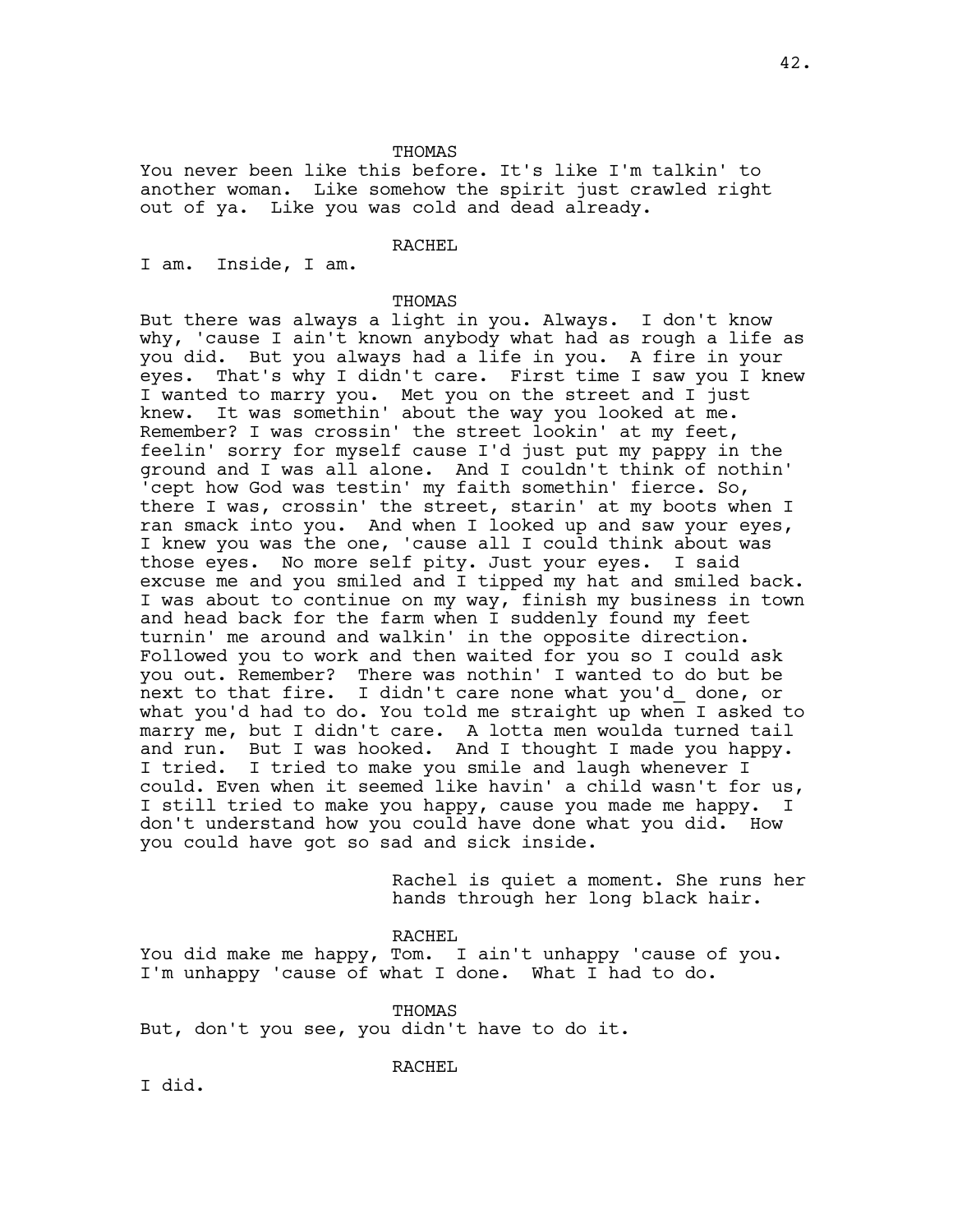### THOMAS

That's not true.

RACHEL

It is true, Tom. You have to look truth in the face. Stare at it head on. And accept it.

THOMAS

You've twisted everything around, Rachel, but you can't twist the truth.

RACHEL

The truth is our baby was starvin'. We're starvin'. The storm ain't endin' and the baby was gone die. She could either die sufferin' or quick and painless. That's the truth.

### **THOMAS**

That ain't the truth.

RACHEL

The truth is you sold off all the livestock and didn't save even seed stock. Not even a grain of corn we could eat. The truth is you didn't save enough for us to eat, Thomas.

THOMAS

The crops weren't big enough. There wasn't nothin' to save.

RACHEL

What were you plannin' we eat all winter.

**THOMAS** 

I wasn't plannin' the animals would die one month into winter. I was plannin' we'd have more stocked up.

RACHEL Well that ain't the way it worked out.

THOMAS

I know that.

RACHEL Then you oughta know the truth then.

THOMAS

I did the best I could.

RACHEL

But the truth is, we're still starvin' to death. Our baby was starvin' to death.

THOMAS

This is not my fault.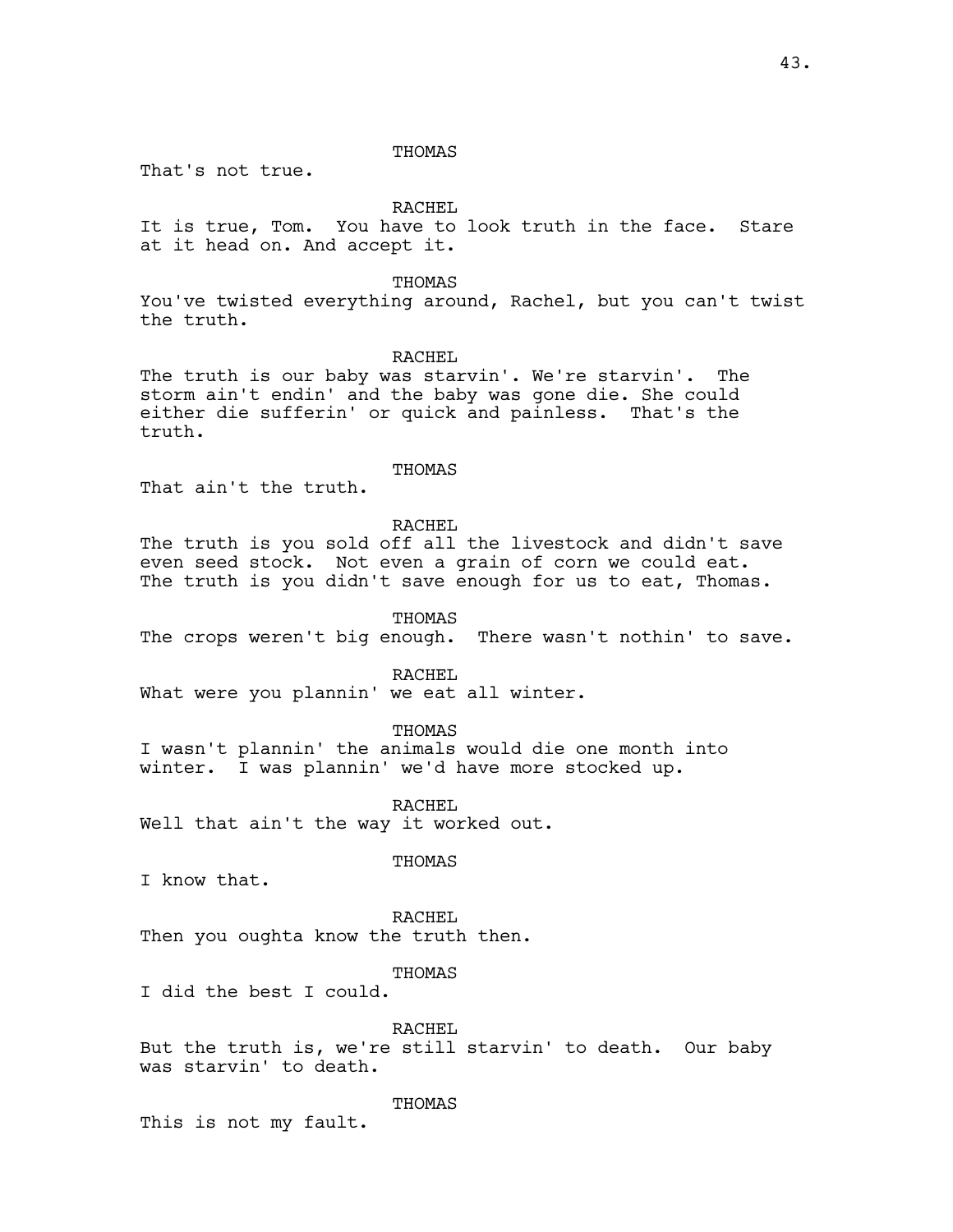You can't say it don't rest on your shoulders too.

THOMAS

I am not responsible for what you did. You can't blame me for your sin. You can't use me as your scapegoat.

RACHEL

I ain't blamin' you. I got God for that. But you want the truth and the truth says you had a hand in it.

### THOMAS

My hands have no blood on them. I didn't do nothin'.

#### RACHEL

That's right. Your hands have no blood on them because you never raised your hands. You'd of sat back and waited for God to do all the dirty work for you. Make it seem like you ain't responsible. Well, I am responsible. That baby was my responsibility. I was the one to care for it. So were you, but you'd of let her die starvin'. You didn't have the courage to do it.

### THOMAS

You are wicked.

## RACHEL

Maybe. Maybe I am. But you don't know what I been through. You don't know what it's like to take your own baby girl's life. You won't have to carry that with you to your grave. But I got it here in my heart, weighin' on me like a house.

> Rachel moves away from Thomas and stands alone.

### RACHEL(CONT'D)

I was in the bedroom. Rockin' her in my arms. Holdin' her close, singin' too her, old hymns. All the hymns I learned to sing in church. Strokin' the fine black sheen of hair she'd was born with. And I kissed her and looked out the window into the storm and I could hear you in the other room, readin' and prayin' and I thought to myself that it was a cruel heartless God that would leave such a beautiful innocent baby like Amy starvin' in her mother's arms. He wasn't a kind God. Not a loving God. No shepherd herdin' his flock would stand by and watch a lamb cryin' as it starved to death. No decent human being would. So why would God? He could save her. Wouldn't take no miracle. Just stoppin' the storm long enough for you to get to town and borrow some food. Some milk. But the storm wasn't stoppin'. It was gettin' worse. The storm wasn't stoppin' 'cause God didn't want it to stop. 'Cause he didn't care. Just one more baby starvin'. Like I'd starved as a child.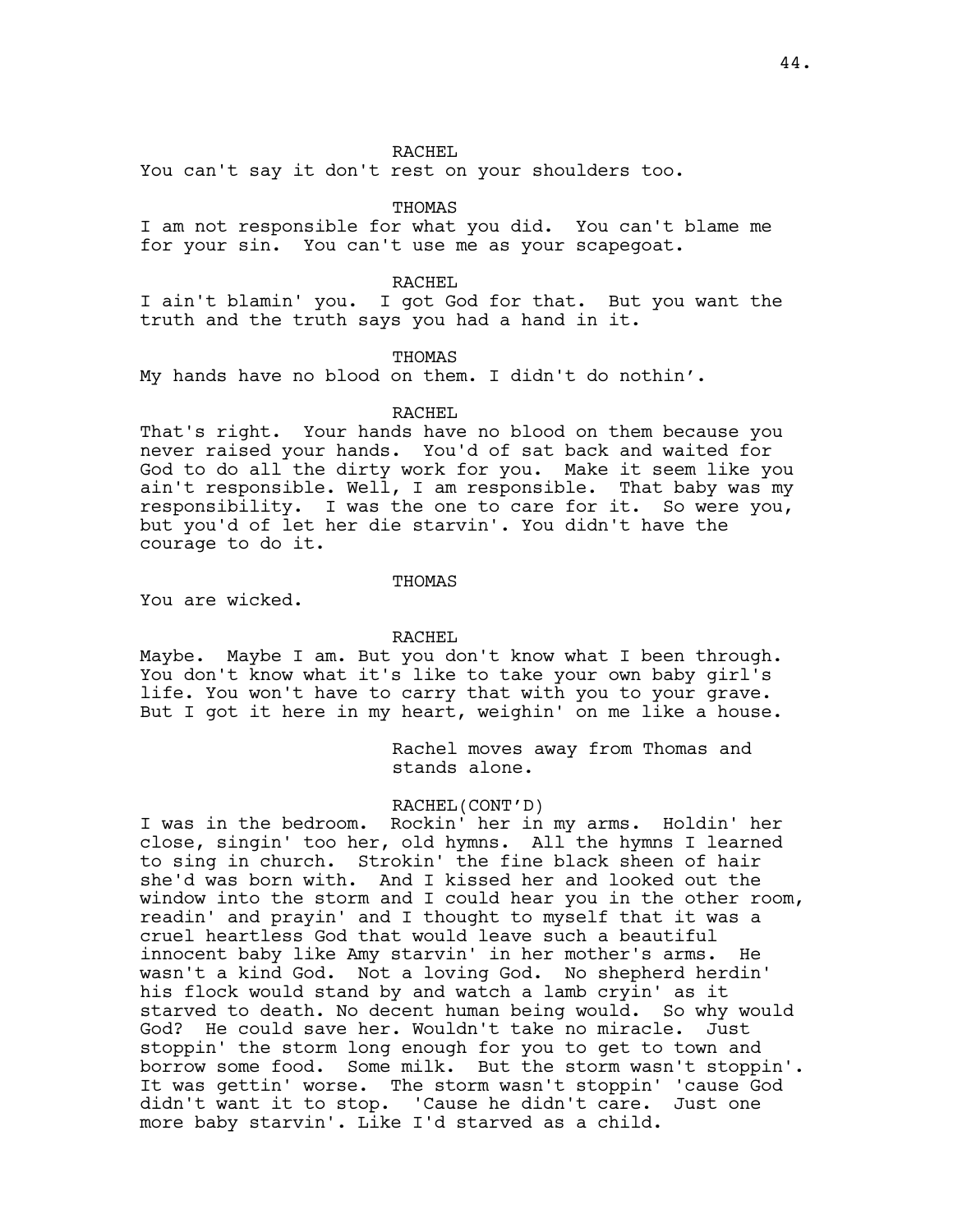# RACHEL(CONT'D)

Like all the babies and little children I'd seen starve and die workin' themselves to death in some factory or in some black pit of a coal mine. God didn't care. He was gonna watch as my baby starved to death in my arms. I don't know where the thought came from or why. It was like a voice in my head. But it didn't speak in words. It was almost like a dream. Where people speak and you don't really hear what they say, but you know what they mean. It was like that. Like a picture in my head. Like that photo of you and Amy and me. Like that. Like that photo, I saw myself. Holdin' Amy. Holdin' her tight. So tight she was almost a part of me. And I knew then what I had to do. Not what I wanted to do. Not what I could do if it came to that, but what I had to do, right then and there. What I had to do because I was her mother and it was my job to do it just like it was my job give birth to her. It was what I had to do because she was sufferin', 'cause she was gonna die, and no mother should ever let her baby suffer no matter how cruel God might be. No matter what the punishment might be. I held her close. So close and so tight I almost thought I'd crack her little bones. I kissed her head as I pressed her face into me, coverin' her mouth and nose. She tried to keep cryin', but she couldn't. I held her so tight there was no way to breathe. I could hardly breathe. My tears runnin' down my cheeks, fallin' on her little head as she stopped crying. I kissed her salty-wet hair and cried as I told her I loved her, so she'd know why I was doin' this. So she wouldn't hate me for it. And I looked up and saw the storm outside the window. Through my tears everything looked white and flat. And the wind banged against the side of the house, and the storm suddenly seemed like God. The storm was God. And he was laughin' at me. Tauntin' me. Askin' me how I liked his joke. Did I think it was funny. I screamed. But no sound came out. It was a silent scream. I had no life for a scream. But I screamed anyway. I screamed how much I hated God. How I'd hate him every day until I died. How I'd always hate him. And then everything was quiet. 'Cept the storm. It was still raging. But I was quiet. And Amy was quiet. I stood there a long time. Holdin' her. Whispering to her. Kissin' her head for the last time. Thinking 'bout how she always used to smile when she'd see me. How every mornin' I'd wake up and she'd just be sittin' in her crib. Smilin'. Waiting for me. All patient. Like an angel. And then it'd been silent so long, you wondered what had happened. Why the baby had stopped cryin'. And you stepped into the room and you saw me holdin' Amy, and her still and silent, and the tears still runnin' down my cheeks and I could see in your face you knew. In your eyes. All I could see was your eyes. All I could see was the hatred in your eyes.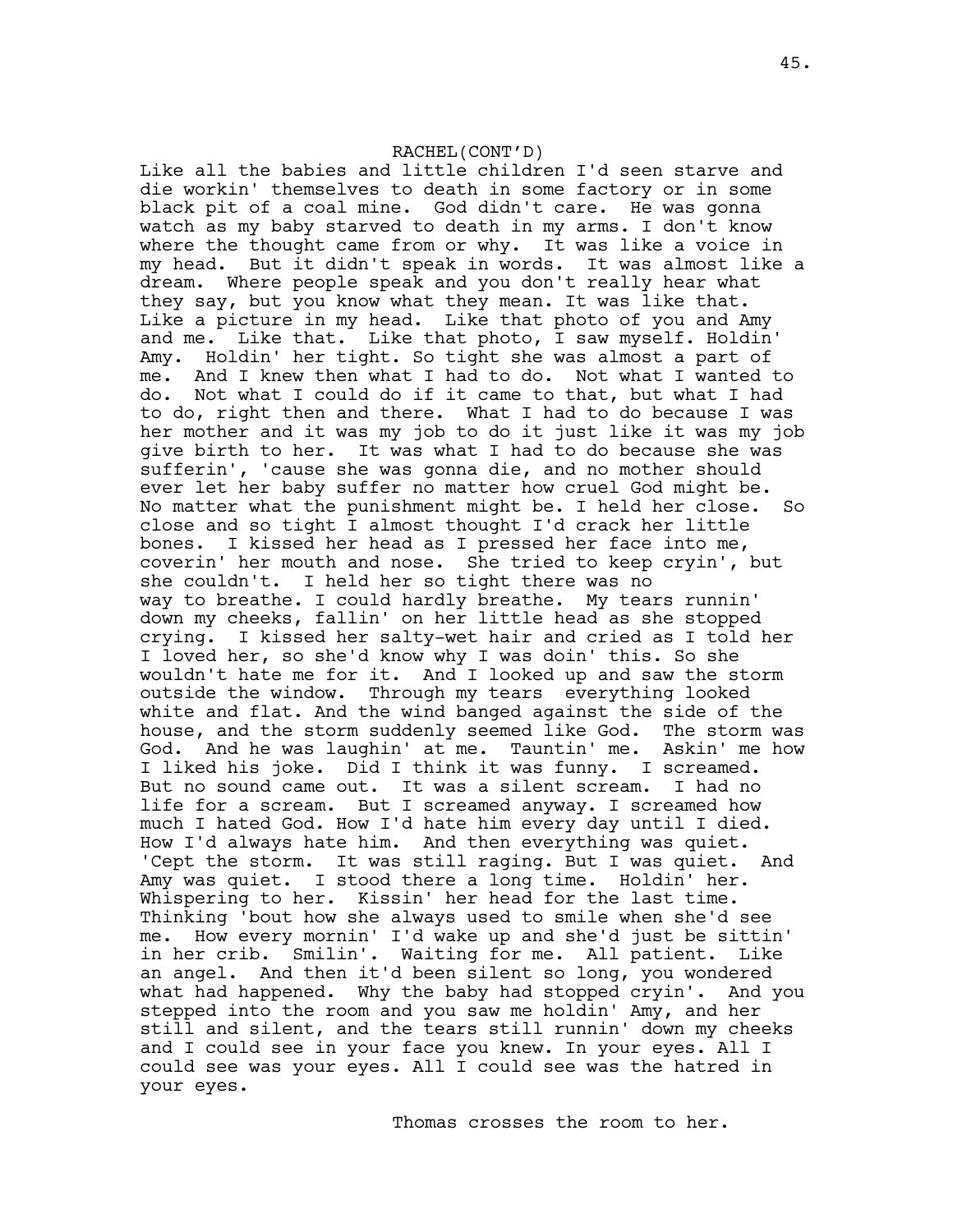What do you expect from me?

RACHEL

I don't know. I guess I shouldn't expect nothin'.

Thomas turns away.

### **THOMAS**

You're crazy. You tell me I'm a coward because I didn't kill my own daughter. I'm a fool for trustin' in God. And you're the one I should feel sorry for and not our dead baby. You're like some trapped animal, chewin' your own leg off to save yourself.

RACHEL

Maybe I'm better off without the leg.

THOMAS

Maybe you'd be happier if I walked out the door into that storm and never came back.

RACHEL

If anybody walks out that door it'll be me.

THOMAS

No. You ain't goin' no where. You're stayin' here until the storm ends.

RACHEL

I told you. We're stayin' here forever. Both of us.

THOMAS

No. When the storm ends, I'm gonna fetch the Sheriff.

RACHEL

Gone have me locked up?

#### THOMAS

You won't repent.

RACHEL

I got nothin' to repent for.

THOMAS

The sin of killin' needs to be punished.

Rachel turns away, exasperated.

#### RACHEL

The killin' was the punishment.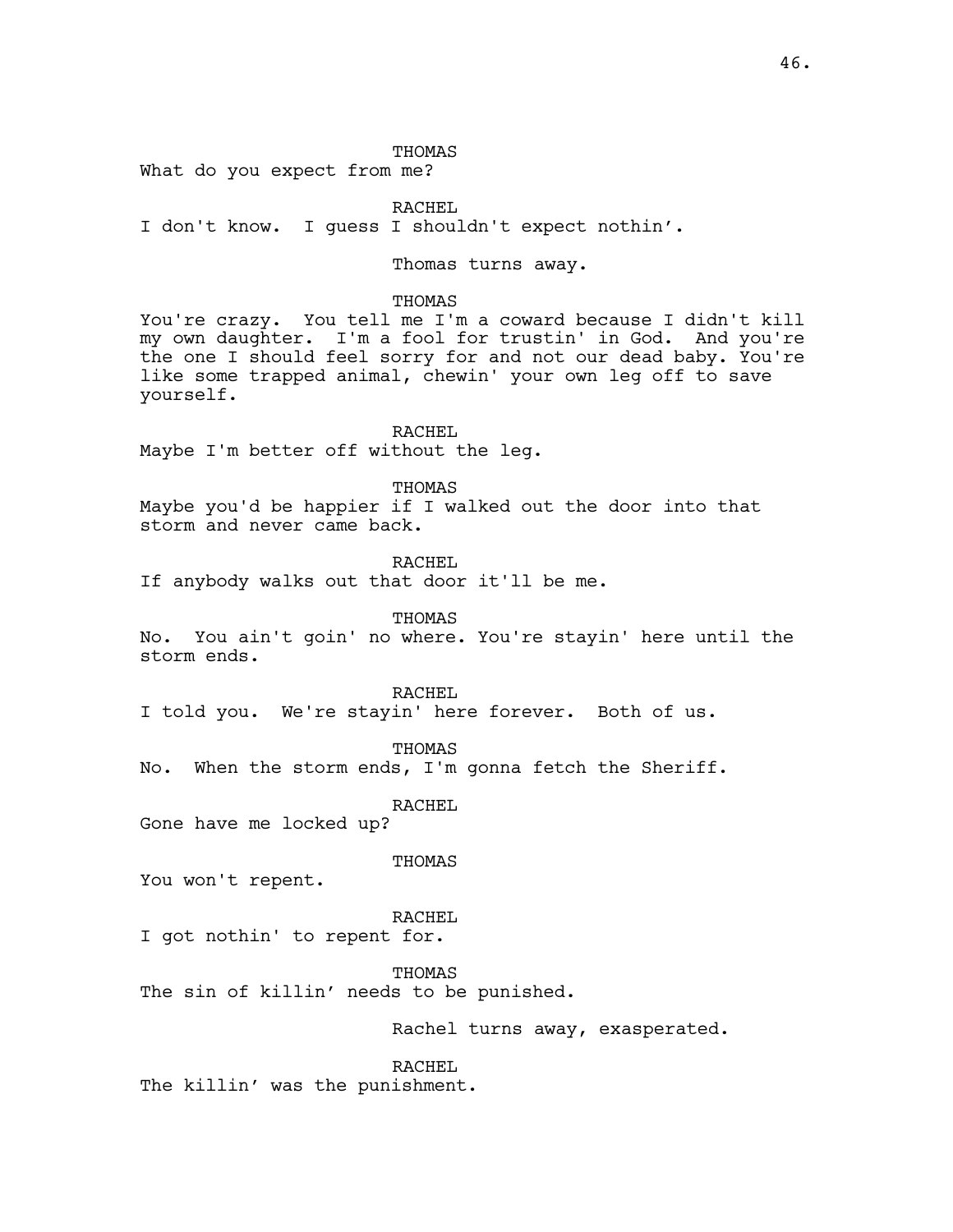**THOMAS** That kinda crazy talk ain't gonna get you nowhere with the law.

RACHEL

The law can't do nothin' to me that ain't already been done.

THOMAS

We'll see about that.

# RACHEL

Now who's makin' threats?

THOMAS

That ain't a threat, Woman, that's a promise.

RACHEL

It's an empty threat, Thomas. There ain't no justice to be had here.

THOMAS

Yes, there is, and I'll have it.

RACHEL

If there was any justice in the world, the damned storm would have stopped and Amy would still be alive.

THOMAS

That's exactly what I'm, sayin'. She should be alive. But she ain't and that deserves justice. I deserve justice.

RACHEL

If anybody deserves justice it's me, not you Thomas.

THOMAS

How can you say that? How can you say you deserve justice. You're the one who took the only thing I ever wanted from me and you think you deserve the justice? All I ever wanted was to have a family. To have a wife and child and raise it up and you've taken my child and left me with a murderer for a wife. That ain't no family. How can you say you deserve justice?

RACHEL

You're right. I don't deserve it. But neither do you. I thought I did, 'cause of what God made me do, but it ain't neither of us what deserves justice, it's Amy what deserves it. She's the one whose momma kill't her. She's the one who's daddy didn't save enough to feed her with. And she's the one what God abandoned and left to die in this damn storm.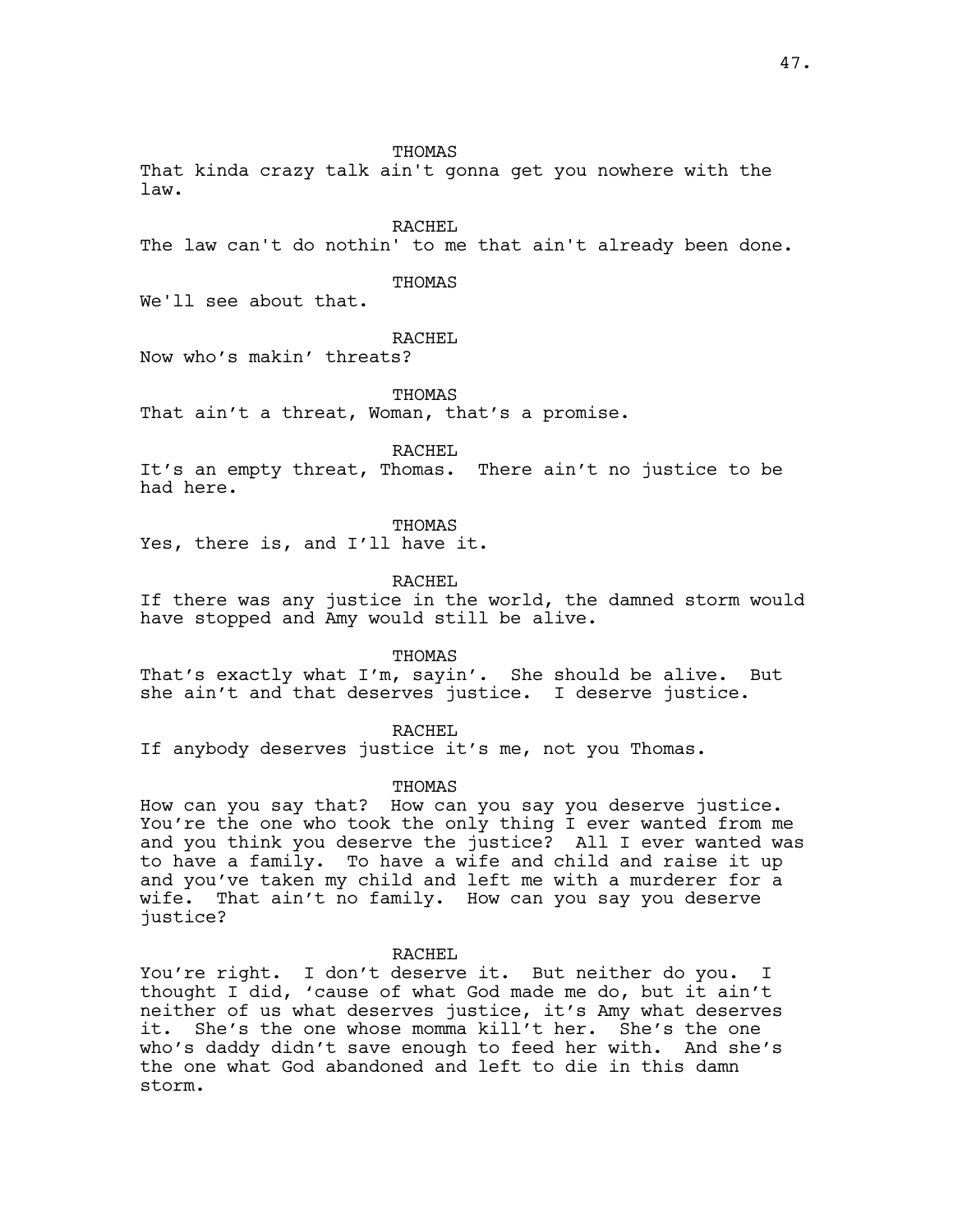THOMAS

I hope you die in this storm.

RACHEL

You ain't the only one.

THOMAS

No, I mean it. I hope you die in this storm, so's I don't have to kill you myself.

> Thomas marches into the kitchen in a rage, standing near the table. Richard walks from the kitchen and sits by the stove. As he speaks, Pauline walks from the bedroom and sits at the desk, while Rachel returns to the bedroom and sits on the bed. Richard speaks as though to himself, though it seems Pauline is listening.

### RICHARD

First time I went hunting with my old man. First time I ever killed somethin'. Hunting was a big thing with him. A right of passage. Like we were plains Indians and he was explaining the world to me. Walking through the woods for hours and hours and him talking in this hushed whisper, telling how it was. Not that what he had to say made much sense after the second bottle of that homemade hooch he used to drink. Hell, he could barely walk straight. And me, ten years old and wanting' to believe it all, dragging this rifle nearly as tall as I was through the under-brush, and smacking myself with it every time a branch that was too low came along. Finally, after hours of the old man's woodsman philosophy we came to the edge of a field. I don't remember whose field it was. We probably weren't even supposed to be there, but dad never paid any more attention to 'no huntin'' signs than he did to getting a huntin' license. The wild animals didn't belong to anyone, he always said. Which I guess is why he felt it was okay to shoot them. So, we come to the edge of this field and there in the middle, standing in the wheat like they were part of some painting was a large doe and her fawn. I didn't ask. And he didn't think I'd ever do anything without asking. I was standing behind him and when I saw the doe I figured this was my chance. I could show him I was just as much a man as him or anyone else. So I raised the rifle, and leaned it against the branch of a tree to steady it. Then I looked down the barrel, like he'd taught me, bringing the sights together. And swung them over just slightly until they were lined up on the doe's chest. I held my breath. Because this was the moment. This was it. A cloud passed over. Like a curtain being drawn, the shadow of the cloud covered the field. The deer both looked up.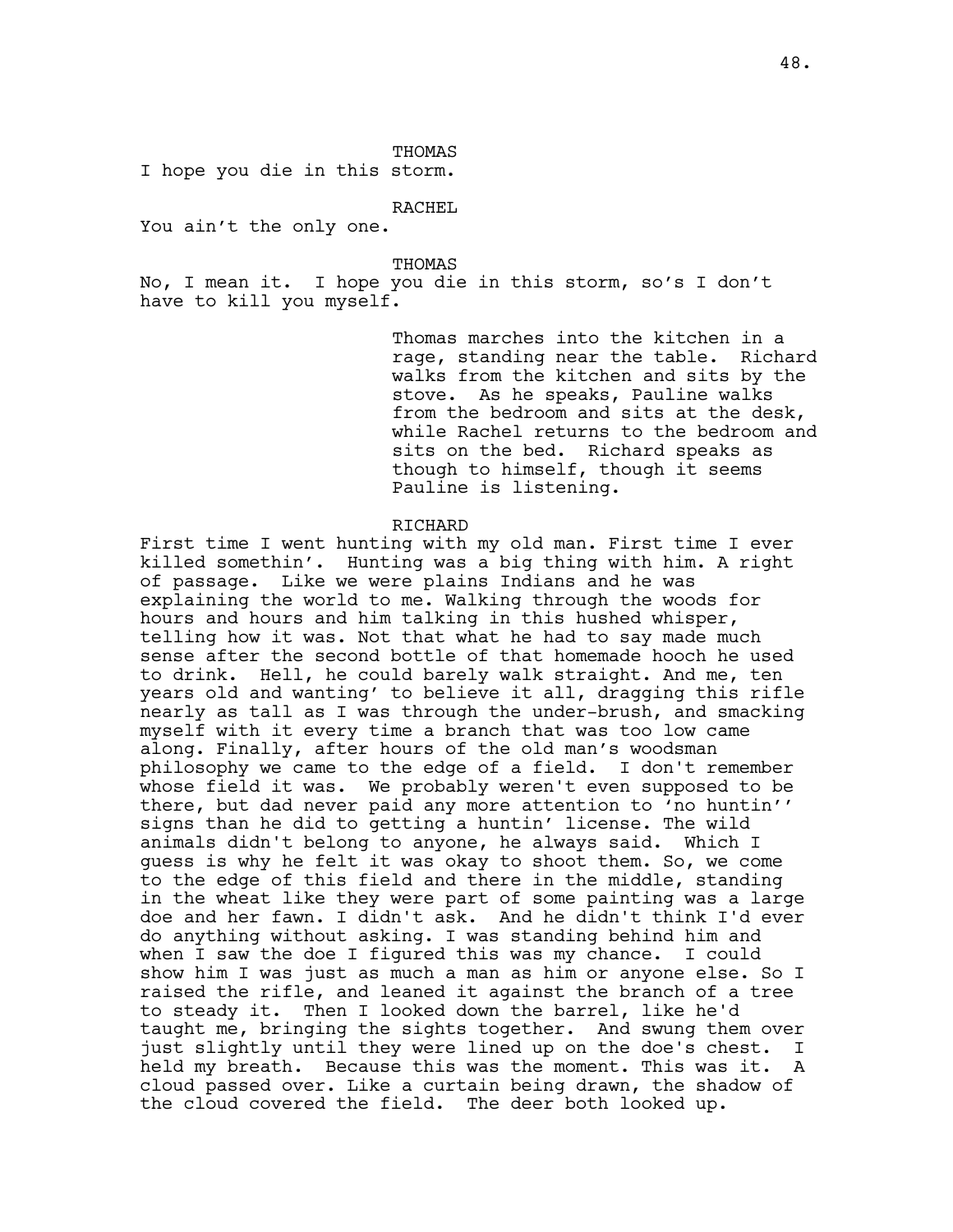# RICHARD (CONT'D)

My father turned around, and just as he started to speak, I exhaled, not wanting the spell to be broken, not wanting him to say anything, not wanting any words of advice, wanting to do this on my own, to show him that I could. I squeezed the trigger. The rifle exploded and slammed into my shoulder. It knocked me off my feet and fell on top of me. It jarred me. It was like waking up from a dream. That cloudy haze of your dreams as they fade when you first open your eyes. And then my father was hovering over me. Screaming. Yelling in my face. And I didn't understand him. My ears were still ringing from the rifle blast. Then he grabbed me off my feet and smacked me across the face. I was stunned. I didn't know what to do or what I'd done and I started to cry. I felt betrayed. Like I had been tricked. My hearing slowly came back and he was pointing at the field and I began to understand what he was saying. He was saying that it was wrong to shoot a doe. A mother deer. That the fawn would have no mother. No one to raise it. Teach it. And as he pointed I looked out over the field. Right where she had stood, the doe was lying in the wheat. Standing there, afraid to flee, licking at it's mother's wounds and crying in this strange animal cry, was the fawn. My father slammed the rifle into my hands. The fawn he said. The fawn would have to killed as well. And I had to do it. I started to say somethin', but he smacked me again. The sting across my face brought more tears to my eyes, but my hands held the rifle firm. I turned away from my father and leaned the rifle against the tree. I held my breath again, this time to keep my tears from shaking the rifle. Again I brought the two sights together and lined them up with the young deer's chest. I could hear my father telling me to hurry. To be quick about it before it bolted. As I exhaled, as I pulled the trigger, it occurred to me that the fawn wasn't the only thing I was killing; that there was a part of me that would fall down dead as the bullet ripped through the young deer's chest and like the fawn; that once it was dead, there would be no resurrection. Death would be final. And then I was lying on the ground again, the hot barrel of the rifle falling against my cheek, burning, bringing me back to the world. A world where my father was silent. Where he would stay silent for hours, for days and eventually for years. I sat up and searched the field for the fawn, vainly hoping that it had dashed for the woods at the last moment. But it hadn't. It lay on the ground, wriggling with the last spasms of death. Then it was still. And I stood up. My father and I walked out into the field. We dragged the deer to the woods, tied them up, gutted them, bled them, and carried them back to the car. And then we drove home. In silence. I hoped, like a child hopes, that even in his shame, my father would mention, even off handedly, what a good shot I was. What skill it took for a ten year old to shoot two deer at that distance with one bullet each. He never did of course.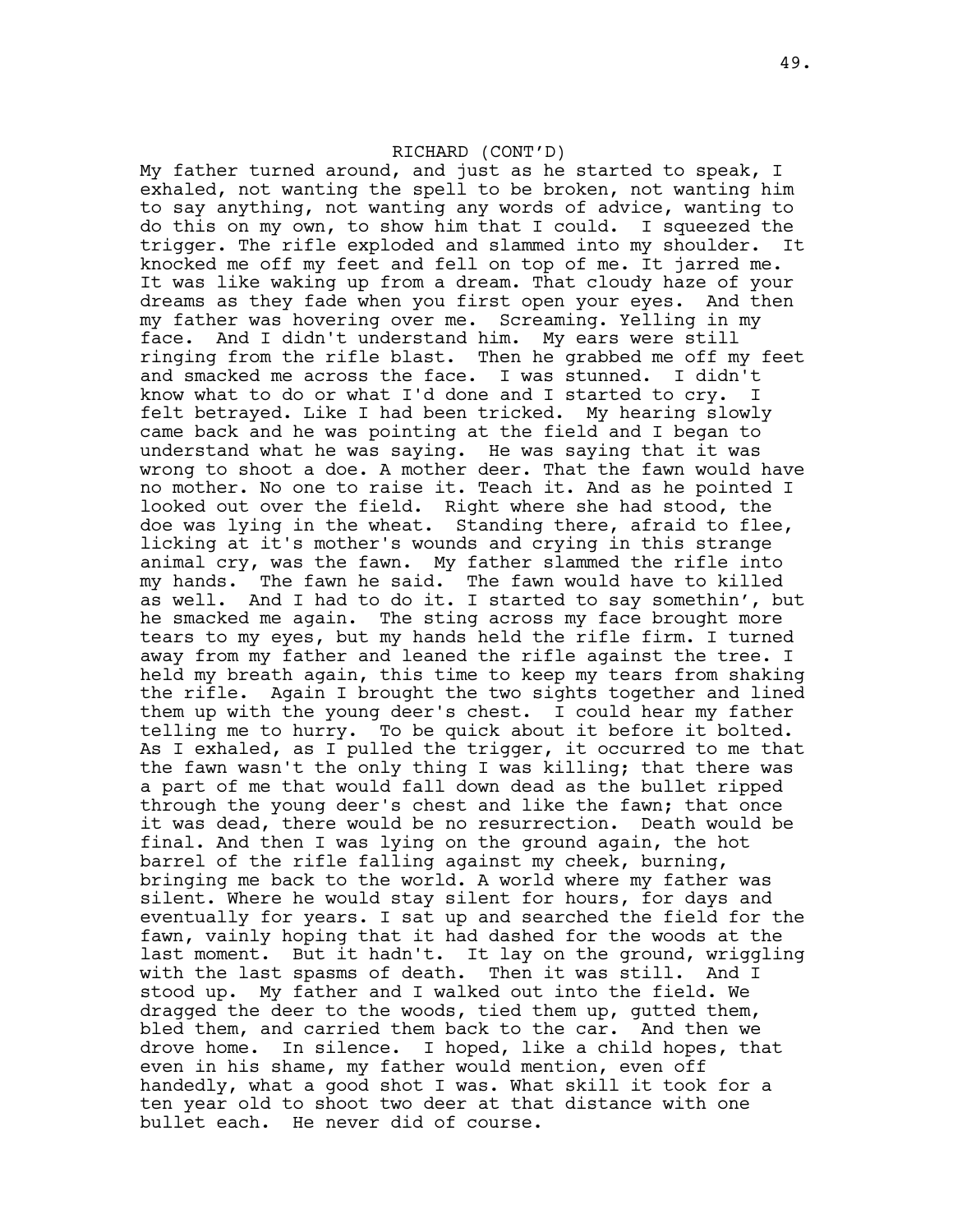He never mentioned that day unless it was to use it as an example. An example of how I failed at something. Regardless of my intentions. That's all I could think of that day. Sitting there in the hospital bed, waiting for them to tell me if you were going to be okay. If the baby was going to be okay. And when the doctor told me, I didn't hear his voice. But I heard my father's voice. And I don't want to hear it again. Not ever.

Pauline steps away from the desk.

PAULINE

Your father's dead, Richard. He can't touch you now.

**RICHARD** 

I'm not worried about him. I'm worried about you.

PAULINE

I'm not going to die.

Pauline turns away. Thomas walks into the room and checks the woodstove. As he does so, Rachel steps into the room.

THOMAS

Fire's dead.

Rachel sighs and steps forward.

RACHEL

Well that's it.

Pauline steps over to the woodstove.

PAULINE

You let the fire go out.

Richard looks up, defensively.

RICHARD

You were here too.

PAULINE

And the storm is getting worse.

Rachel steps forward and closes the

door to the woodstove.

RACHEL Storm's gettin' worse. We'll be buried up before sunrise.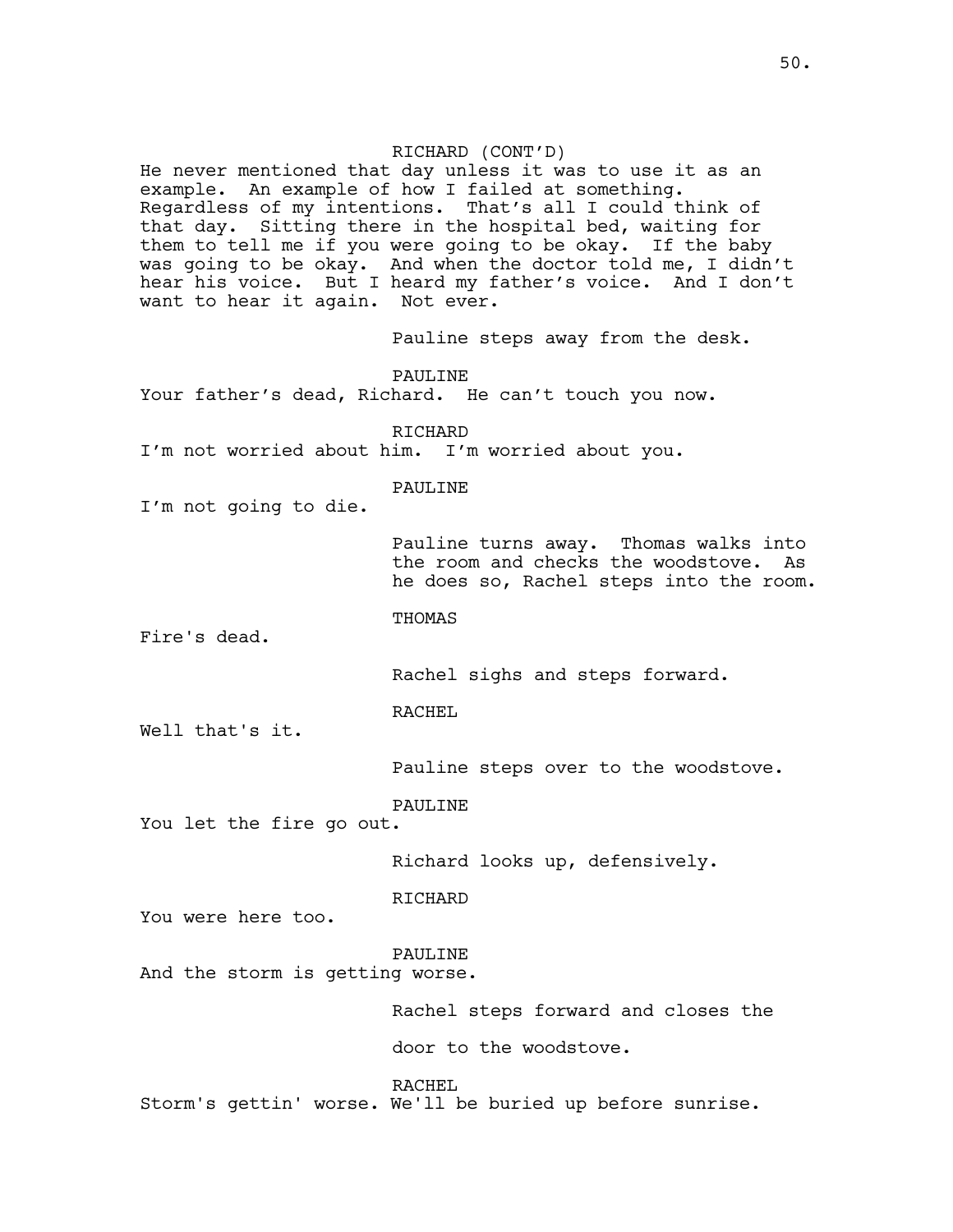THOMAS We'll think of somethin'. RACHEL Nothin' to think of. No matches. No flint. PAULINE Do you have more matches? RICHARD No. PAULINE Maybe there are some around the house. **RICHARD** I already looked. We'll have to wait 'til the storm lets up. RACHEL Ain't nothin' to do but wait. THOMAS There's got to be some way. RACHEL You can always try prayin' for a match. THOMAS You never let up. RACHEL I'll let up when the storm does. PAULINE I don't think the storm is going to let up. RICHARD It has to eventually. PAULINE We could freeze to death by then. RICHARD We could try walkin'. PAULINE It's too far. RICHARD Then we have to wait. There's nothing else we can do. RACHEL What are you gonna do?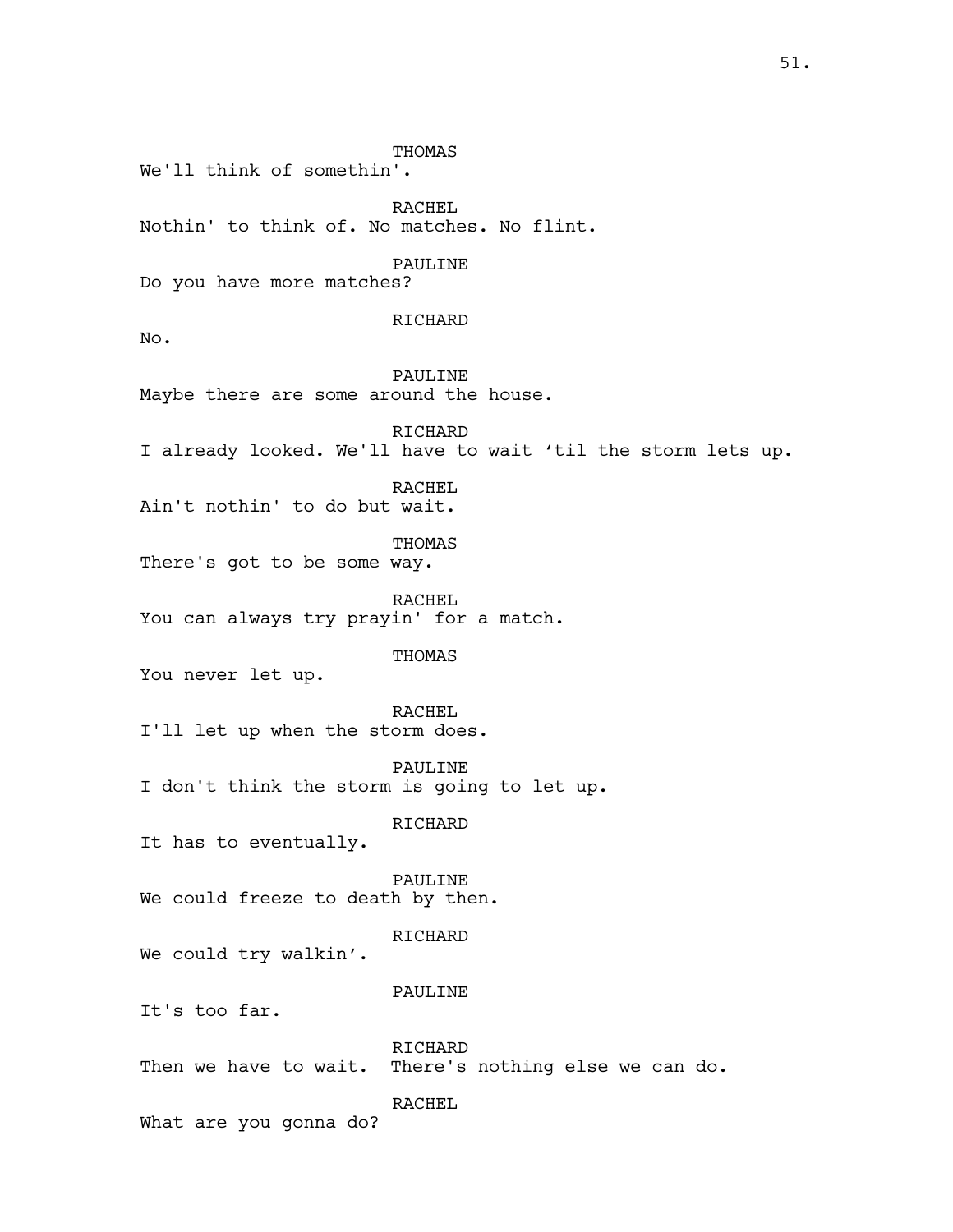THOMAS About the fire? RACHEL About me. THOMAS We'll see when the storm ends. RACHEL The storm ain't endin'. THOMAS It'll end soon enough. PAULINE Do you want to end it? RICHARD End what? PAULINE Us. End us. RICHARD No. God no. PAULINE Why are you so afraid? RICHARD You know why. PAULINE Responsibility. RICHARD I don't want to hate myself anymore than I already do. PAULINE That's my point. RICHARD What's your point? PAULINE I'll hate myself if I don't try. RACHEL I know you hate me, and I can't change that, but do we have

to spend our last hours like this?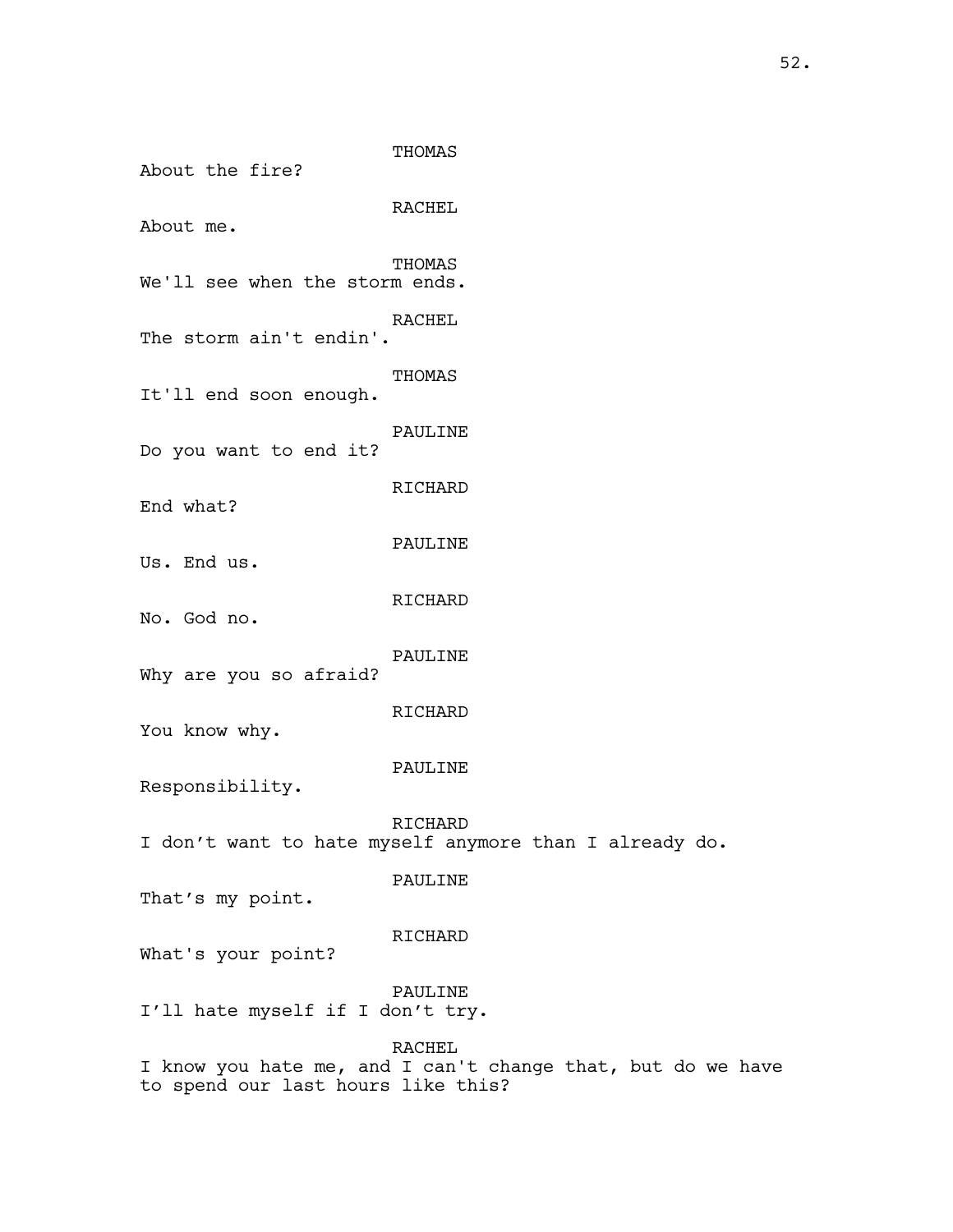THOMAS

These ain't our last hours.

RACHEL

But you still hate me.

# THOMAS

Yes, I hate you.

RACHEL

I can't stand to have you hate me. Not now.

THOMAS

Maybe you shoulda thought of that.

RACHEL

I did.

THOMAS

But it didn't stop you.

RACHEL I couldn'ta stopped if I'da wanted to.

THOMAS

You set your course and you followed it and now I've set mine.

RACHEL

Your course ain't taken you nowhere. You ain't gonna take me to the Sheriff, 'cause the sun is goin' down and it's gettin' colder. You might as well kill me now. Before we freeze to death.

PAULINE

It's freezing in here.

THOMAS We'll make it 'til sunrise.

RICHARD

It'll be dark soon.

PAULINE

We'll make it.

RICHARD It's cold. The storm's heavy.

PAULINE

It's only one night.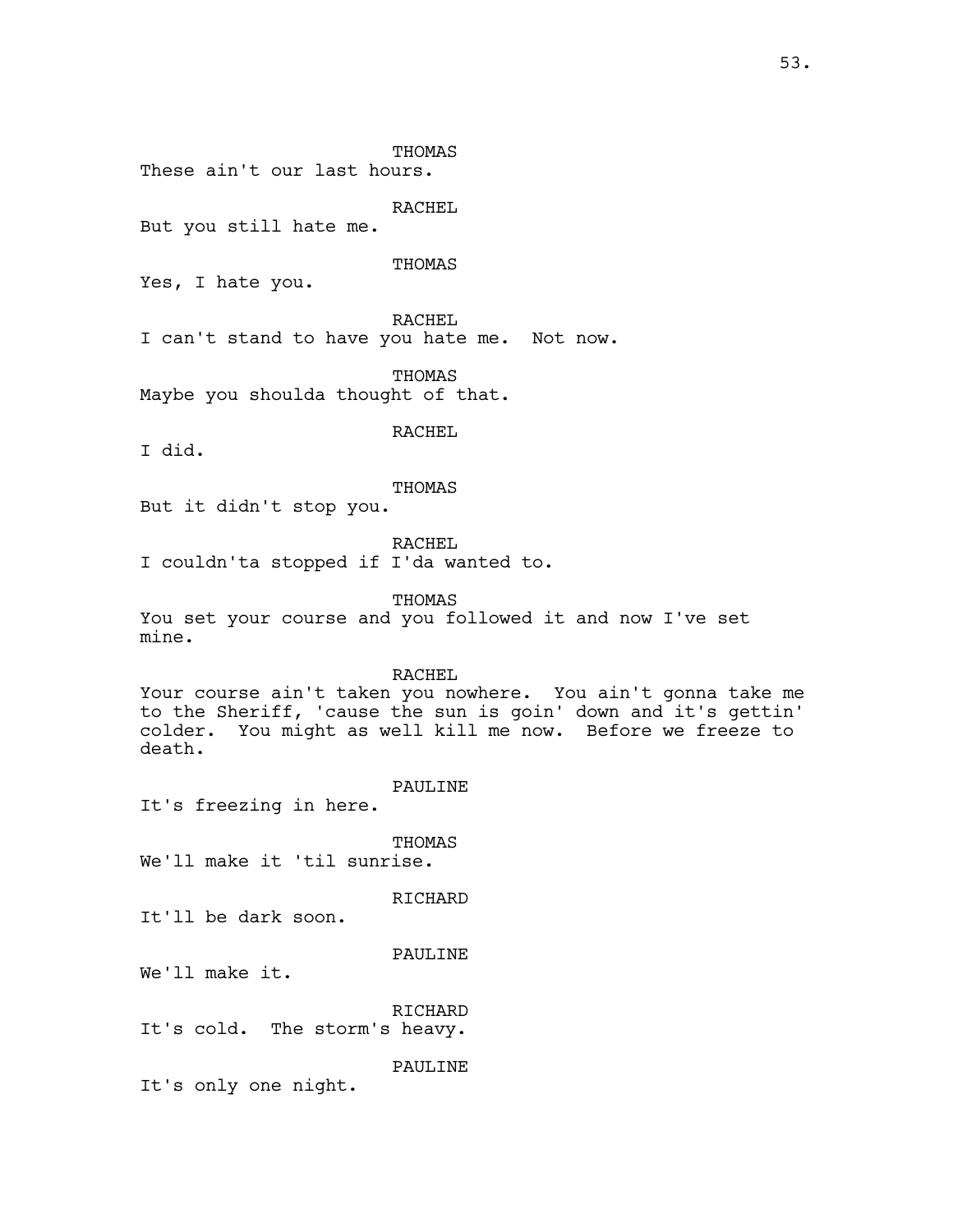RICHARD Maybe it'll smother us. PAULINE We'll be fine come sunrise. RICHARD Maybe. PAULINE It doesn't help to talk about it. RICHARD What else is there to talk about? You've made up your mind. PAULINE Yes. I have. RICHARD Regardless of the cost. PAULINE It won't cost you anything. RICHARD To see you put in the ground? That'll cost me more than I have to give. PAULINE You can walk away. RICHARD No. I can't. PAULINE Then I'll walk away. RICHARD I won't let you. PAULINE You can't stop me. RICHARD Don't be stupid. How are you going to manage on your own? PAULINE I don't need you. RICHARD It's not that you don't need me. You don't love me.

54.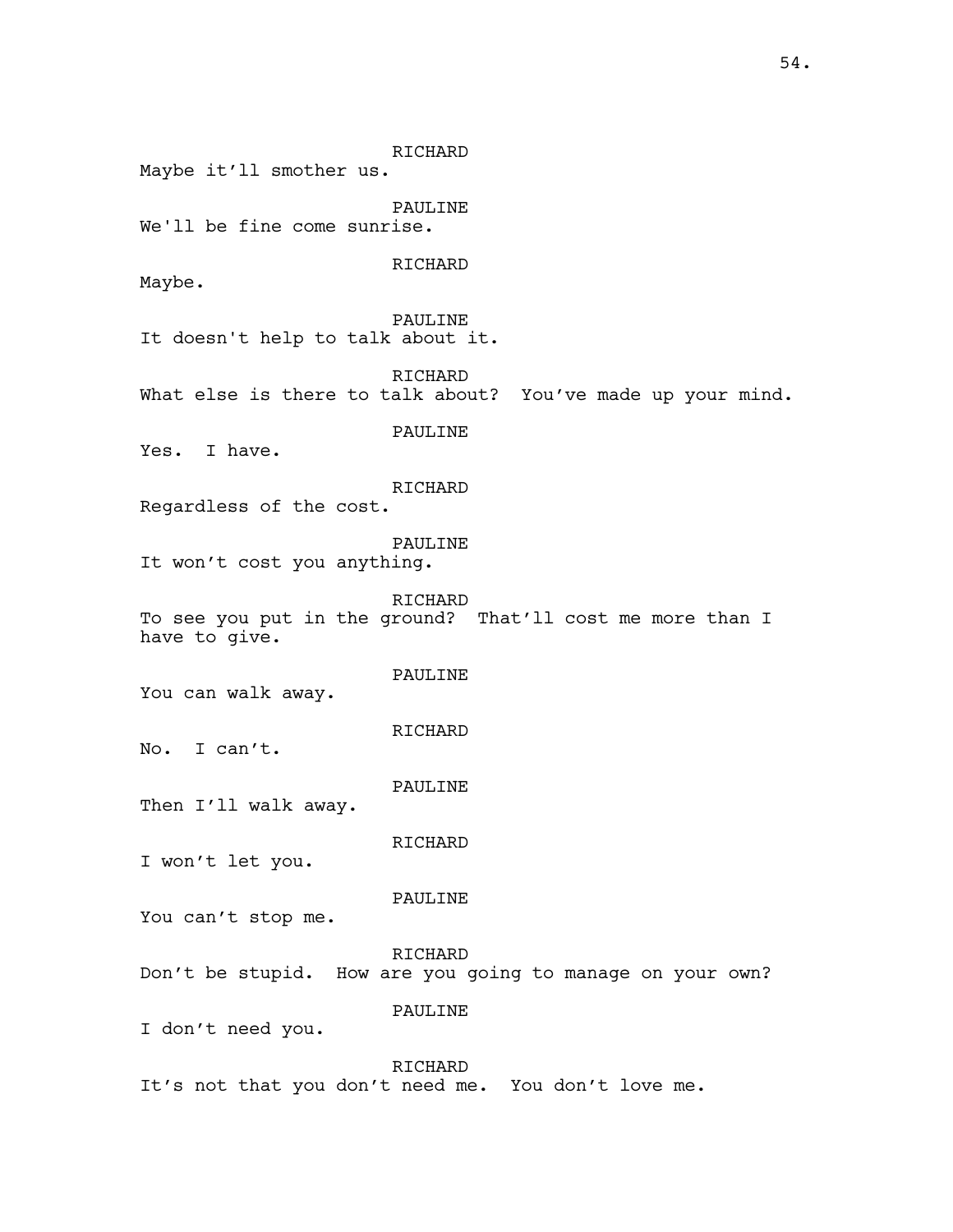PAULINE And you're going to pretend you love me. RICHARD Why do you think I stayed after the accident? PAULINE Guilt. RICHARD No. PAULINE Pity. RICHARD Love. THOMAS Do you love me, Rachel? RICHARD But you don't love me, do you? RACHEL You know I do. PAULINE I did. I want to. I don't know if I can. THOMAS Then why won't you ask for forgiveness. For my sake. RACHEL I told you. THOMAS But why can't you do it for me? Out of love for me. RACHEL You don't know what you're askin'. THOMAS I ain't askin' nearly as much of you as you're askin' of me. RACHEL You're askin' me to believe what I did was wrong and I can't do that. THOMAS Do you believe in heaven and hell?

55.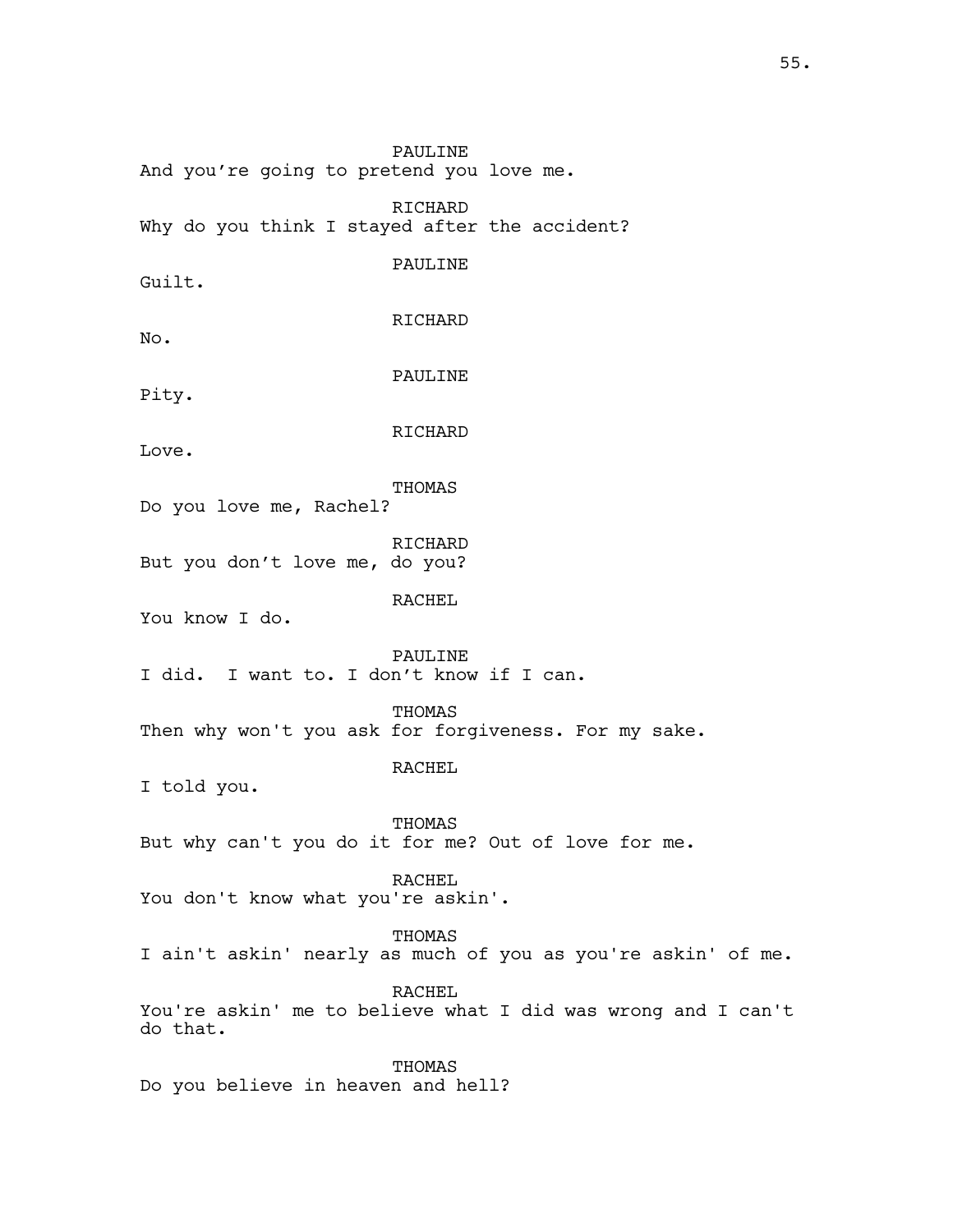RACHEL

Yes.

THOMAS

Then you know you're goin' to hell for what you done.

RACHEL

If I have to.

THOMAS

What about little Amy? Do you love her?

RACHEL

You know I do.

**THOMAS** 

And little Amy's in heaven, ain't she? You gonna leave her there by herself with you in hell?

RACHEL

She'll have you with her.

THOMAS

Maybe. Maybe not. Maybe I'm goin' to hell just the same as you.

RACHEL

How could you go to hell?

THOMAS

'Cause I love you. I hate you and I can condemn you, but I can't stop lovin' you.

RACHEL

But you can't forgive me.

THOMAS

Only God can forgive you and you have to ask for his forgiveness.

RACHEL

I can't.

PAULINE

You want my forgiveness, but you can't forgive yourself.

THOMAS

You can. You just have to try. With your heart.

RICHARD

I don't want to.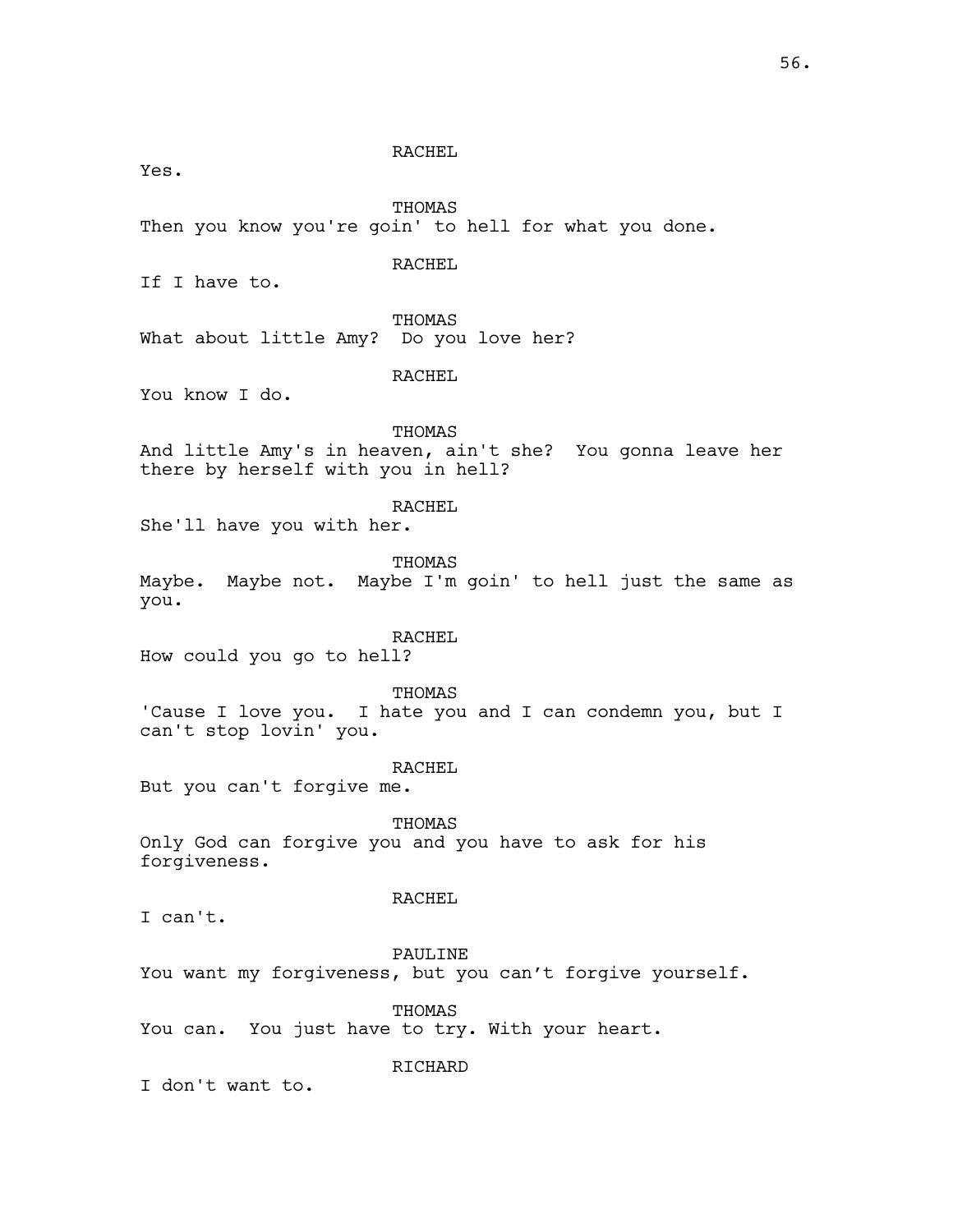RACHEL You can't ask forgiveness of somebody you hate. PAULINE How can I forgive you if you can't forgive yourself? RICHARD How can I forgive myself if you won't? PAULINE You want me to hate you? RICHARD No. But I feel like I deserve it. PAULTNE You're not the only one who feels like they deserve it. RICHARD What do you mean? PAULINE I coulda told you to stop drinkin'. I didn't have to get that car. RICHARD It's not your fault. It's mine. PAULINE Maybe I can't forgive you because I can forgive myself. **RICHARD** You got nothin' to be forgiven for. RACHEL I don't want God's forgiveness. I want yours. PAULINE If I can't have forgiveness, maybe I can find redemption THOMAS You can't have mine. I can't forgive that. No matter what. **RICHARD** I'm the one who needs redemption not you. And neither us can find it by havin' a child. THOMAS After all those years of waitin' for God to give us a child, and finally to have one and then to take it's life yourself. I can't forgive that.

57.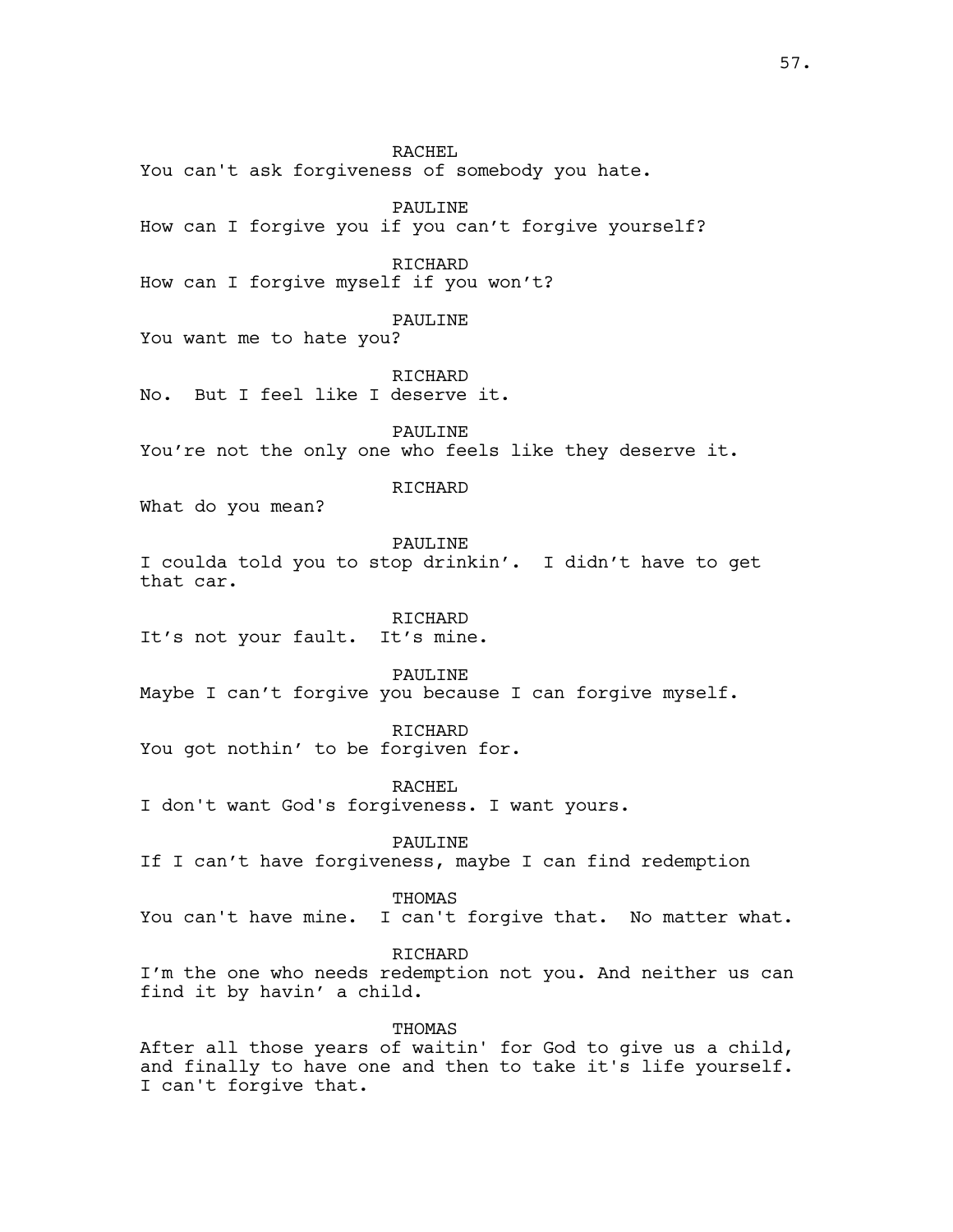RACHEL I gave you the child, not God.

THOMAS

God is the source.

RACHEL I bore that child and nearly died.

THOMAS And who do you think saved you?

RACHEL

You did.

**THOMAS** 

God saved you.

RACHEL God wasn't the one who stopped the bleedin'. That was you. Doc Larson didn't stop it. God didn't stop it. That was you, Thomas.

THOMAS

I was just the instrument for God.

RACHEL

And you was the one that put the seed in me. It was you me that made that baby. Not God.

THOMAS

But only God can forgive you. You have to submit to God for his forgiveness.

RACHEL

I can't. I won't. But I'll submit to you. Whatever punishment you want to bring on me I'll submit to that 'cause it's your forgiveness I need not God's. Whatever you want to do to me I'll take it 'cause I love you Thomas and I need you to forgive me before I die.

THOMAS

You ain't gonna die.

RACHEL I am. I know I am. We both are.

THOMAS We are not dying in this storm.

RACHEL

You have to punish me now. Before it's too late.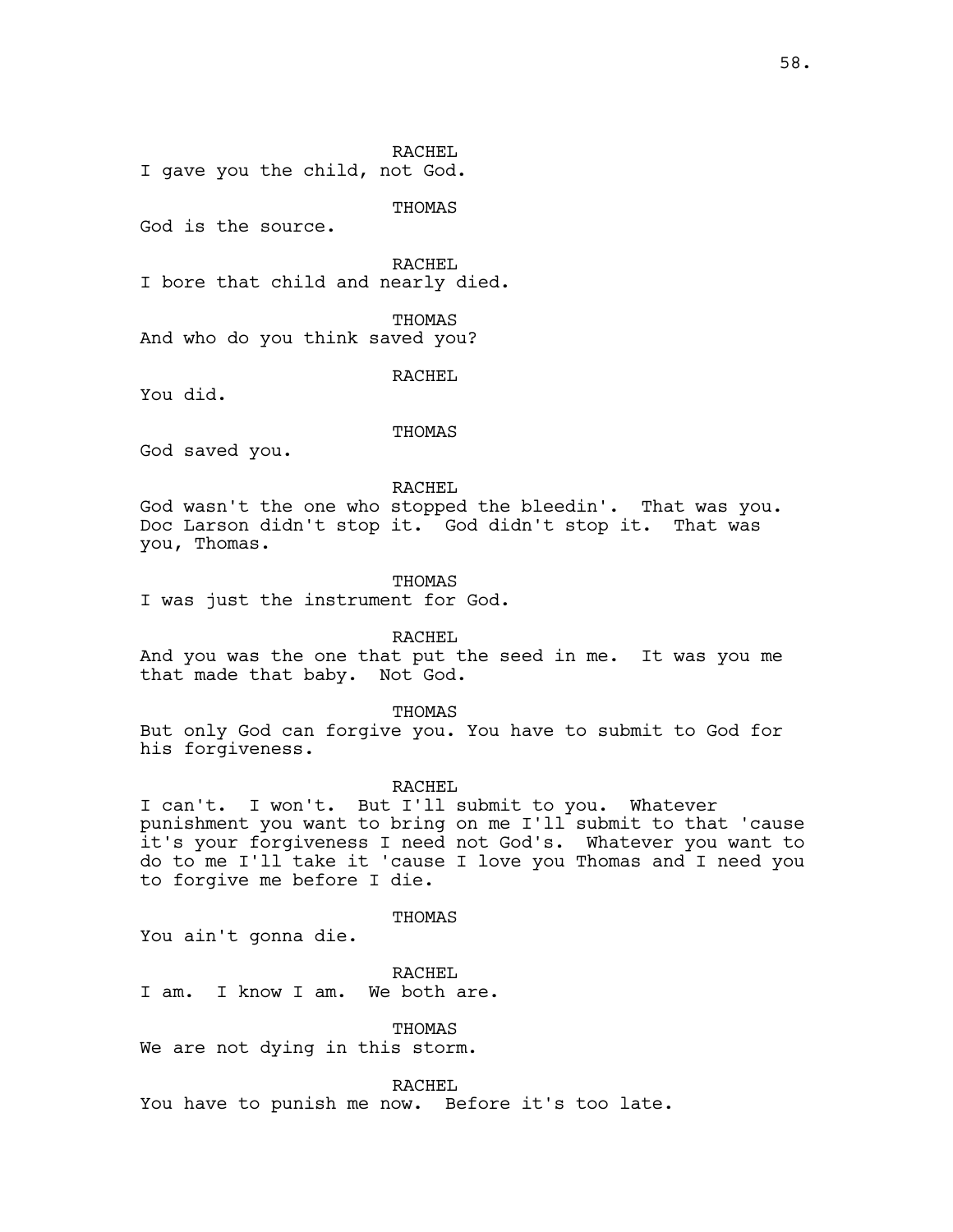RACHEL

You have to.

THOMAS

I can't.

RACHEL You can't forgive me unless you do.

THOMAS

I don't want to forgive you.

RACHEL

Don't say that.

THOMAS I don't ever want to forgive you.

RACHEL

You have to.

THOMAS

I won't.

RACHEL

I can't go to hell without knowin' you forgive me. You're the only thing I ever cared about 'til Amy was born and now your the only thing I got left to care about. The only person who ever cared about me. I can't lose that. I can't lose that forever. Once we're dead you can't forgive me. Not once we're dead. Then it's forever.

THOMAS

We're not dying. And I can't forgive you.

PAULINE

I want to forgive you.

Rachel stands up. She looks at Thomas and the walks to the door.

# RICHARD

But you can't.

THOMAS

Where you goin'?

PAULINE

We have to finish this.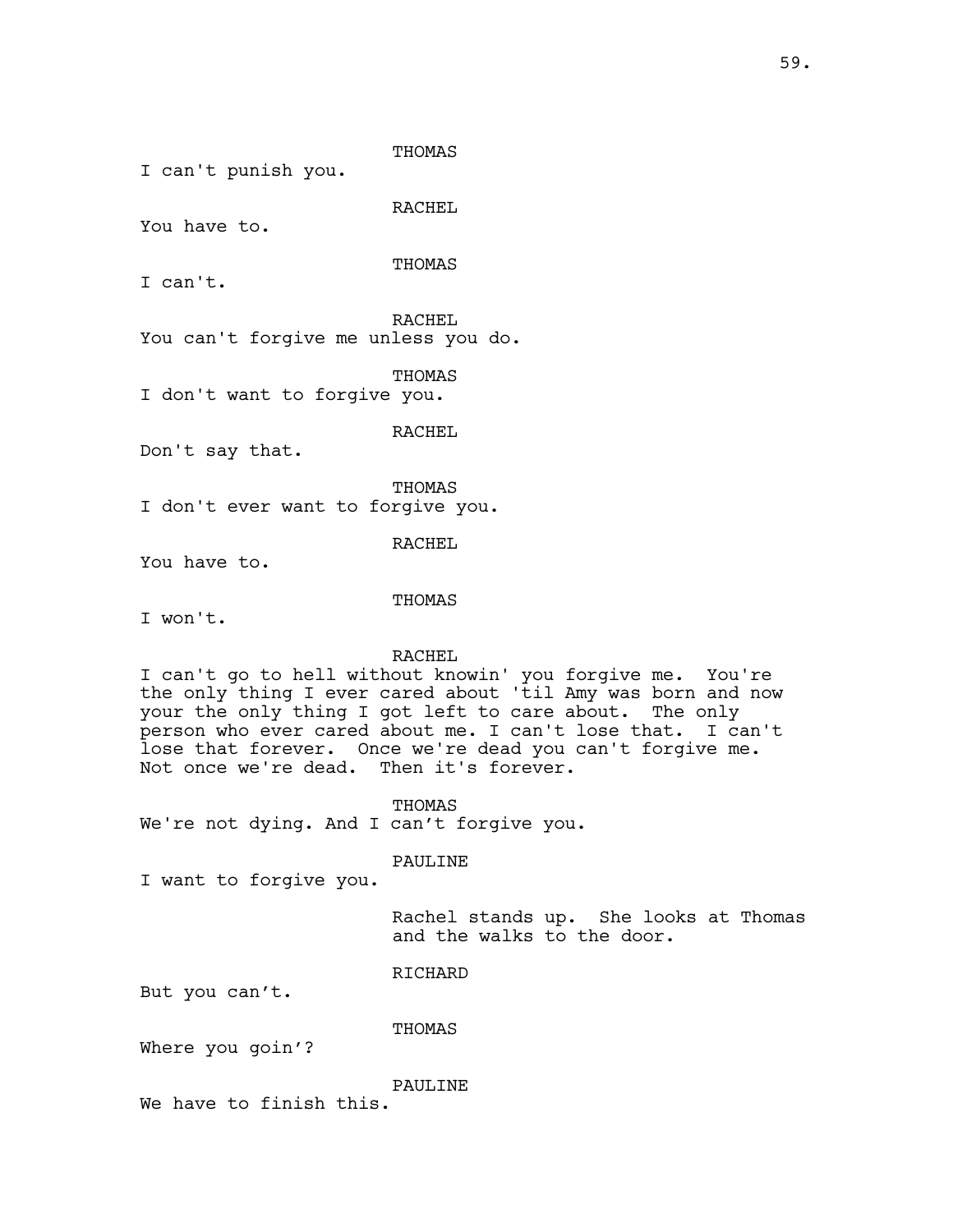RACHEL To finish it. THOMAS Finish what? RICHARD How? RACHEL If you can't forgive me, I might as well finish what I started. PAULINE With faith. RACHEL Goodbye, Thomas. Rachel opens the door and steps out into the storm, closing the door behind herself, the wind and snow briefly whipping into the small room as she leaves. Thomas stares at the door. PAULINE I can forgive you with faith. RICHARD Faith? PAULINE The thing that's broken between us is my faith in you. RICHARD You shouldn't have faith in people. PAULINE People are the only things you really can have faith in. Really believe in. RICHARD Faith is a hard thing to come by. PAULINE It's people that can fail you. That can disappoint you. Fail you in every way. And that's why you need to have faith in them. RICHARD

Faith is for God.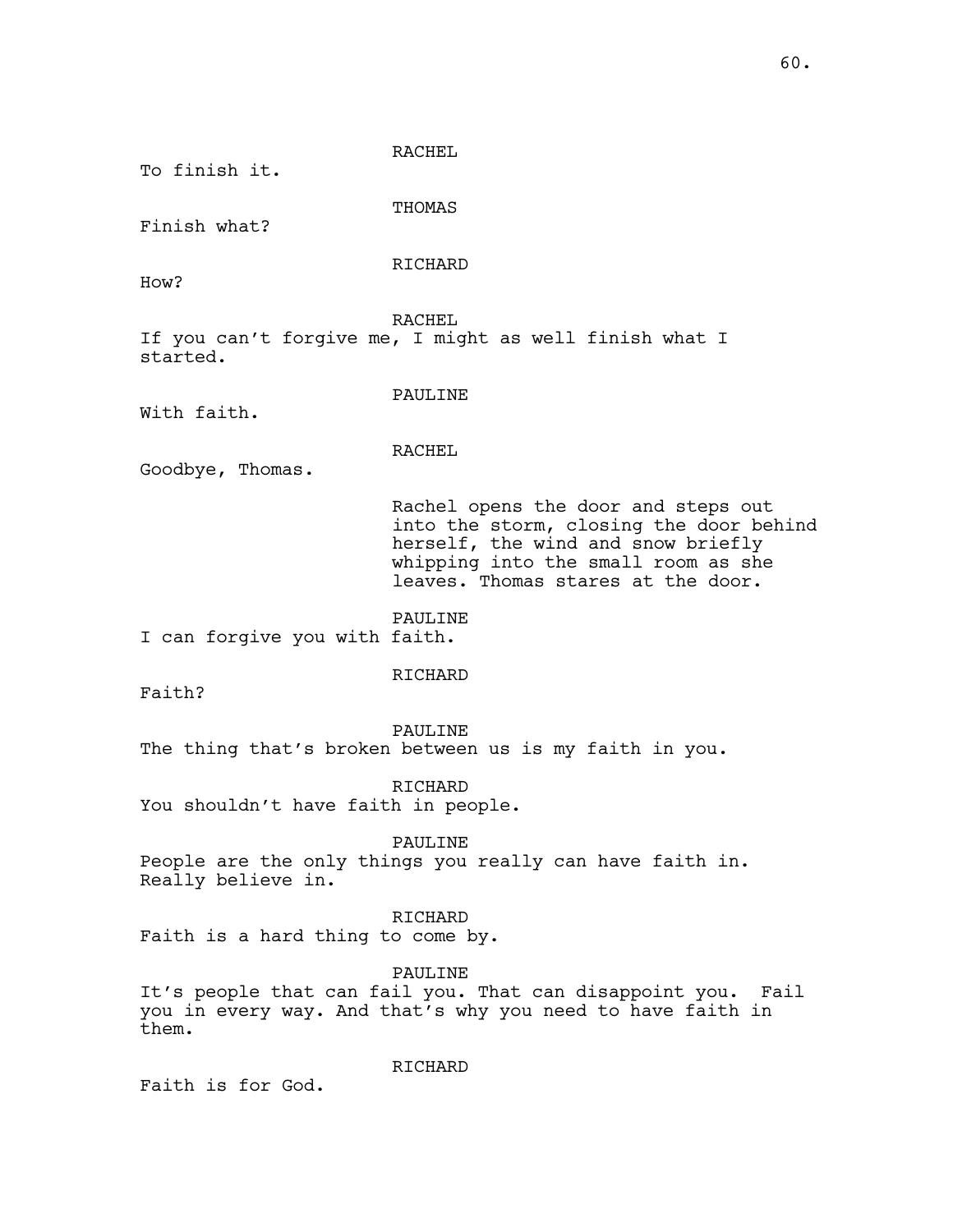PAULINE Faith is risk. You risk your own heart, your own self with faith. If there's no possibility of tragedy, there's no possibility for faith. Thomas is still staring at the door. He stands slowly and walks to the door. He opens it and walks out into the storm, swinging the door shut behind himself. RICHARD Faith can't save you. PAULINE But it can sustain you. I have faith in you, Richard. And this child gives me faith in myself. Pauline stands up and walks toward the door. RICHARD Where are you going? PAULINE Home. **RICHARD** There's a blizzard outside. PAULINE I noticed. RICHARD You'll freeze to death. PAULINE But I have faith that I won't. RICHARD You can't be serious. PAULINE Maybe you need to have more faith in yourself. Pauline opens the door just as Thomas comes in carrying an unconscious Rachel. RICHARD

Do you expect me to come after you if you walk out that door?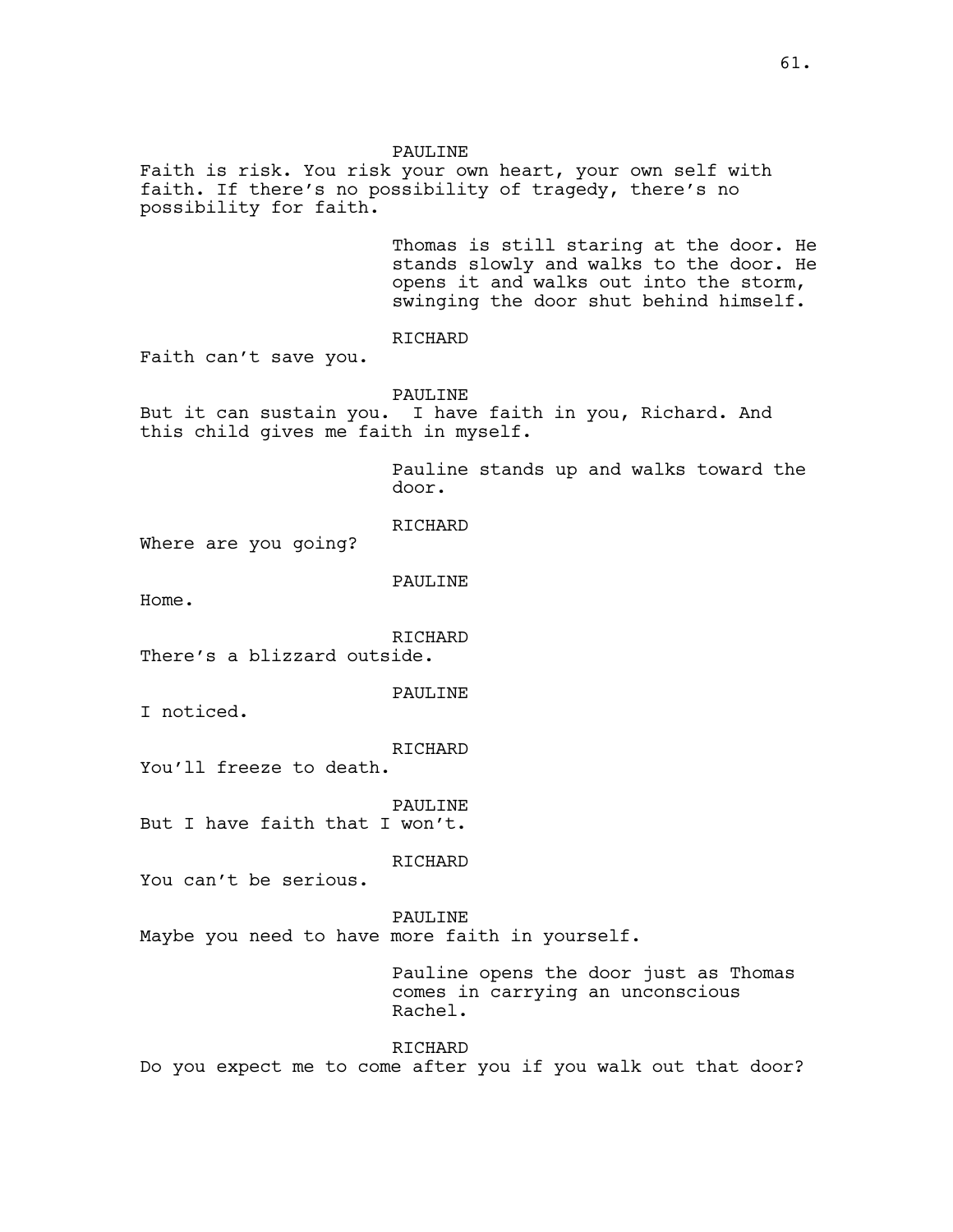PAULINE That's why I'm walking through it. To find out. To see if you have faith in us.

> Pauline steps through the doorway and closed the door behind herself.

Thomas places Rachel in a chair and kneels at her feet.

Richard starts toward the door and stops halfway.

Rachel opens her eyes and takes hold of Thomas's hand.

# RACHEL

You're a good man Thomas.

Richard sees the Bible on the small table where Pauline left it. He picks it up.

Thomas kisses Rachel's hand.

THOMAS

God forgive me.

Richard opens the Bible and a small newspaper clipping falls out. Richard picks it up.

## RICHARD

"Thomas Carpenter, forty-five, wife Rachel, thirty-eight, and newborn daughter Amy were all found frozen to death in their home last night. Services will be held…"

> Richard goes to the door and opens it. He turns to place the Bible on a shelf, then thinks twice, and slides it into his jacket. As he begins to close the door he catches sight of the silver flask. He hesitate a moment. Then picks it up and stuffs it in his pocket as he closes the door behind himself.

Thomas strokes Rachel's hair, as she slips back into unconsciousness. Standing, He carries her to the bedroom.